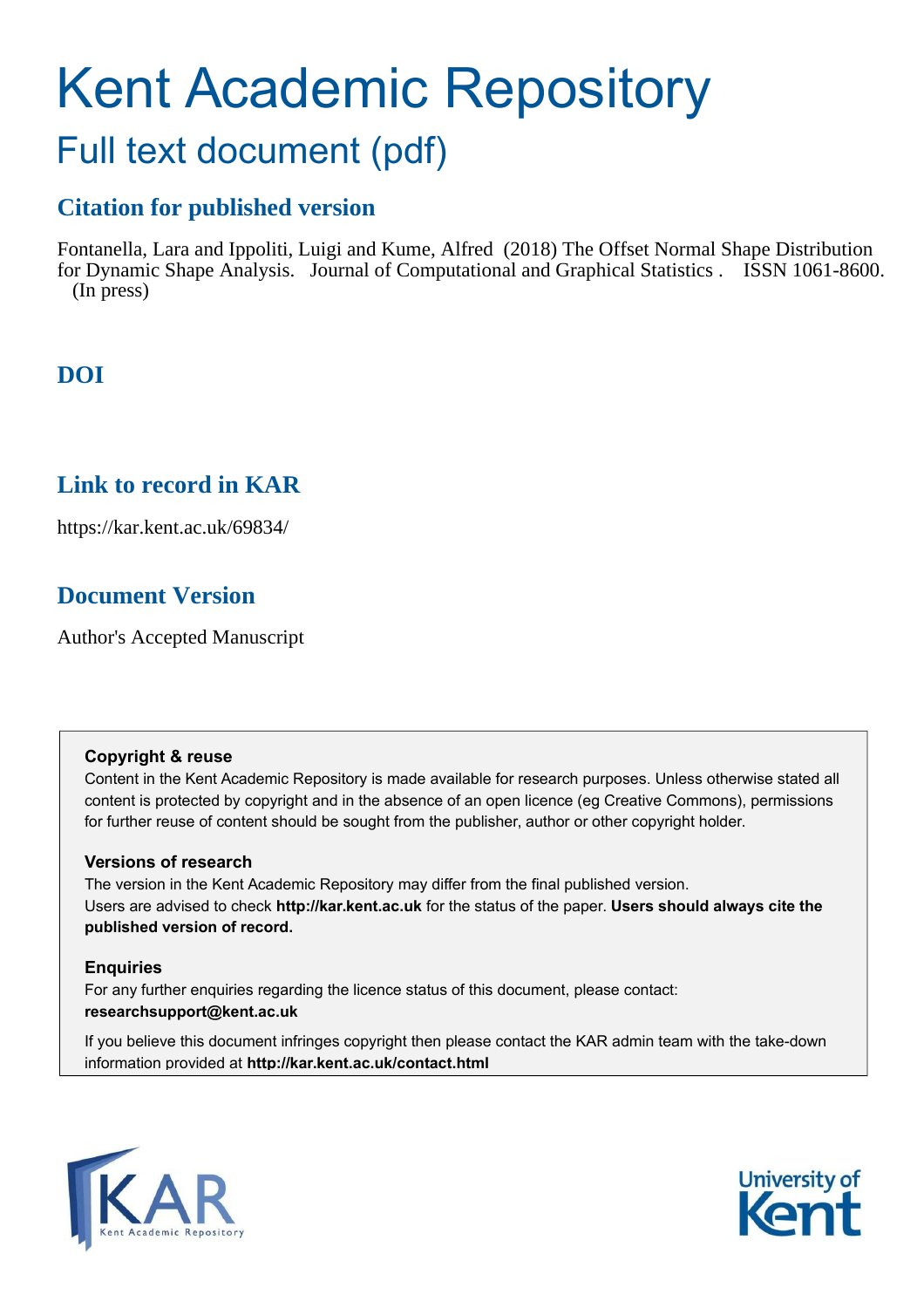## THE OFFSET NORMAL SHAPE DISTRIBUTION FOR DYNAMIC SHAPE ANALYSIS

## LARA FONTANELLA<sup>∗</sup>− LUIGI IPPOLITI

University G. d'Annunzio, Chieti-Pescara, Italy

lfontan@unich.it, ippoliti@unich.it

## ALFRED KUME

University of Kent, Canterbury, CT2 7NF, UK

(e-mail: a.kume@kent.ac.uk)

September 24, 2018

Abstract. This paper deals with the statistical analysis of landmark data observed at different temporal instants. Statistical analysis of dynamic shapes is a problem with significant challenges due to the difficulty in providing a description of the shape changes over time, across subjects and over groups of subjects. There are several modelling strategies which can be used for dynamic shape analysis. Here, we use the exact distribution theory for the shape of planar correlated Gaussian configurations and derive the induced *offset-normal* shape distribution. Various properties of this distribution are investigated, and some special cases discussed. This work is a natural progression of what has been proposed in Mardia and Dryden (1989), Dryden and Mardia (1991), Mardia and Walder (1994) and Kume and Welling (2010).

Key Words: shape analysis, offset-normal shape distribution, EM algorithm, spatio-temporal correlations

<sup>∗</sup>Corresponding Author: Viale Pindaro 42, 65127 Pescara, ITALY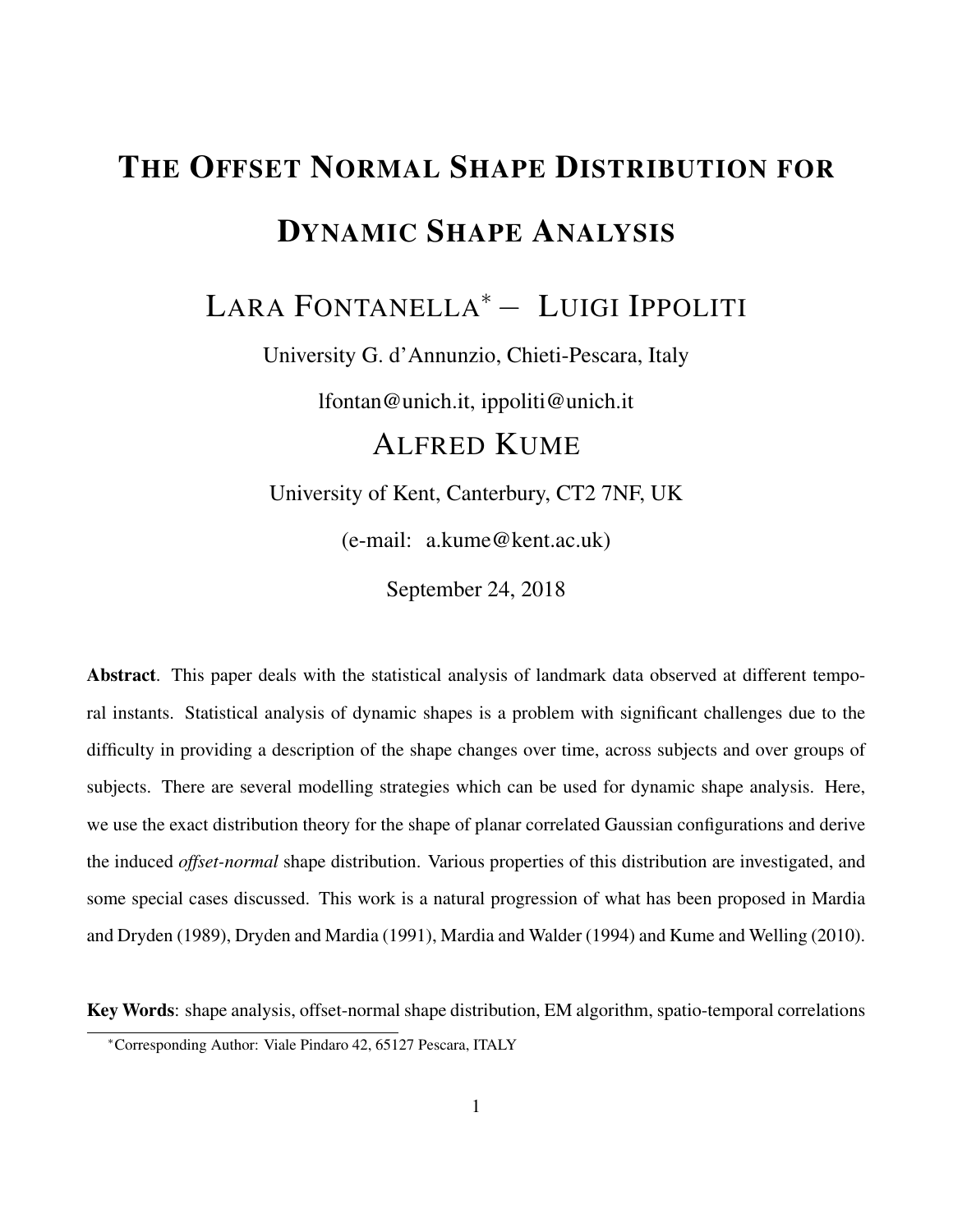#### 1 Introduction

This article is concerned with some inferential issues arising from the analysis of dynamic shapes. Describing, measuring and comparing the shape of objects is very popular in a variety of different disciplines (see, for example, Dryden and Mardia, 2016, section 1.2). Much work has been done for static or crosssectional shape analysis, while considerably less research has focused on dynamic or longitudinal shapes.

If the objects of interest are two-dimensional, their shape features can be represented either by a set of points or by a continuous closed line in the real plane. Here, we suppose that an object can be reliably represented by a configuration of homologous *landmarks* labelled in the same order. It is also assumed that such configurations are realizations from a random matrix,  $X^{\dagger} = (x_k^{\dagger})$  $_k^{\dagger}$   $y_k^{\dagger}$  $\binom{[n]}{k}, k = 1, \ldots, K$ , of  $K$ landmarks in  $\mathbb{R}^2$ . Row k of  $X^{\dagger}$ , thus contains the Euclidean coordinates for landmark k.

Shape is typically defined as the geometrical information that remains when location, scale and rotational effects are removed from an object (Dryden and Mardia, 2016). The shape of  $\bf X^\dagger$ , denoted as  $[\bf X^\dagger]$ , is then the equivalent class of configurations such that,  $[\mathbf{X}^{\dagger}] = \{ \beta \mathbf{X}^{\dagger} \mathbf{R} + \boldsymbol{\tau} \mid \beta > 0, \mathbf{R} \in SO(2), \boldsymbol{\tau} \in \mathbb{R}^2 \},\$ where the actions of  $\beta$ , R and  $\tau$  on  $X^{\dagger}$  represent all the possible rescalings, rotations and translations. The space of these equivalence classes, denoted in the literature as  $\Sigma_K^2$ , is called the shape space and various metrics applied on it determine the type of the shape space constructed. The shape metrics which give rise to geometrical models for shape spaces are induced via the quotient map

$$
\pi: \quad \mathbb{R}^{K \times 2} \longrightarrow \Sigma_K^2
$$

$$
\mathbf{X}^\dagger \longrightarrow [\mathbf{X}^\dagger]
$$

where some original metric on the space of coordinates  $X^{\dagger}$  is assumed. For example, for the shapes of planar triangles one can construct either positive curved spaces called Kendall's spherical model or a negative curved space called the Bookstein hyperbolic space of triangles (see, e.g., Le and Small, 1999).

When a temporal sequence of landmark data is available, the resulting sequence of shape observations can be seen as generated via the quotient map of a product on configuration spaces as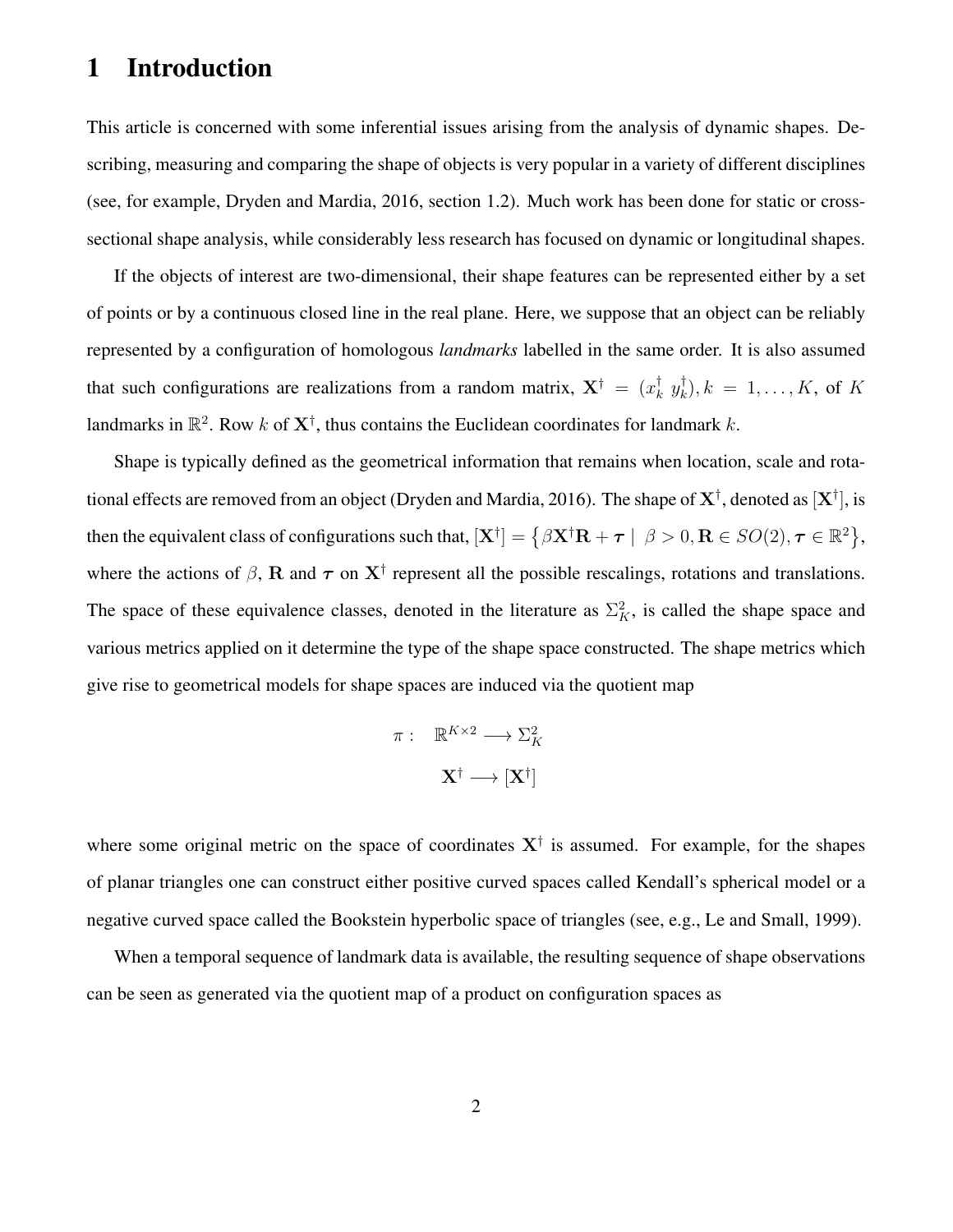$$
\pi: \mathbb{R}^{K \times 2} \times \mathbb{R}^{K \times 2} \cdots \times \mathbb{R}^{K \times 2} \longrightarrow \sum_{K}^{2} \times \Sigma_{K}^{2} \cdots \times \Sigma_{K}^{2} \n\left(\mathbf{X}_{1}^{\dagger}, \mathbf{X}_{2}^{\dagger}, \dots, \mathbf{X}_{T}^{\dagger}\right) \longrightarrow \left([\mathbf{X}_{1}^{\dagger}], [\mathbf{X}_{2}^{\dagger}], \dots, [\mathbf{X}_{T}^{\dagger}]\right).
$$

There are several aspects of shape analysis which merit the attention of statisticians. For example, these include visualization, estimation and testing. Related statistical issues, which are of particular interest for this paper, also concern modelling assumptions and the description of the changes over time in shape.

In practice, at least four modelling strategies can be used for shape analysis. One possibility is to develop models in shape spaces. Some examples on this line are as in Kenobi et al. (2010), Le and Kume (2000) and Kume et al. (2007). However, because of the non-Euclidean nature of the shape space, the definition of natural models and probability distributions, especially in a dynamic setting, is not straightforward. For example, in the static case, a family of shape distributions specified along the lines of Kent distributions on the sphere, is proposed by Kent et al. (2006) as the complex Bingham quartic distribution, where the mean and covariance are analogously defined as in the multivariate Gaussian distribution in Euclidean space. The normalising constant of these distributions however, has to be calculated numerically and the extension of the model to a dynamic setting is difficult.

Another approach, pioneered by Bookstein (1986), is to use an unrestricted multivariate Normal distribution in Bookstein coordinates. This methodology has the advantage of simplicity, but the inference depends on the baseline chosen.

Another possibility is to build models in tangent space to shape space. This approach, which is very common in shape analysis, first requires the estimation of a mean shape at which to take the projection. Procrustes analysis can be used to estimate shapes and Le (1998) and Kent and Mardia (1997) have shown that, for concentrated and isotropic data, the *Procrustes mean shape* is a consistent estimator of the shape of the mean configuration. However, if the distribution for the landmarks is not isotropic or the variability of the data is relatively high, then inconsistencies can arise. Hence, approaches to inference based on tangent space approximation, are valid in datasets with small variability in shape. For a review of statistical tests based on normality assumptions on the tangent space and non-parametric alternatives see, for example, Dryden and Mardia (2016, pg.185). A discussion of using combination-based permutation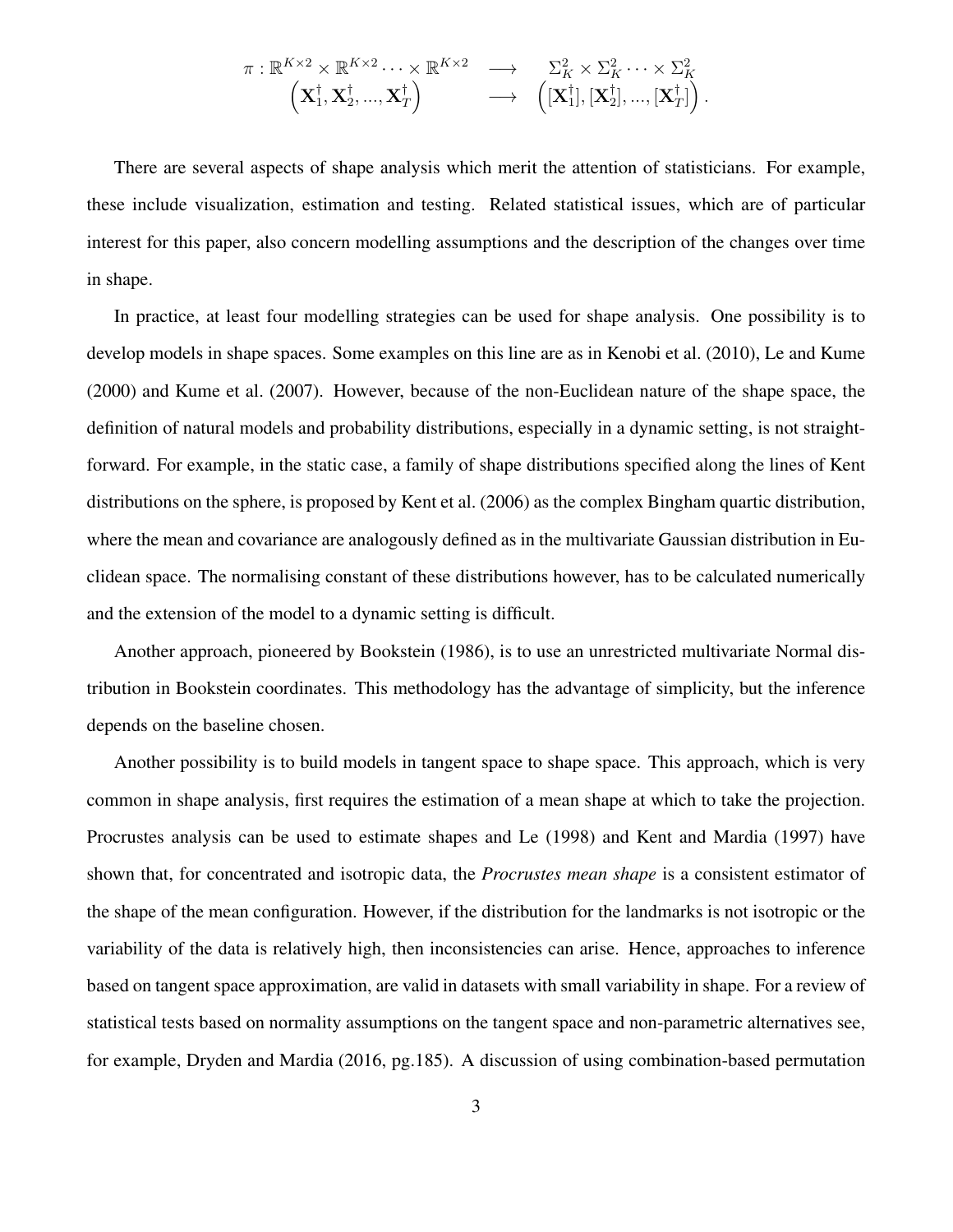tests in a dynamic shape analysis setting can also be found in Brombin et al. (2015) and Brombin et al. (2016).

A fourth approach, which probably provides the simplest model for landmarks, assumes a multivariate Normal distribution with mean configuration,  $\mu^\dagger$ , and covariance matrix,  $\Sigma^\dagger$ . Various levels of generality can be considered for the covariance matrix, assuming either isotropy or structured correlations between and within landmarks. For the static case, Mardia and Dryden (1989) and Dryden and Mardia (1991) worked out the induced distributions in the shape space under this model.

In this paper, we follow this modelling strategy and extend the structure of the landmark correlations by specifying time series models for shapes. In order to illustrate the natural representation of temporal dependence among landmarks, consider the simple first order stationary Autoregressive (AR) model for configurations,

$$
\mathbf{X}_{t}^{\dagger} = \phi_{1} \mathbf{X}_{t-1}^{\dagger} + (1 - \phi_{1}) \boldsymbol{\mu}^{\dagger} + \mathbf{E}_{t}^{\dagger} \quad \mathbf{E}_{t}^{\dagger} \sim \mathcal{N}_{2K}(\mathbf{0}, \sigma^{2} \mathbf{I})
$$

where  $\mathbf{E}_{t}^{\dagger}$  $_t^{\dagger}$  is an isotropic error term and  $\phi_1$  the autoregressive parameter. By using a marginal approach (Dryden and Mardia, 2016, pg.217), it is easy to show that, given  $X_{t-1}$ , the induced shape distribution of  $[\mathbf{X}_t^\dagger$  $_{t}^{T}$ ] is isotropic in the shape space with centre at  $[\phi_1 X_{t-1} + (1 - \phi_1)\boldsymbol{\mu}]$ . Such conditional dependence of shapes  $[\mathbf{X}_t^\dagger]$  $_t^\dagger$ ] is shown in Figure 1, where the dynamic of the shape of  $\mathbf{X}_t^\dagger$  $_t^{\dagger}$  is determined by the shape  $[\mathbf{X}_t^{\dagger}]$  $_{t-1}^{\dagger}$ ] and a pulling effect towards the marginal mean shape  $[\mu^{\dagger}]$ . In fact, the shape auto-correlation structure in this case is the one induced by the first order autoregressive representation of configurations onto the shape space via the quotient map. The geometrical interpretation in the shape space of the  $AR(1)$  model also suggests that the correlation in this landmark-based model seems natural in the shape space where the pulling towards a mean direction and the distribution of the innovations remain isotropic without any preferred direction, like a zero mean error in multivariate time series models.

Specifying models directly on landmarks has an intuitive appeal and enjoys several advantages. For example, the model is defined in the landmark space where the mean configuration and landmark correlation are naturally defined. This is of practical importance as practitioners want to build models based on assumptions in the configuration space and interpret their estimated quantities, such as mean and correlation, in terms of landmarks.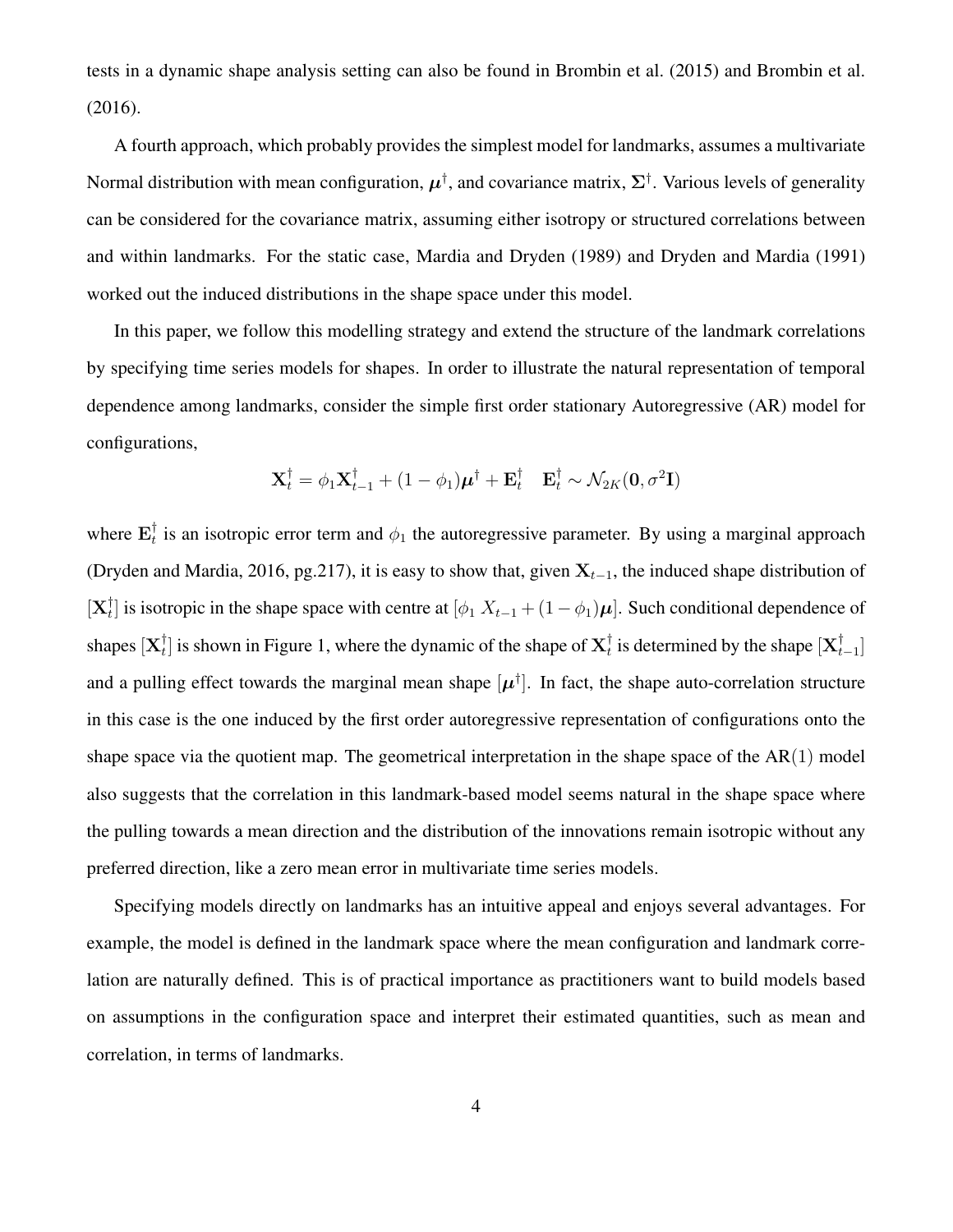

Figure 1: The conditional distribution of  $[\mathbf{X}_t^\dagger]$  $_t^{\dagger}$ ] given  $[\mathbf{X}_t^{\dagger}]$  $_{t-1}^{+}$ ] is isotropic in the shape space with center at [ $\phi_1 X_{t-1}$  +  $(1 - \phi_1)\mu$ 

Second, the maximum likelihood (ML) estimate of mean shape will always be consistent, provided the parameters of  $\Sigma^{\dagger}$  are identifiable. Hence, for structured correlations and/or relatively dispersed shape data, inferential results from the likelihood approach could be preferred to those carried out via the Procrustes tangent coordinates, since the tangent space approximation in shape spaces is only appropriate for small regions in the shape space (Dryden and Mardia, 2016, pg.185). Direct evidence of this will be shown by a simulation exercise in Section 6.

Third, the ML approach enables us to perform automatic model selection, construct maximum likelihood ratio tests for a wide range of inference problems and cope with missing data, a feature not immediately available for the Procrustes shape space approach.

Finally, when autoregressive models are used, k-step ahead forecasts can also be obtained for a time series sequence of shape coordinates. To our knowledge, this is the first time an AR process is used to produce forecasts of the mean shape.

The paper is organized as follows. In Section 2, we derive the shape space density induced by a Gaussian distribution on a temporal sequence of landmark configurations. In this section, we also show that our formulation generalizes the results given in Mardia and Dryden (1989) and Dryden and Mardia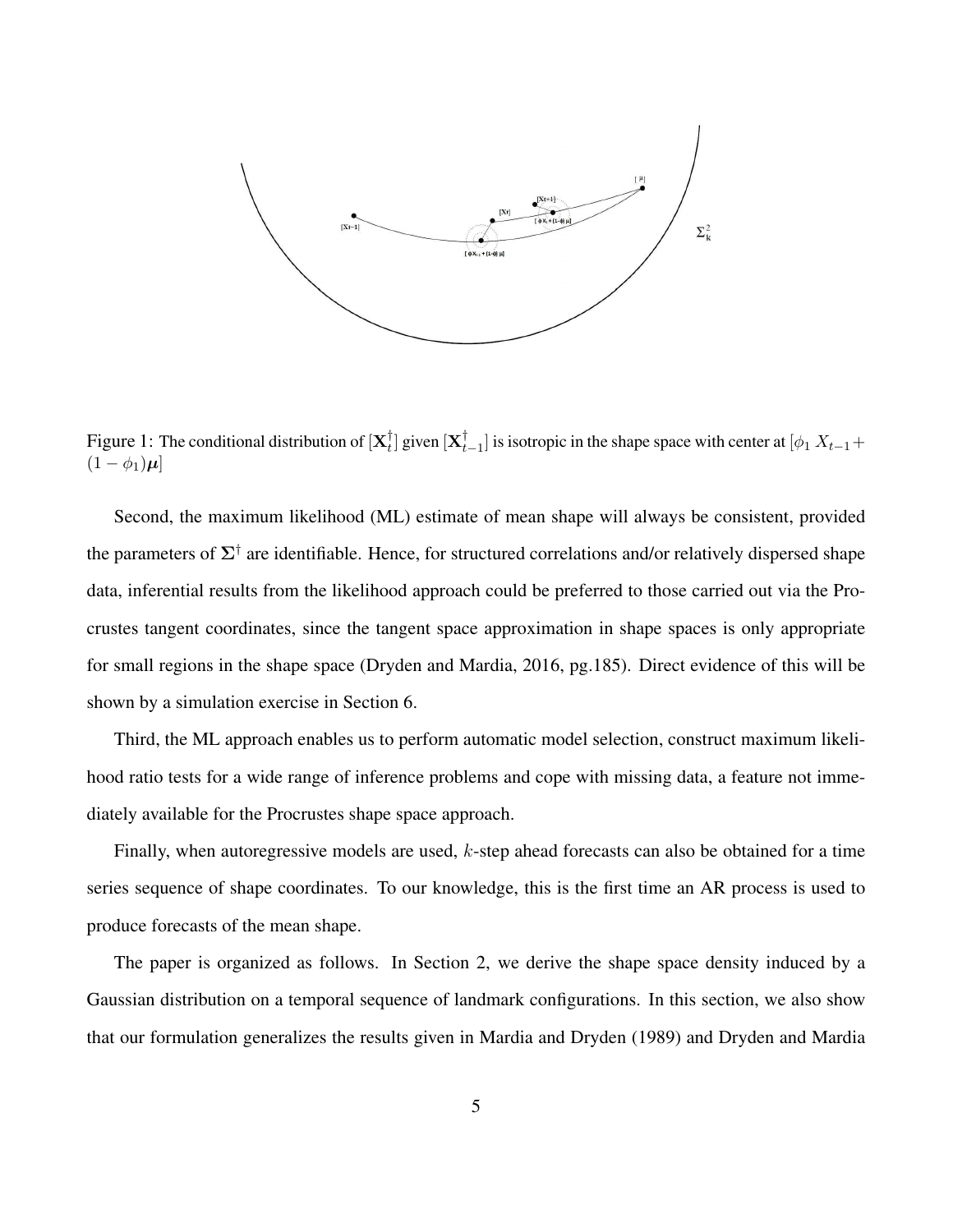(1991) and discuss the difficulties of computing the expectation of a product of quadratic forms, a step needed for the evaluation of the density. In Section 3, we discuss model parameter estimation and give the general update rules of the Expectation-Maximization (EM) algorithm for general  $\mu^{\dagger}$  and  $\Sigma^{\dagger}$  in a dynamic framework. By exploiting the separability structure between "space" and time, a computationally efficient recursive algorithm to estimate AR processes is also introduced. By taking account of the temporal correlation, we show that our approach generalizes the EM algorithm proposed by Kume and Welling (2010). In Section 4 we discuss the difficulties associated with the computation of the expectations required by the E-step and provide a technical result which facilitates the calculations. Then, Section 5 addresses issues related to relabelling invariance of landmarks and Section 6 shows results from a set of simulation studies. In Section 7 we illustrate our method by examining three real data sets and, finally, we conclude the paper in Section 8 with a discussion.

#### 2 The offset normal distribution in dynamic shape analysis

In this section we derive the shape space density induced by a Gaussian distribution on a finite set of  $K\geq 3$  not-all-coincident labelled landmarks,  $\{(x_{k,t}^{\dagger}, y_{k,t}^{\dagger}) \in \mathbb{R}^2, k=1,\ldots,K\}$ , observed at  $t=1,\ldots,T$ time points. At a given time t, these landmarks are organized in a  $(K \times 2)$  configuration matrix,  $\mathbf{X}_t^{\dagger}$  $_t^{\dagger}$ , so that the temporal sequence of the  $T$  configurations is denoted as  $\mathbf{X}^\dagger = \left( \mathbf{X}^\dagger_1 \ \mathbf{X}^\dagger_2 \right)$  $_2^\dagger$  ...  $\mathbf{X}_T^\dagger$  $T(T)$ . For such configurations, it is assumed that the distribution of  $X^{\dagger}$  is Gaussian, i.e.  $vec(X^{\dagger}) \sim \mathcal{N}_{2KT}(vec(\mu^{\dagger}), \Sigma^{\dagger})$ , where  $vec(\mathbf{X}^{\dagger})$  and  $vec(\mathbf{\mu}^{\dagger})$  are  $(2KT \times 1)$  vectors and  $\Sigma^{\dagger}$  is a  $(2KT \times 2KT)$  covariance matrix. As specified above, various levels of generality can be considered for the covariance matrix, including isotropy (the coordinates of all the landmarks are independent with the same variance) or structured correlations − see Section 3. Given the coordinates of the labelled landmarks, the shape variables are obtained by removing the similarity transformations by translating, rotating and scaling the available configurations. In particular, the effect of translation can be removed by linearly projecting the landmark coordinates to the preform space of centered configurations. In practice, if we map the first landmark of each configuration  $\mathbf{X}_t^{\dagger}$  $_t^{\dagger}$  to the origin, the coordinates of the remaining  $K - 1$  vertices can be obtained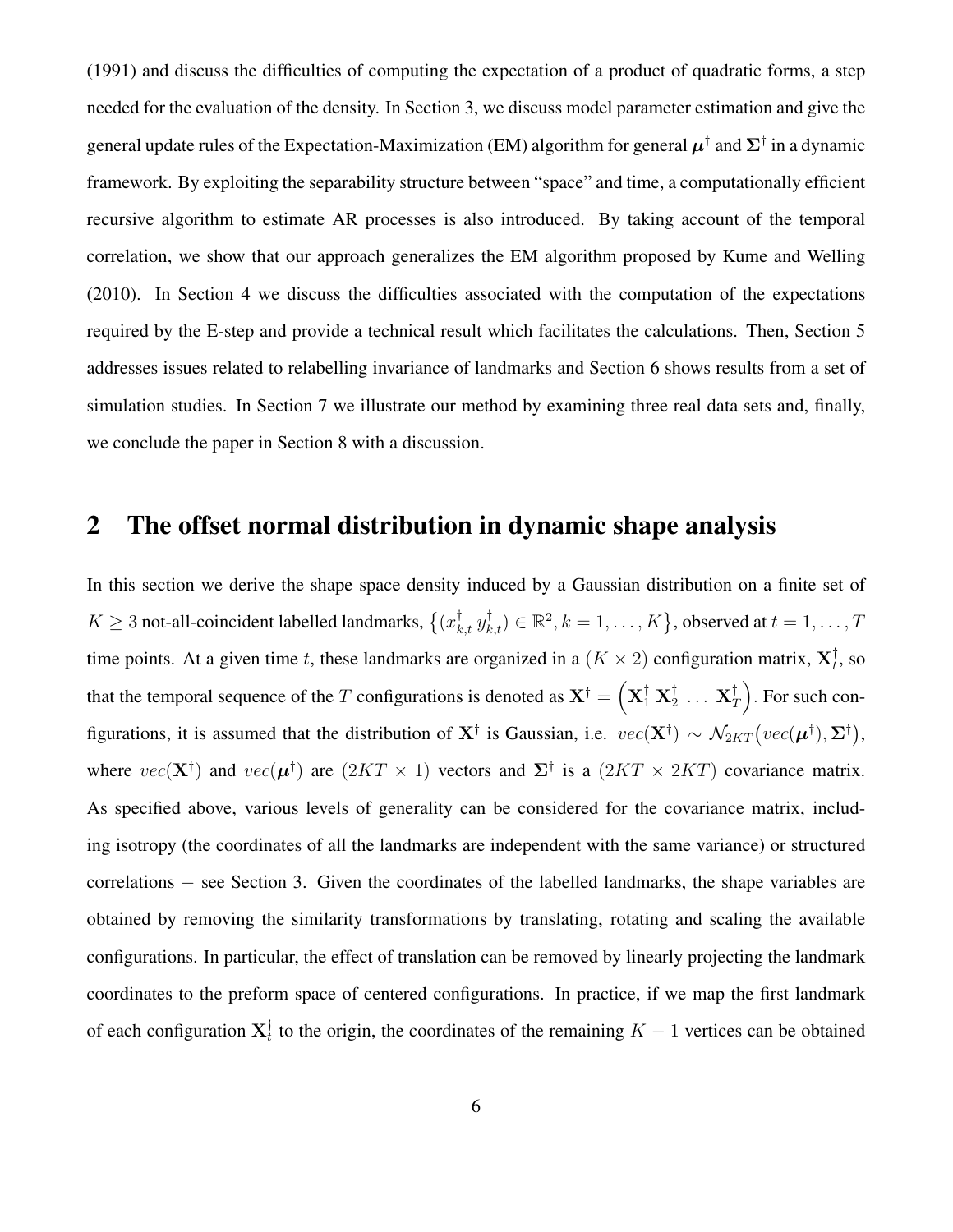by left multiplying the temporal configuration matrix  $X^{\dagger}$  by the  $(K - 1 \times K)$  matrix L constructed as  $(-1_{K-1}, I_{K-1})$ , where  $I_{K-1}$  is the identity matrix of dimension  $(K-1)$  and  $1_{K-1}$  is a  $(K-1)$ -vector of ones. Therefore, we have  $\mathbf{X} = \mathbf{L}\mathbf{X}^{\dagger} = \left( \mathbf{L}\mathbf{X}^{\dagger}_1, \dots, \mathbf{L}\mathbf{X}^{\dagger}_T \right) = \left( \mathbf{X}_1, \dots, \mathbf{X}_T \right)$ , where  $\mathbf{X}_t$  denotes the preform of configuration  $X_t^{\dagger}$  $t<sub>t</sub>$  and **X** is the temporal sequence of preforms. In the preform space, we thus have  $vec(\mathbf{X}) \sim \mathcal{N}_{2(K-1)T}(vec(\boldsymbol{\mu}), \boldsymbol{\Sigma})$ , where  $vec(\boldsymbol{\mu}) = vec(\mathbf{L}\boldsymbol{\mu}^{\dagger}) = (\mathbf{I}_{2T} \otimes \mathbf{L})vec(\boldsymbol{\mu}^{\dagger})$  and  $\mathbf{\Sigma} = \big(\mathbf{I}_{2T} \otimes \mathbf{L} \big) \mathbf{\Sigma}^\dagger \big(\mathbf{I}_{2T} \otimes \mathbf{L}' \big).$ 

The shape space of the centred configurations is obtained by removing the information about rotation and scaling. Without loss of generality, we consider here Bookstein shape coordinates  $U_t =$  $(u_{k,t} v_{k,t}), k = 1, \ldots, K-1$ , with  $u_{1,t} = 1$  and  $v_{1,t} = 0$ . At each time t,  $U_t$  can be computed through the mapping  $X_t \to U_t = \beta_t X_t R_t$ , where  $\beta_t$  and  $R_t$  are scaling factors and rotation matrices, respectively (see Appendix 1 for details). Then, the temporal sequence of shape coordinates,  $\mathbf{U} = (\mathbf{U}_1 \mathbf{U}_2 \dots \mathbf{U}_T)$ , is defined as the transformation  $\mathbf{X} \to \mathbf{U} = \mathbf{X}\mathbf{R}$ , where  $\mathbf{R} = diag(\beta_1 \mathbf{R}_1, \beta_2 \mathbf{R}_2, \dots, \beta_T \mathbf{R}_T)$ .

To find the distribution of the observed "reduced" shape coordinates,  $\mathbf{u} = \{(u_{k,t}, v_{k,t}), k = 2, \dots, K-\}$  $1, t = 1, \ldots, T$ , we have to integrate out (or marginalize) the scale and the rotation information contained in the  $(2T \times 1)$  vector  $\mathbf{h} = (\mathbf{h}'_1, \mathbf{h}'_2, \dots, \mathbf{h}'_T)'$ , where  $\mathbf{h}_t = (x_{2,t}, y_{2,t})'$ . This can be done by considering the transformation  $vec(\mathbf{X}) = \mathbf{W}\mathbf{h}$ , where  $\mathbf{W} = diag(\mathbf{W}_1, \dots, \mathbf{W}_T)$ , with

$$
\mathbf{W}_t = \left( \begin{array}{ccccccccc} 1 & u_{3,t} & \dots & u_{K,t} & 0 & v_{3,t} & \dots & v_{K,t} \\ 0 & -v_{3,t} & \dots & -v_{K,t} & 1 & u_{3,t} & \dots & u_{K,t} \end{array} \right)',
$$

and writing the joint distribution of  $(u, h)$  as

$$
f(\mathbf{u}, \mathbf{h}|\boldsymbol{\mu}, \boldsymbol{\Sigma}) = \frac{1}{(2\pi)^{(K-1)T}|\boldsymbol{\Sigma}|^{\frac{1}{2}}} exp\left\{-\frac{\psi(\boldsymbol{\mu}, \boldsymbol{\Sigma})}{2}\right\} |J(\mathbf{X} \to (\mathbf{h}, \mathbf{u}))|,
$$

where  $\psi(\mu, \Sigma) = (\mathbf{W}\mathbf{h} - vec(\mu))' \Sigma^{-1} (\mathbf{W}\mathbf{h} - vec(\mu))$  and  $|J(\mathbf{X} \to (\mathbf{u}, \mathbf{h}))| = \prod_{t=1}^{T} ||\mathbf{h}_t||^{2(K-2)}$  is the Jacobian of the transformation  $X \to (u, h)$ . Since the quadratic form  $\psi(\mu, \Sigma)$  can be expressed as  $\psi(\mu, \Sigma) = (h - \eta)T^{-1}(h - \eta) + g$ , where  $\Gamma^{-1} = W'\Sigma^{-1}W$ ,  $\eta = \Gamma W'\Sigma^{-1}vec(\mu)$  and  $g =$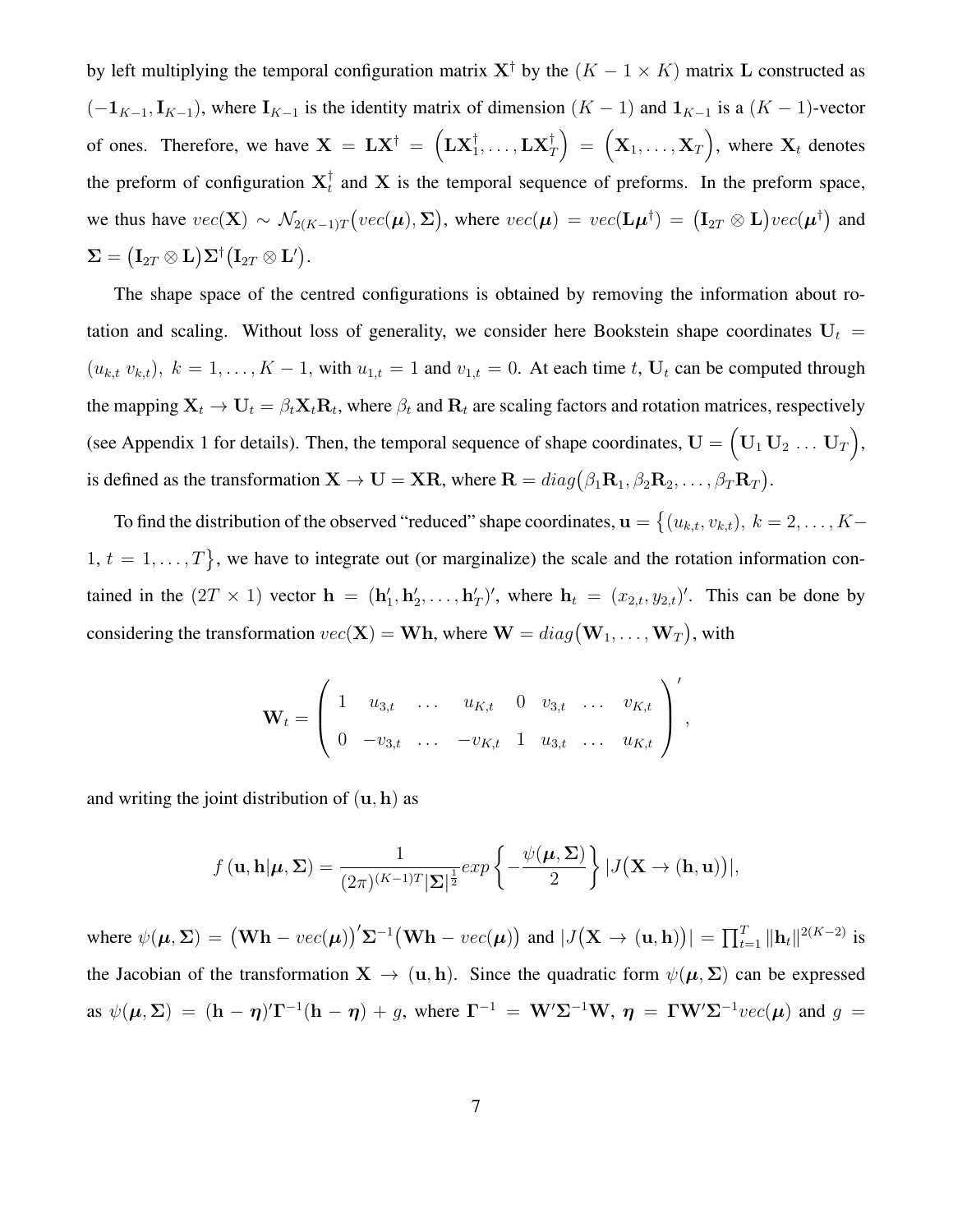$vec(\mu) \Sigma^{-1}vec(\mu) - \eta' \Gamma^{-1} \eta$ , the joint distribution can be written as

$$
f(\mathbf{u}, \mathbf{h}|\boldsymbol{\mu}, \boldsymbol{\Sigma}) = \frac{exp(-g/2)}{(2\pi)^{(K-1)T}|\boldsymbol{\Sigma}|^{\frac{1}{2}}} exp\left\{-\frac{(\mathbf{h} - \boldsymbol{\eta})'\boldsymbol{\Gamma}^{-1}(\mathbf{h} - \boldsymbol{\eta})}{2}\right\} \prod_{t=1}^{T} ||\mathbf{h}_t||^{2(K-2)}.
$$
 (1)

#### 2.1 The Dryden-Mardia shape density

In this section we briefly cover some of the key results due to Mardia and Dryden (1989) and Dryden and Mardia (1991) who derived the shape space density induced by the Gaussian distribution for an iid sample of configurations. The Dryden-Mardia shape density, also known as offset-normal shape distrbution, can be obtained by first setting  $T = 1$  in equation (1) and then considering the eigen-decomposition of the covariance matrix Γ. Following Mardia and Dryden (1989), Dryden and Mardia (1991), it can be shown that the marginal density function of u can be found by integrating out the scale and rotation parameters, so that

$$
f(\mathbf{u}; \boldsymbol{\mu}, \boldsymbol{\Sigma}) = \frac{\left|\Gamma\right|^{\frac{1}{2}} exp(-g/2)}{(2\pi)^{K-2} |\boldsymbol{\Sigma}|^{\frac{1}{2}}} \sum_{j=0}^{K-2} {K-2 \choose j} E[l_1^{2j}|\zeta_1, \sigma_1] E[l_2^{2(K-2-j)}|\zeta_2, \sigma_2], \tag{2}
$$

where  $E[\cdot|\zeta,\sigma]$  denotes the moments of the univariate Gaussian distribution with parameters  $(\zeta,\sigma)$ . Although the Dryden-Mardia density appears complicated, the evaluation is relatively easy as these expectations can be computed through the use of generalized Laguerre polynomials (see, Dryden and Mardia, 1991, and Section 2.3 below). For applications of the Dryden-Mardia distribution in the literature see, for example, Dryden and Mardia (2016, pg. 43), Bookstein (2014); Kume and Welling (2010) and Stuart and Ord (1994), Lele and Richtsmeier (1991) and Kendall (1991).

#### 2.2 The offset-normal shape distribution for temporally correlated shapes

For pairs of correlated configurations, Mardia and Walder (1994) have shown that the density function in equation (2) transforms in a rather complicated form and that extending their results to a larger number of correlated configurations (i.e.  $T > 2$ ) is a difficult task. Essentially, this is due to the difficulty of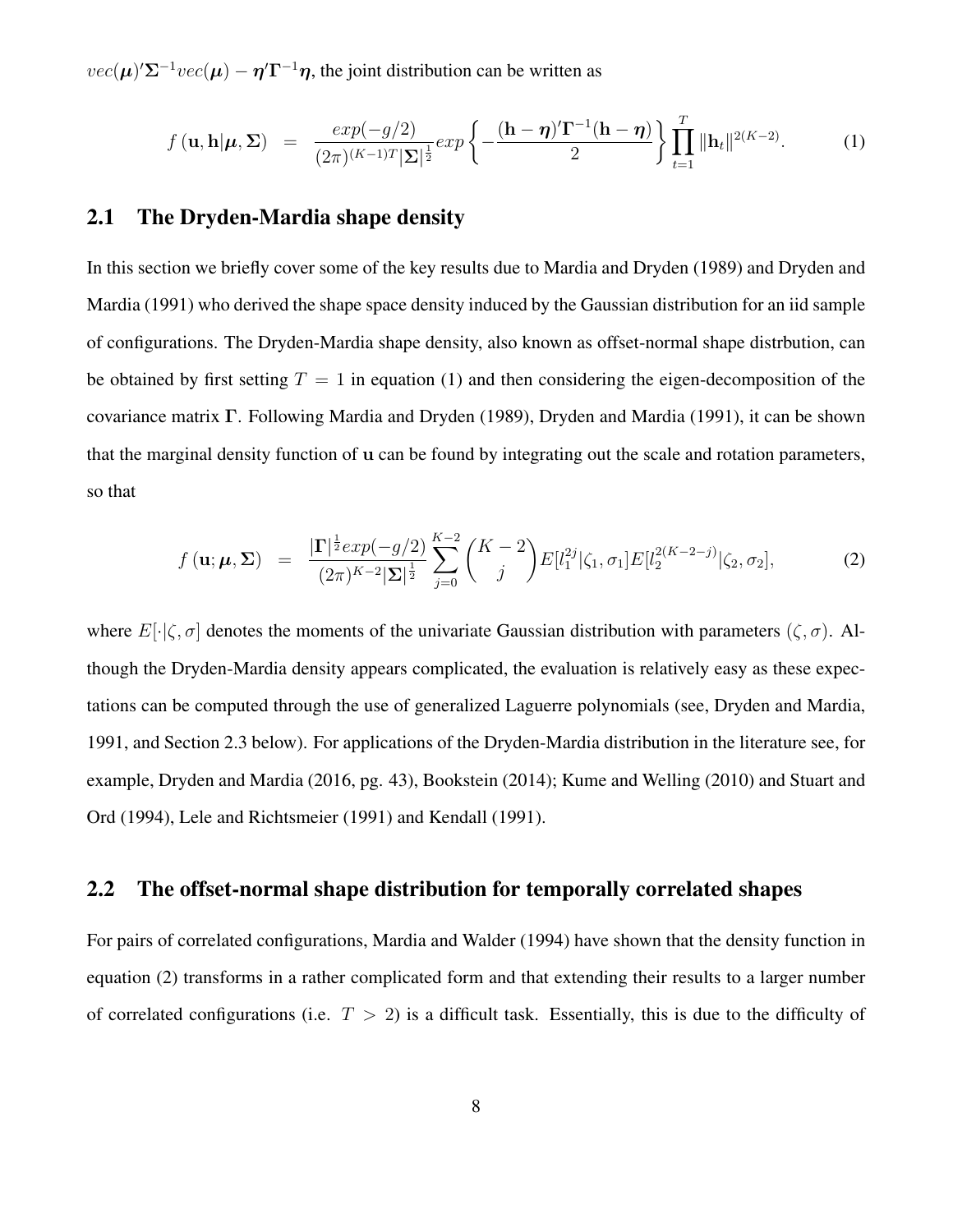integrating out the dependence of X on  $h_t$  which, as shown below, appears as the product of T norms

$$
f(\mathbf{u}|\boldsymbol{\mu},\boldsymbol{\Sigma}) = \frac{exp(-g/2)|\boldsymbol{\Gamma}|^{\frac{1}{2}}}{(2\pi)^{T(K-2)}|\boldsymbol{\Sigma}|^{\frac{1}{2}}} \int \prod_{t=1}^{T} ||\mathbf{h}_t||^{2(K-2)} f_{\mathcal{N}_{2T}}(\mathbf{h}|\boldsymbol{\eta},\boldsymbol{\Gamma}) d\mathbf{h}.
$$
 (3)

By integrating out h, the integral above can be rewritten as  $E\left[\prod_{t=1}^T (\mathbf{h}'\mathbf{A}_t\mathbf{h})^{(K-2)}\right]$ , where, for  $\mathbf{0}_t$  a  $(t \times t)$ null matrix,  $A_t = diag(\mathbf{0}_{2t-2}, \mathbf{I}_2, \mathbf{0}_{2T-2t})$ . Hence, evaluating the density (i.e., the off-set normal shape distribution) involves the computation of the moments of a product of quadratic forms in the (noncentral) normal random variable h  $\sim \mathcal{N}_{2T}(\eta, \Gamma)$ .

#### 2.3 Evaluating the shape density

By following Kan (2008), it can be shown that these moments can be computed through the following expansion

$$
E\left[\prod_{t=1}^{T}(\mathbf{h}'\mathbf{A}_t\mathbf{h})^{K-2}\right] = \frac{1}{s!} \sum_{v_1=0}^{s_1} \cdots \sum_{v_T=0}^{s_T}(-1)^{\sum_{t=1}^{T}v_t} \binom{s_1}{v_1} \cdots \binom{s_T}{v_T} Q_s(\mathbf{B}_v) \tag{4}
$$

where  $s_t = (K - 2)$  for all  $t, s = T(K - 2), Q_s(\mathbf{B}_v) = E[(\mathbf{h}' \mathbf{B}_v \mathbf{h})^s]$ , and  $\mathbf{B}_v = \sum_{t=1}^T [s_t/2 - v_t] \mathbf{A}_t$ . Hence, the moments of a product of quadratic forms can be rewritten as a linear combination of the moments of simpler quadratic forms  $Q_s(\mathbf{B}_v)$ .

An expression for  $Q_s(\mathbf{B}_v)$  which is computationally efficient, is based on the recursive relation between moments and cumulants (Mathai and Provost, 1992, Eq.3.2b.8) and is given by

$$
E\left[ (\mathbf{h}'\mathbf{B}_v\mathbf{h})^s \right] = s!2^s d_s(\mathbf{B}_v) \tag{5}
$$

where  $d_s(\mathbf{B}_v) = \frac{1}{2s} \sum_{j=1}^s [tr(\mathbf{B}_v \mathbf{\Gamma})^j + j\boldsymbol{\eta}'(\mathbf{B}_v \mathbf{\Gamma})^{j-1} \mathbf{B}_v \boldsymbol{\eta}] d_{s-1}(\mathbf{B}_v), \quad d_0(\mathbf{B}_v) = 1$ . Although equation (5) does not provide an explicit expression for  $Q_s(\mathbf{B}_v)$ , it is easy to program.

Finally, we note that both Lemma 2 of Magnus (1986) and Theorem 3.2b.1 of Mathai and Provost (1992), offer alternative solutions for evaluating these moments. However, these solutions are both computationally expensive and are thus not useful in practice.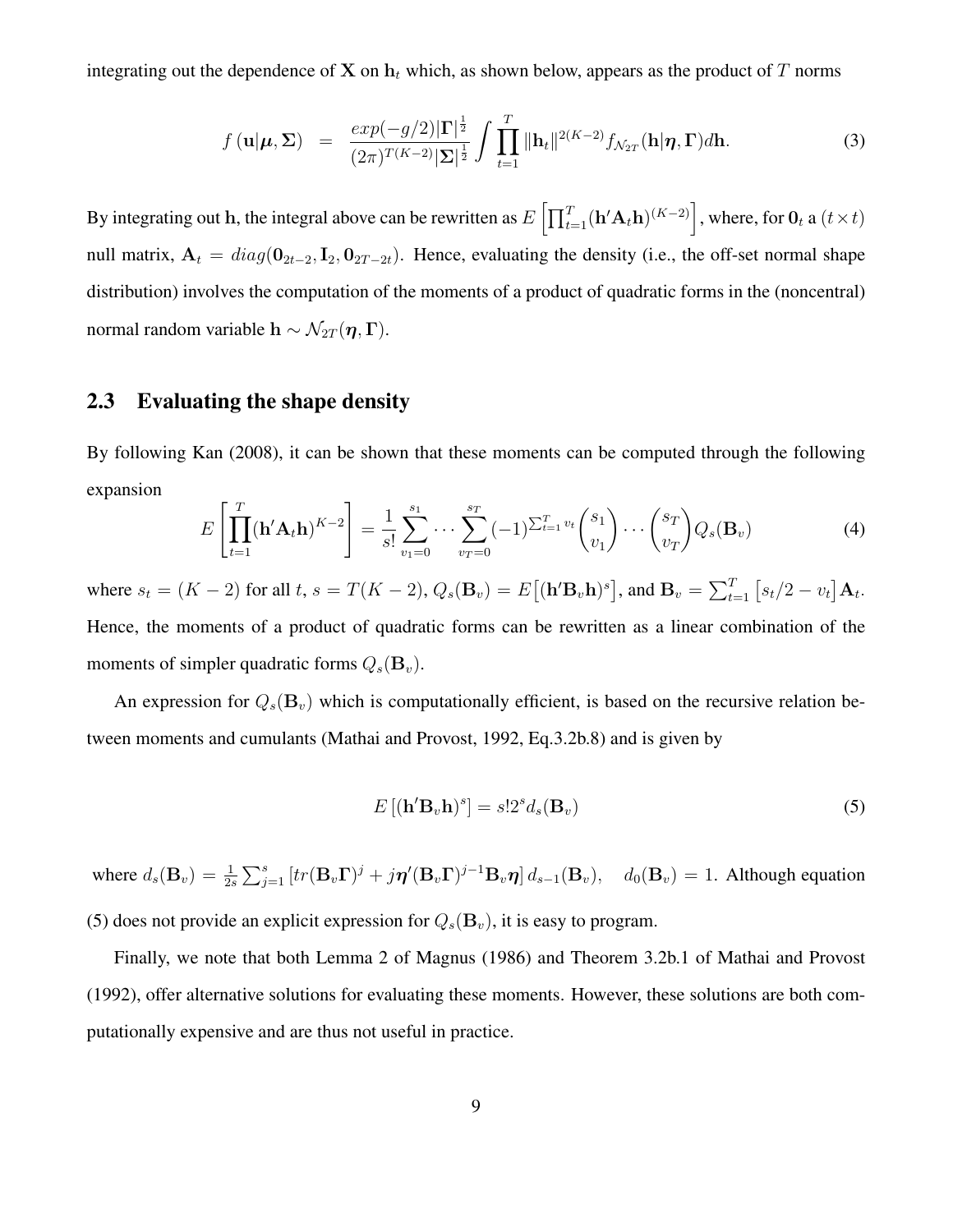## 3 Model parameter estimation

In this section we briefly introduce the EM algorithm for ML parameter estimation and then discuss the maximization and the expectation steps involved by the procedure.

#### 3.1 EM implementation for likelihood optimization

The Expectation-Maximization algorithm (Dempster et al., 1977) is a ML parameter estimation method where part of the data can be considered to be incomplete or "hidden". In the static case, parameter estimation of the Dryden-Mardia distribution through the EM algorithm was first proposed by Kume and Welling (2010), who have discussed the necessary adjustments needed for using this algorithm for shape regression, missing landmark data, and mixtures of offset-normal shape distributions. The approach involves working with the original distribution of the landmark coordinates but treating the rotation and scale as missing/hidden variables. Huang et al. (2015) have recently used the algorithm to consider a mixture of offset-normal shape factor analyzers (MOSFA) and Brombin et al. (2016) have further explored the use of the EM algorithm in a dynamic setting by discussing its limitations when Laguerre polynomials are used to evaluate the offset-normal shape distribution. The methodology has also been extended to 3D shape and size-and-shape analysis by Kume et al. (2017).

In this paper, by taking account of the temporal correlation, we consider an extension of the EM algorithm for the more general distribution given in equation (10). A technical result discussed in Section 4 is proposed to overcome the computational difficulties associated with the E-step procedure (see, Brombin et al., 2016). It will be shown that this result, associated with the recursive algorithm introduced in Section 3.4, enables the estimation of AR processes with no constraints in the number of K and T.

For an iid random sample of N temporal configurations, let  $\mathcal{X} = {\{\mathbf{X}^{(n)}\}}_{n=1,\dots,N}$  denote the full data. Our target is to find the values of  $\mu$  and  $\Sigma$  which maximize the log-likelihood function  $l(\mu, \Sigma | \mathcal{U})$  =  $\sum_{n=1}^{N} log f(\mathbf{u}^{(n)} | \boldsymbol{\mu}, \boldsymbol{\Sigma})$ , where  $\mathcal{U} = {\mathbf{u}^{(n)}}_{n=1,\dots,N}$  denotes the observed (shape) data and  $f(\mathbf{u}^{(n)} | \boldsymbol{\mu}, \boldsymbol{\Sigma})$  is the off-set normal distribution of shape variables,  $\mathbf{u}^{(n)}$ , as shown in equation (3).

Under the assumption of Gaussianity, it is easy to show that the EM procedure maximizes the condi-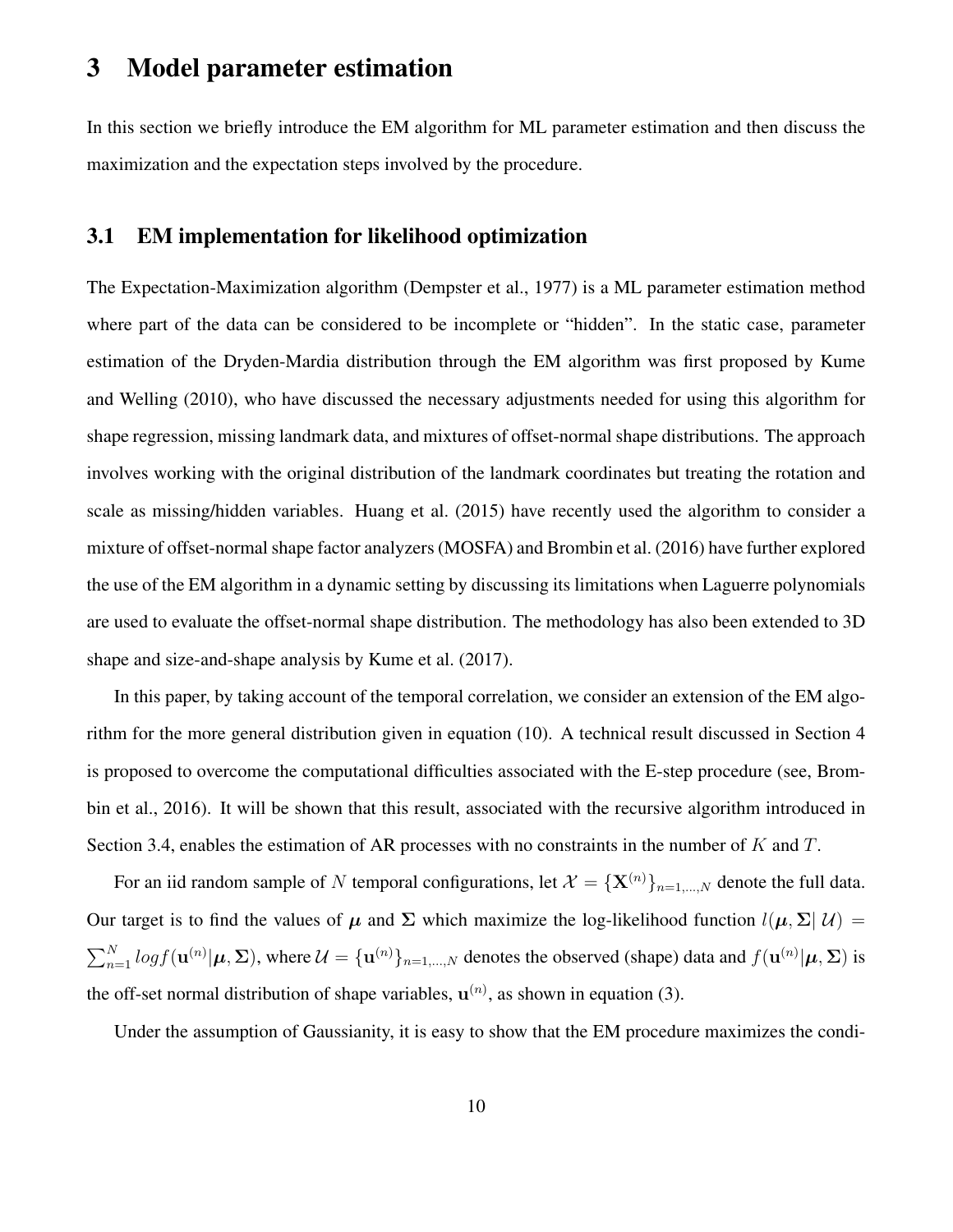tional expected log-likelihood

$$
\mathcal{Q}_{\boldsymbol{\mu}^{(r)},\boldsymbol{\Sigma}^{(r)}}(\boldsymbol{\mu},\boldsymbol{\Sigma})=\sum_{n=1}^N\int\log\bigl(f_{\mathcal{N}}(\mathbf{X}^{(n)}|\boldsymbol{\mu},\boldsymbol{\Sigma})\bigr)dF(\mathbf{X}^{(n)}|\mathbf{u}^{(n)},\boldsymbol{\mu}^{(r)},\boldsymbol{\Sigma}^{(r)}),
$$
(6)

where  $f_N(\mathbf{X}^{(n)}|\mu,\Sigma)$  is the pdf of a Gaussian distribution with mean  $\mu$  and covariance  $\Sigma$ , and  $dF(\mathbf{X}^{(n)}|\cdot)$ is the conditional distribution of  $X^{(n)}$  evaluated at the current parameters,  $\mu^{(r)}$  and  $\Sigma^{(r)}$ , and its shape  $\mathbf{u}^{(n)}$ . The EM iteration then alternates between performing an expectation (E) step, which computes the expectation of the log-likelihood evaluated using the current estimate for the parameters, and a maximization (M) step, which computes parameters maximizing the expected log-likelihood computed in the E step. How to evaluate these expectations for different specifications of  $\mu$  and  $\Sigma$  will be shown in the following sections.

#### 3.2 Estimating the mean

The mean of the process can be estimated by considering that, in the M-step, the maximum of  $Q_{\mu^{(r)},\Sigma^{(r)}}(\mu,\Sigma)$ is obtained at

$$
vec(\boldsymbol{\mu}^{(r+1)}) = \frac{1}{N} \sum_{n=1}^{N} \int vec(\mathbf{X}^{(n)}) dF(\mathbf{X}^{(n)} | \mathbf{u}^{(n)}, \boldsymbol{\mu}^{(r)}, \boldsymbol{\Sigma}^{(r)}).
$$
(7)

When the description of the changes over time is needed, any regression function can be used. A widely used choice is represented by a polynomial function for which the trend is approximated by a polynomial of low degree capturing the large-scale temporal variability of the process. Assuming  $\Sigma_T$  as proportional to the identity matrix, this modelling approach was first proposed in Kume and Welling (2010). Here, we provide a more general formulation which takes care of the presence of the temporal correlation.

Suppose the mean of the process is parameterized by a polynomial function of order M, i.e.  $\mu_t^{\dagger} =$  $E[\mathbf{X}_t^\dagger$  $t^{\dagger}_t]=\sum_{m=0}^M\mathbf{B}^{\dagger}_mt^m,$  with  $\mathbf{B}^{\dagger}_p=\left(\boldsymbol{\beta}^{(x)^{\dagger}}_m \; \boldsymbol{\beta}^{(y)^{\dagger}}_m \right)$  $\binom{(y)^{\dagger}}{m}$ , and  $\beta_{m}^{(x)^{\dagger}}$  and  $\beta_{m}^{(y)^{\dagger}}$  K-dimensional vectors of regression coefficients. Accordingly, we write  $vec(\mathbf{X}^\dagger) \sim \mathcal{N}_{2KT}(\mathbf{D}^\dagger \boldsymbol{\beta}^\dagger, \mathbf{\Sigma}^\dagger)$ , where  $\boldsymbol{\beta}^\dagger = vec\left(\mathbf{B}^\dagger_0\right)$  $_0^\dagger\ldots\mathbf{B}_A^\dagger$  $_{M}^{\dagger}\Big)$  is a  $2K(M+1)$ -dimensional vector of regression coefficients and  $D^{\dagger} = (\mathbf{T} \otimes \mathbf{I}_{2K})$  is the  $(2KT \times 2K(M+1))$ design matrix  $(T > M + 1)$  with T having elements  $t_j^m$ ,  $m = 0, \ldots, M$ , at each row  $j = 1, \ldots, T$ .

In the preform space we also have  $vec(\mathbf{X}) \sim \mathcal{N}_{2(K-1)T}(\mathbf{D}\boldsymbol{\beta}, \boldsymbol{\Sigma})$ , with  $\boldsymbol{\beta} = (\mathbf{I}_{2(P+1)} \otimes \mathbf{L})\boldsymbol{\beta}^{\dagger}, \mathbf{D} =$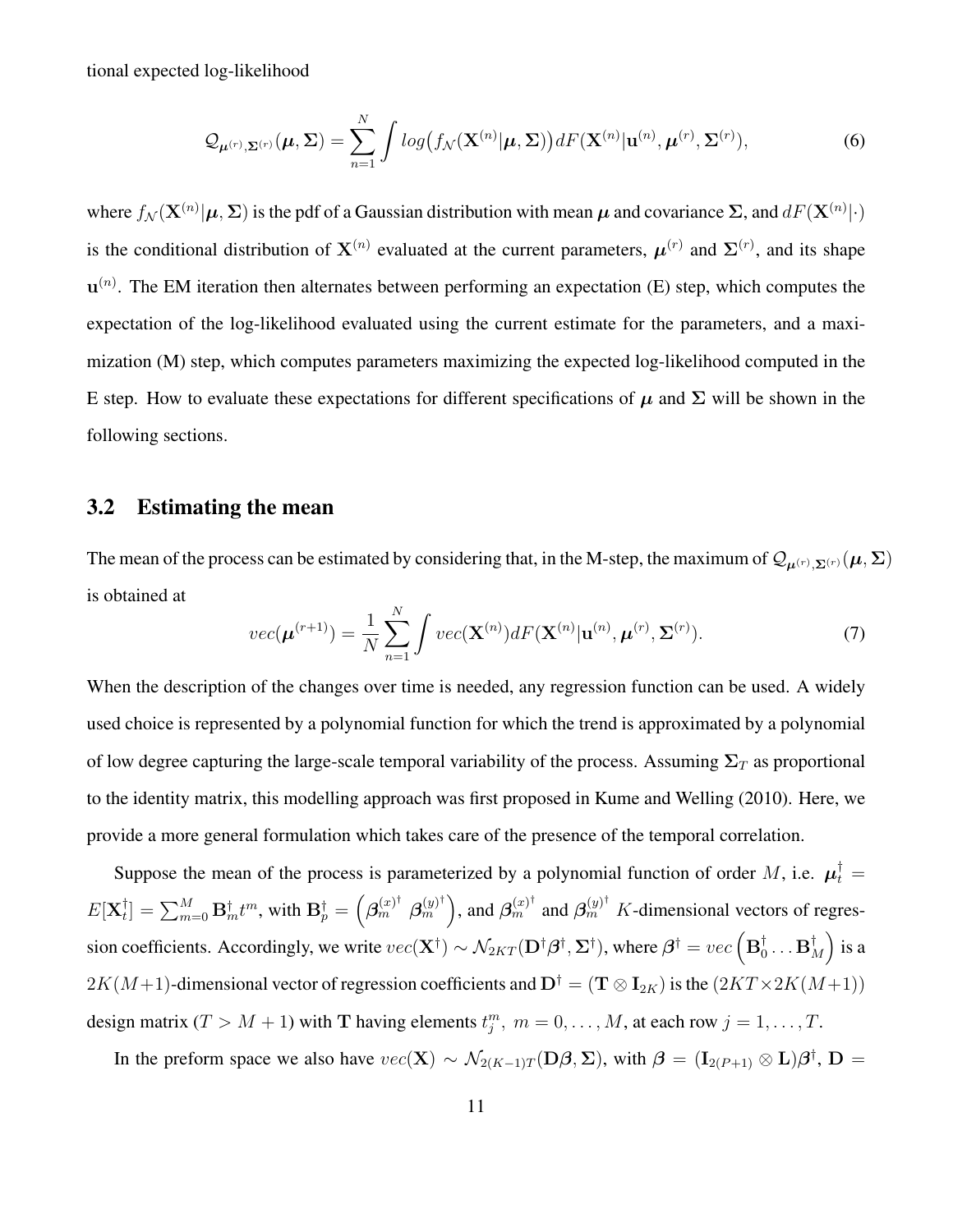$T \otimes I_{2(K-1)}$ , and  $\Sigma = (I_{2T} \otimes L)\Sigma^{\dagger} (I_{2T} \otimes L')$ . Hence, considering the ML estimator of the regression parameters for the complete data (see Appendix 2), it is easy to show that the update rule in the maximization step is given by

$$
\boldsymbol{\beta}^{(r+1)} = \frac{1}{N} \sum_{n=1}^{N} \left( \mathbf{D}' \boldsymbol{\Omega}^{(r)-1} \mathbf{D} \right)^{-1} \mathbf{D}' \boldsymbol{\Omega}^{(r)-1} \int vec(\mathbf{X}^{(n)}) dF\left( \mathbf{X}^{(n)} | \mathbf{u}^{(n)}, \mathbf{D} \boldsymbol{\beta}^{(r)}, \boldsymbol{\Sigma}^{(r)} \right), \tag{8}
$$

where  $\Omega = (\Sigma_T^{(r)} \otimes I_{2K-2})^{-1}$ . The expectation step (E-step) is performed by finding the expectations and, given that  $vec(\mathbf{X}) = \mathbf{W}\mathbf{h}$  and  $dF(\mathbf{X}|\mathbf{u}, \boldsymbol{\mu}, \boldsymbol{\Sigma}) = f(\mathbf{h}, \mathbf{u}|\boldsymbol{\mu}, \boldsymbol{\Sigma}) d\mathbf{h}/f(\mathbf{u}|\boldsymbol{\mu}, \boldsymbol{\Sigma})$ , we notice that both equations (7) and (8) require the evaluation of the following integral

$$
\int vec(\mathbf{X}) dF(\mathbf{X}|\mathbf{u}, \boldsymbol{\mu}, \boldsymbol{\Sigma}) = \mathbf{W} \frac{\int \mathbf{h} f(\mathbf{h}, \mathbf{u}|\boldsymbol{\mu}, \boldsymbol{\Sigma}) d\mathbf{h}}{f(\mathbf{u}|\boldsymbol{\mu}^{(r)}, \boldsymbol{\Sigma}^{(r)})} = \mathbf{W} \mathcal{Q}(\boldsymbol{\mu}, \boldsymbol{\Sigma}, \mathbf{W}).
$$
\n(9)

#### 3.3 Estimating the general covariance matrices  $\Sigma_S$  and  $\Sigma_T$

Due to the large number of parameters, numerical optimization of the full likelihood based on standard numerical routines is difficult, especially when working with full covariance matrices. Separability conditions on the covariance structures has been found useful to overcome most of the difficulties arising in the modelling of complex spatial-temporal dependency structures. In shape analysis, a major advantage of working with separable processes is that the covariance matrix can be decomposed into purely landmark and temporal components.

Assume that the  $(2TK \times 2TK)$  covariance matrix in the configuration space can be expressed as  $\, \Sigma^{\dagger} \, = \, \Sigma_{T} \otimes \Sigma^{\dagger}_{S} \,$  $\zeta$ , where  $\Sigma_T$  is a  $(T \times T)$  covariance matrix between temporal observations and  $\Sigma_S^{\dagger}$ S is a  $(2K \times 2K)$  covariance matrix between landmark coordinates. Under separability conditions, the covariance matrix in the space of preform coordinates can be written as  $\Sigma = \Sigma_T \otimes \Sigma_S$ , where the landmark covariance is given by  $\Sigma_S = (\mathbf{I}_2 \otimes \mathbf{L}) \Sigma_S^{\dagger}$  $\mathcal{L}_S^{\dagger}(\mathbf{I}_2 \otimes \mathbf{L}')$ . Hence, the induced shape distribution can now be written as

$$
f(\mathbf{u}|\boldsymbol{\mu}, \boldsymbol{\Sigma}_T \otimes \boldsymbol{\Sigma}_S) = \frac{exp(-g/2)|\boldsymbol{\Gamma}|^{\frac{1}{2}}}{(2\pi)^{(K-2)T}|\boldsymbol{\Sigma}_T|^{(K-1)}|\boldsymbol{\Sigma}_S|^{\frac{T}{2}}}E\left[\prod_{t=1}^T (\mathbf{h}'\mathbf{A}_t\mathbf{h})^{(K-2)}\right],
$$
(10)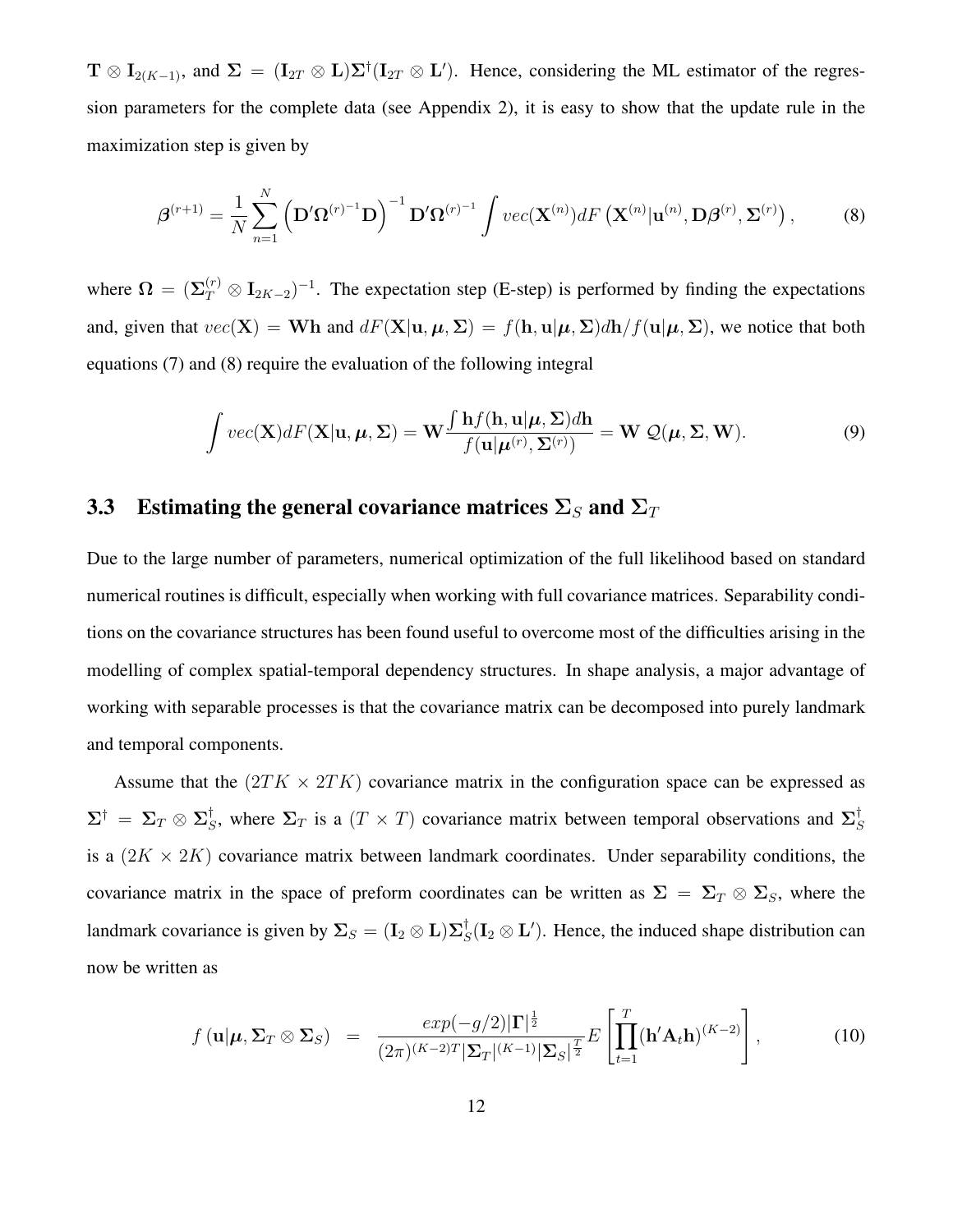where the covariance matrix of the scale and rotation parameters is  $\mathbf{\Gamma} = (\mathbf{W}'(\Sigma_T^{-1} \otimes \Sigma_S^{-1})\mathbf{W})^{-1}$ .

The separability assumption has several advantages, including rapid fitting and simple extensions of standard techniques developed in time series and classical spatial statistics (Genton, 2007). In some applications, in fact, the covariance matrices can be assumed to have certain structures and imposing these structures in the estimation typically leads to improved accuracy and robustness (e.g., to small sample effects).

Given the ML estimators  $\hat{\Sigma}_S$  and  $\hat{\Sigma}_T$  (see Appendix 2), the update rules for the covariance matrices in the M-step are defined as

$$
\Sigma_{S}^{(r+1)} = \frac{1}{NT} \sum_{n=1}^{N} \sum_{t=1}^{T} \check{\mathbf{P}}_{t}^{(r)} \int vec(\mathbf{X}^{(n)}) vec(\mathbf{X}^{(n)})' dF\left(\mathbf{X}^{(n)} | \mathbf{u}^{(n)}, \boldsymbol{\mu}^{(r)}, \Sigma_{T}^{(r)} \otimes \Sigma_{S}^{(r)}\right) \check{\mathbf{P}}_{t}^{(r)} - \frac{1}{T} \boldsymbol{\mu}^{(r+1)} \Sigma_{T}^{-1(r)} \boldsymbol{\mu}^{(r+1)'} \tag{11}
$$

$$
\Sigma_T^{(r+1)} = \frac{1}{N(2K-2)} \sum_{n=1}^N \sum_{k=1}^{2K-2} \breve{\mathbf{P}}_k^{(r)} \int vec(\mathbf{X}^{(n)}) vec(\mathbf{X}^{(n)})' dF\left(\mathbf{X}^{(n)} | \mathbf{u}^{(n)}, \boldsymbol{\mu}^{(r)}, \boldsymbol{\Sigma}_T^{(r)} \otimes \boldsymbol{\Sigma}_S^{(r)}\right) \breve{\mathbf{P}}_k^{(r)} + \\ - \frac{1}{2K-2} \boldsymbol{\mu}^{(r+1)} \boldsymbol{\Sigma}_S^{-1(r)} \boldsymbol{\mu}^{(r+1)} \tag{12}
$$

with  $\breve{\mathbf{P}}_k^{(r)} = \mathbf{I}_T \otimes (\mathbf{L}_S^{(r)} \mathbf{e}_k)'$  and  $\mathbf{\Sigma}_S^{-1(r)} = \mathbf{L}_S^{(r)} \mathbf{L}_S^{(r)'}$  $\mathbf{S}^{(r)}{}_{S}$ , with  $\check{\mathbf{P}}^{(r)}_t = (\mathbf{L}_T^{(r)}\bm{e}_t)' \otimes \mathbf{I}_{2K-2}, \, \boldsymbol{\Sigma}_T^{-1(r)} = \mathbf{L}_T^{(r)}\mathbf{L}_T^{(r)T}$  $T^{(r)}$  . Here,  $L_T$  and  $L_S$  are lower triangular matrices and  $e_t$  and  $e_k$  are, respectively, T-dimensional and (2K – 2)-dimensional vectors with entries,  $e_i(j) = 1$  for  $j = t, k$ , and zero otherwise. Note that without restrictions,  $\Sigma_S$  and  $\Sigma_T$  are not identifiable. However, this non-identifiability problem can be addressed, for example, by considering  $\Sigma_T$  as a correlation matrix, and not as covariance matrix.

The ML estimates of the Kronecker factor matrices are thus obtained through the cyclic optimization scheme of the EM where, in the E-step, the expected values of the complete data sufficient statistics in equations (11) and (12) require the computation of the following integral

$$
\int vec(\mathbf{X})vec(\mathbf{X})'dF(\mathbf{X}|\mathbf{u},\boldsymbol{\mu},\boldsymbol{\Sigma}) = \mathbf{W} \frac{\int \mathbf{h}\mathbf{h}'f(\mathbf{h},\mathbf{u}|\boldsymbol{\mu},\boldsymbol{\Sigma})d\mathbf{h}}{f(\mathbf{u}|\boldsymbol{\mu}^{(r)},\boldsymbol{\Sigma}^{(r)})}\mathbf{W}'. \qquad (13)
$$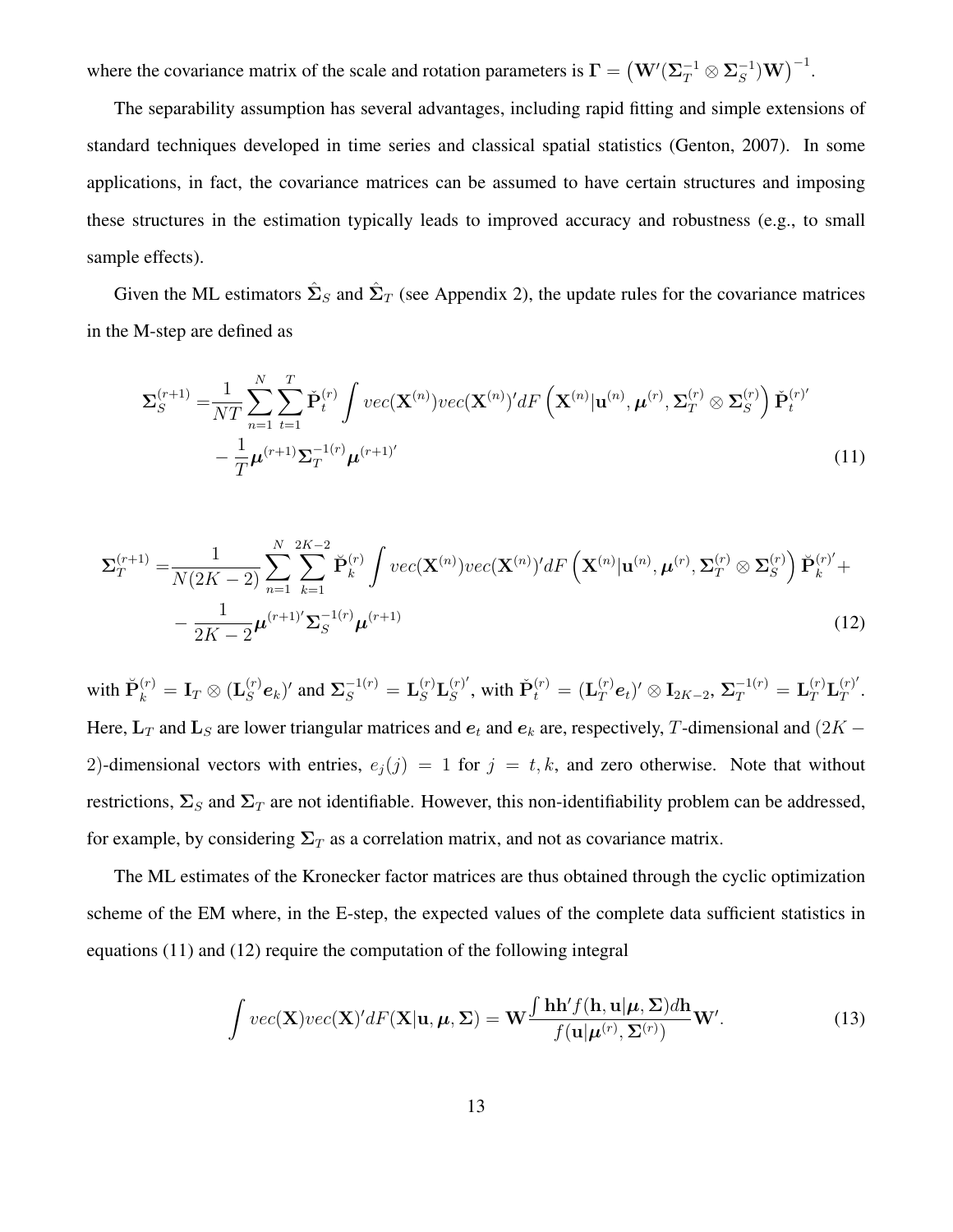We finally note that, although the model can be developed in terms of a general covariance matrix, a useful assumption for practical applications would be to consider the observed configurations as following a *proper* complex Gaussian distribution (Neeser and Massey, 1993) of which, both the isotropic and the cyclic Markov structures are special cases.

#### 3.4 Autoregressive models in configuration space

Assume that, in the preform space, a generic configuration follows the  $AR(p)$  model

$$
\Phi(\mathbf{B})\big( vec(\mathbf{X}_t) - vec(\boldsymbol{\mu}_t) \big) = vec(\mathbf{E}_t)
$$

where B is the usual backward shift operator,  $\Phi(B)$  is the matrix polynomial  $\Phi(B) = I_{2(K-1)}$  –  $\Phi_1 \mathbf{B} - \Phi_2 \mathbf{B}^2 - \ldots - \Phi_p \mathbf{B}^p$  and  $vec(\mathbf{E}_t) \sim \mathcal{N}_{2(K-1)}(\mathbf{0}, \Sigma_S)$ . Separable structures can be obtained from this autoregressive representation by imposing appropriate parameter constraints. These follow from the assumption that the matrix polynomial,  $\Phi(B)$ , reduces to a scalar polynomial  $\phi(B)$ , implying that  $\Phi(\mathbf{B}) = \phi(\mathbf{B})\mathbf{I}_{2(K-1)}$  or, equivalently, that  $\Phi_i \mathbf{B}^i = \phi_i \mathbf{I}_{2(K-1)}, i = 0, 1, \ldots, p$ , with  $\phi_0 = 1$ .

Consider an AR(p) process with constant mean  $vec(\mu_t) = \tilde{\mu}$  for all t and landmark covariance matrix  $\Sigma_S = \sigma^2 (\mathbf{I}_2 \otimes \mathbf{L}) (\mathbf{I}_2 \otimes \mathbf{L}^{\prime})$ . The model, thus implies that

$$
vec(\mathbf{X}_t) = \tilde{\boldsymbol{\mu}}(1 - \phi_1 - \dots - \phi_p) + \phi_1 vec(\mathbf{X}_{t-1}) + \dots + \phi_p vec(\mathbf{X}_{t-p}) + vec(\mathbf{E}_t),
$$
 (14)

from which it follows that the conditional distributions are Normal, i.e.  $\mathcal{N}_{2(K-1)}(\tilde{\mu}_{t|t-p}, \Sigma_S)$ , with  $\tilde{\mu}_{t|t-p} = \tilde{\mu}(1 - \phi_1 - \cdots - \phi_p) + \phi_1 vec(\mathbf{X}_{t-1}) + \cdots + \phi_p vec(\mathbf{X}_{t-p})$ . Then, the following approximation allows for a fast evaluation of the conditional means as well as of the likelihood for autoregressive models.

**Result 1.** Let the shape coordinates be generated from an AR(p) process and let  $vec(\mathbf{X}_0)$  be a given initial configuration. Then, the required expectation of equation (9), *i.e.*  $\int vec(\mathbf{X}) dF(\mathbf{X}|\mathbf{u}, \boldsymbol{\mu}, \boldsymbol{\Sigma})$ , can be approximated recursively as follows

$$
E[vec(\mathbf{X}_t)|\mathbf{W}_0,\mathbf{W}_1,\ldots,\mathbf{W}_t] \simeq \mathbf{W}_t \mathcal{Q}(\tilde{\boldsymbol{\mu}}_{t|t-p},\boldsymbol{\Sigma}_S,\mathbf{W}_t), \quad t = 1,\ldots,T.
$$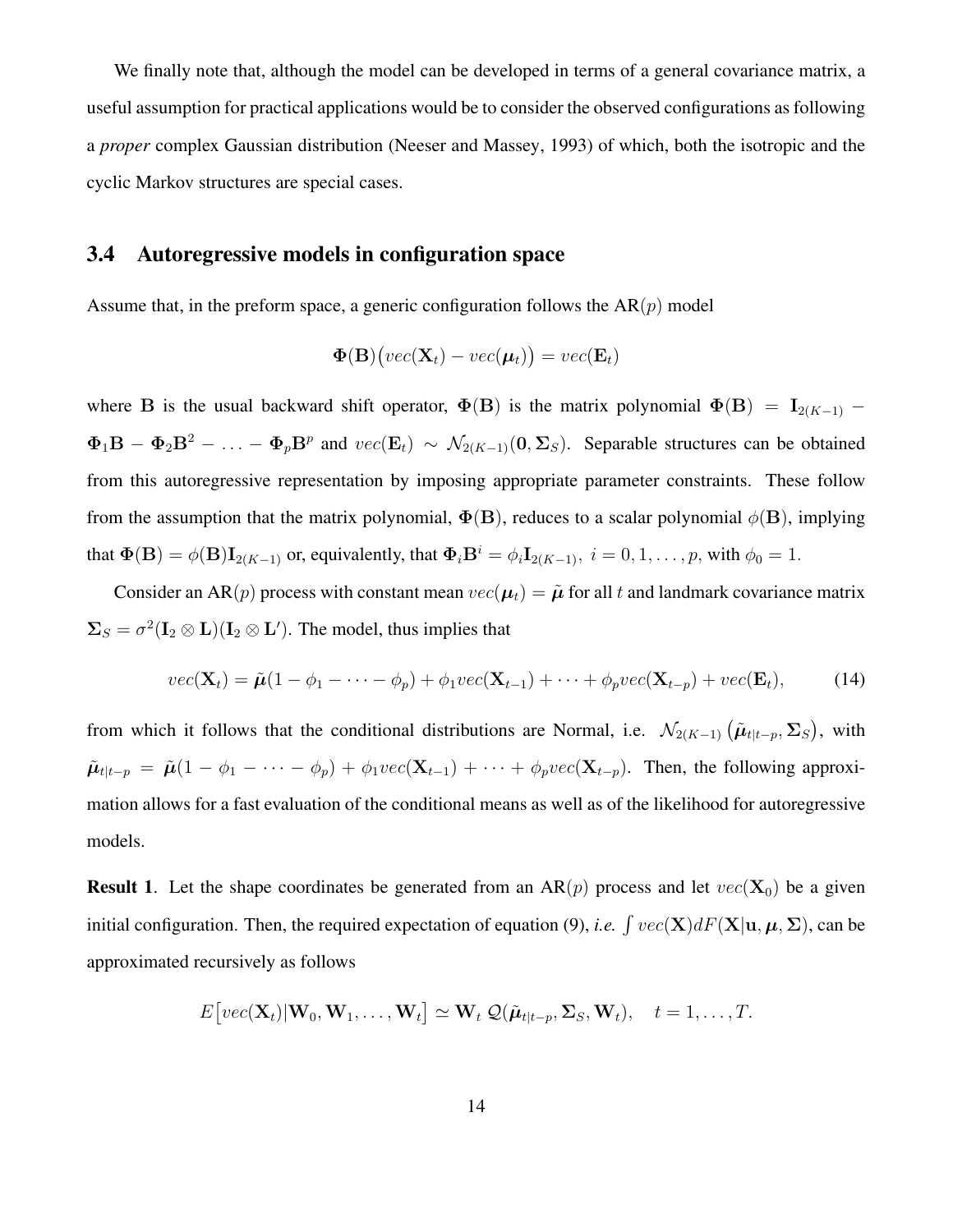Proof. See Appendix 3.

This result simplifies significantly the computation of the expectation in equation (9) as it only requires the recursive evaluation of T simple conditional expectations for  $h_t$ . It is easy to show that the estimate of the marginal mean,  $\tilde{\mu}$ , involves the computation of the expectation given by equation (9). Then, conditional on  $\tilde{\mu}$ , the estimate of the autoregressive parameters,  $\phi_1, \ldots, \phi_p$ , can be found by numerical maximization of the log-likelihood. This is a simple optimization problem which can be carried out efficiently through the recursive formula and ensures to check numerically for allowable model parameters. Extending the model to have a non-constant polynomial mean and/or a parameterized landmark covariance matrix, *e.g.* a cyclic Markov structure (Dryden and Mardia, 2016), is also straightforward.

#### 3.5 Baseline invariance

As shown in Section 2, the shape variables u are calculated after choosing, at each time  $t$ , the first two (noncoincident) landmarks as the baseline. This choice, however, does not have to be fixed for each shape observation since, as long as we appropriately rotate the mean and the covariance matrix, the probability distribution turns out to be rotationally invariant (Kume and Welling, 2010). For a more detailed discussion on baseline invariance, see Appendix 4.

#### 4 Computational issues

In this section we discuss some of the problems related to the computation of the expectations

$$
\int \mathbf{h} f(\mathbf{h}, \mathbf{u} | \boldsymbol{\mu}, \boldsymbol{\Sigma}) d\mathbf{h} = \frac{\exp(-g/2)|\boldsymbol{\Gamma}|^{\frac{1}{2}}}{(2\pi)^{(K-2)T}|\boldsymbol{\Sigma}|^{\frac{1}{2}}} E\left[\mathbf{h} \prod_{t=1}^{T} (\mathbf{h}' \mathbf{A}_t \mathbf{h})^{(K-2)}\right]
$$
(15)

and

$$
\int \mathbf{h} \mathbf{h}' f(\mathbf{h}, \mathbf{u} | \boldsymbol{\mu}, \boldsymbol{\Sigma}) d\mathbf{h} = \frac{\exp(-g/2) |\boldsymbol{\Gamma}|^{\frac{1}{2}}}{(2\pi)^{(K-2)T} |\boldsymbol{\Sigma}|^{\frac{1}{2}}} E\left[\mathbf{h} \mathbf{h}' \prod_{t=1}^{T} (\mathbf{h}' \mathbf{A}_t \mathbf{h})^{(K-2)}\right]
$$
(16)

involved by equations (9) and (13), respectively. These expectations do not appear exactly in the form of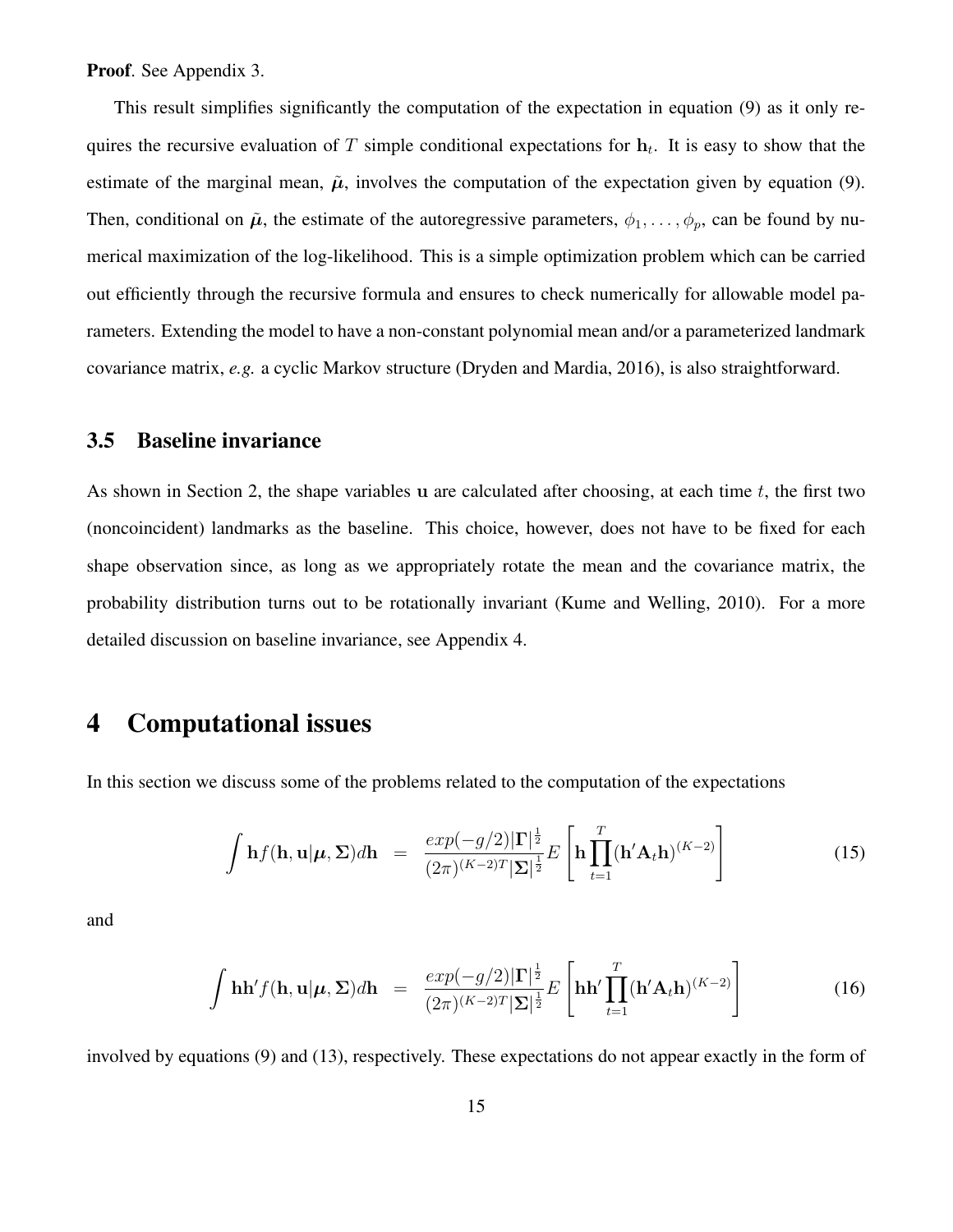equation (4) and their evaluation is thus difficult to compute analytically.

In the following, a technical result is introduced to overcome the problem. This makes use of an auxiliary Gaussian random variable with mean and variance equal to one, and shows that the expectations in equations (15) and (16) can be rewritten in the form of equation (4) for which results from Section 2 are available.

**Result 2.** Let w be an auxiliary Gaussian variable such that  $h_a = (h', w)' \sim \mathcal{N}_{2T+1} (\eta_a, \Gamma_a)$ , with  $\boldsymbol{\eta}_a = (\boldsymbol{\eta}' \; 1)'$  and  $\boldsymbol{\Gamma}_a =$  $\sqrt{ }$  $\left\lfloor \right\rfloor$ Γ 0  $0 \quad 1$  $\setminus$  $\int$ *. Also, let*  $f_{\mathcal{N}_{2T+1}}(\mathbf{h}_a|\eta_a,\Gamma_a) = f_{\mathcal{N}_{2T}}(\mathbf{h}|\eta,\Gamma) f_{\mathcal{N}}(w|1,1)$ *. Then, the component-wisely solution of equation (15) is given by*

$$
\int h_j \prod_{t=1}^T (\mathbf{h}' \mathbf{A}_t \mathbf{h})^{K-2} f_{\mathcal{N}_{2T}}(\mathbf{h} | \boldsymbol{\eta}, \boldsymbol{\Gamma}) d\mathbf{h} = \frac{1}{2} \mathcal{I}_{1_j} + \mathcal{I}_2 - \frac{1}{2} \mathcal{I}_{3_j}
$$
(17)

where  $\mathcal{I}_{1_j}=\int \prod_{t=0}^T (\mathbf{h}'\mathbf{A}_t\mathbf{h})^{s_t} f_{\mathcal{N}_{2T}}(\mathbf{h}\vert\boldsymbol{\eta},\boldsymbol{\Gamma})d\mathbf{h}$ ,  $\mathcal{I}_2=\int \prod_{t=1}^T (\mathbf{h}'\mathbf{A}_t\mathbf{h})^{K-2} f_{\mathcal{N}_{2T}}(\mathbf{h}\vert\boldsymbol{\eta},\boldsymbol{\Gamma})d\mathbf{h}$  and, by setting  $\tilde{\mathbf{h}}_j=(h_j-w,\mathbf{h}')'$  and  $\tilde{\mathbf{A}}_0=diag(1,\mathbf{0}_{2T}),$   $\mathcal{I}_{3_j}=\int \prod_{t=0}^T (\tilde{\mathbf{h}}'_j\tilde{\mathbf{A}}_t\tilde{\mathbf{h}}_j)^{s_t}f_{\mathcal{N}_{2T+1}}(\tilde{\mathbf{h}}_j|\tilde{\boldsymbol{\eta}}_j,\tilde{\boldsymbol{\Gamma}}_j)d\tilde{\mathbf{h}}_j.$ 

Proof. See Appendix 5.

Each single term,  $\mathcal{I}_{1_j}$ ,  $\mathcal{I}_2$  and  $\mathcal{I}_{3_j}$ , can be written as the expectation of the product of quadratic forms which, in turn, can thus be computed by using equations (4) and (5).

The elements of  $E\left[\mathbf{h}\mathbf{h}'\prod_{t=1}^T(\mathbf{h}'\mathbf{A}_t\mathbf{h})^{(K-2)}\right]$  can be computed as the expectations of product of quadratic forms. The variance components, in fact, are given by  $\mathcal{I}_{1j}$  while the covariance elements, are obtained as

$$
\int h_j h_l \prod_{t=1}^T (\mathbf{h}' \mathbf{A}_t \mathbf{h})^{K-2} f_{\mathcal{N}_{2T}}(\mathbf{h} | \boldsymbol{\eta}, \boldsymbol{\Gamma}) d\mathbf{h} = \int \prod_{t=0}^T (\mathbf{h}' \mathbf{A}_t \mathbf{h})^{s_t} f_{\mathcal{N}_{2T}}(\mathbf{h} | \boldsymbol{\eta}, \boldsymbol{\Gamma}) d\mathbf{h}
$$

where  $s_0 = 1$ ,  $s_t = K - 2$  for  $t = 1, ..., T$  and  $A_0$  is a selection matrix with  $a_{j,l} = a_{l,j} = 1/2$  and 0 elsewhere.

The computation of the expectations based on the use of Laguerre polynomials is discussed in Brombin et al. (2016). Unfortunately, this is a far less efficient procedure which does not appear useful in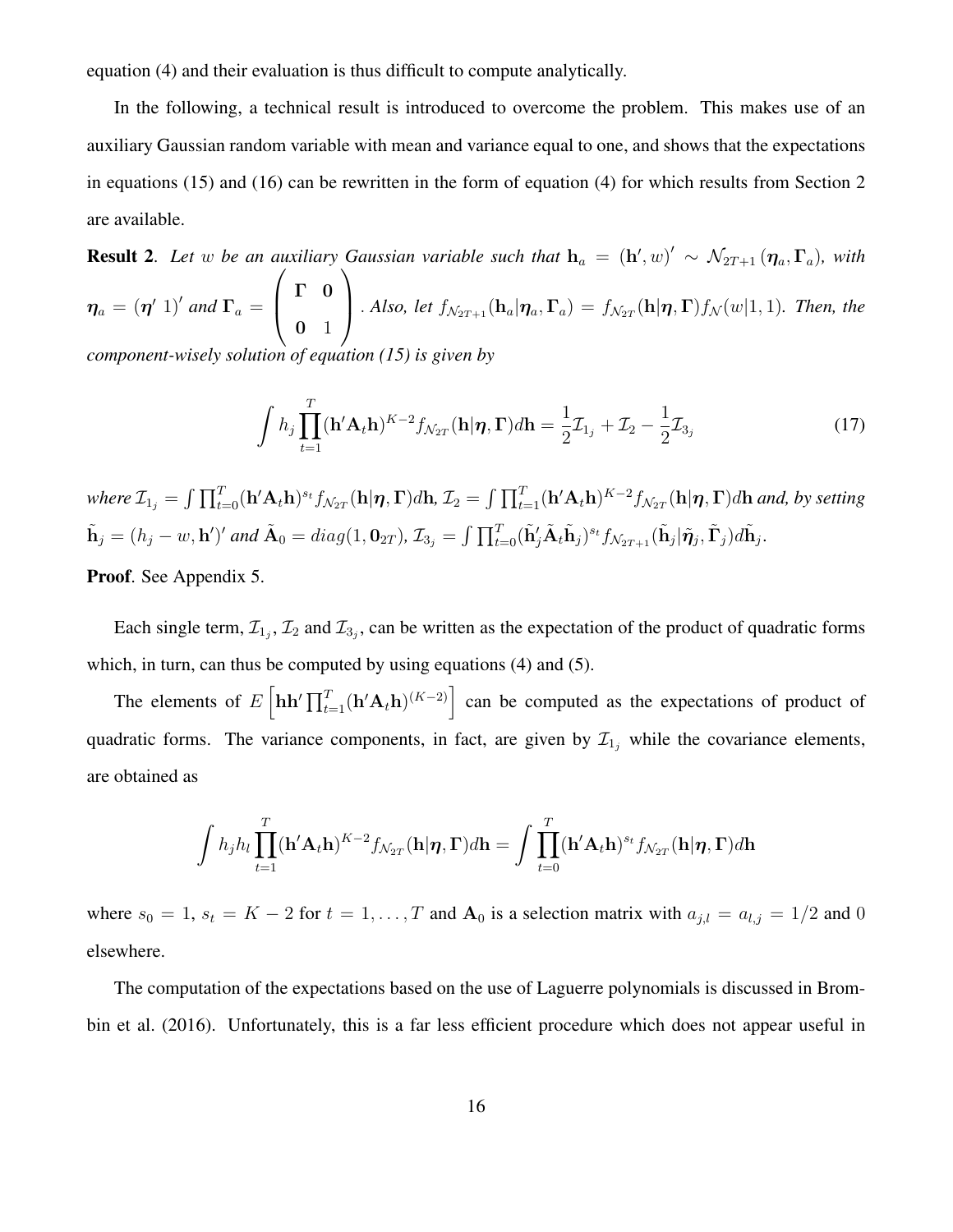practice.

## 5 Applications

In what follows, we apply the offset Normal shape distribution to three real data examples, with the first two concerning medical imaging studies and the third considering an application in the field of social signal processing (Pantic et al., 2011).

#### 5.1 Landmark shape analysis of Corpus Callosum

Morphologic assessment of brain structures through landmark-based shape analysis has been popular in neuroanatomical research because of its convenience and effectiveness in obtaining shape information. In this example we focus on the Corpus Callosum (CC) which is the major fiber bundle connecting the two hemispheres of the brain. Changes to its shape or structure is the subject of active studies. There is, in fact, an interest in linking the physical changes with neurological impairment and other pathologies such as multiple sclerosis (MS), autism, schizophrenia and Alzheimer.

We have used the Open Access Series of Imaging Studies (OASIS) longitudinal database (www.oasisbrains.org) to investigate shape changes of the CC for two groups of 34 non-demented (nd) and 15 demented (d) people. The subjects have similar age (average 76.5 and 77.2, for nd and d respectively), are all right-handed and include 23 men and 26 women. For each subject, we used MRI images available from three visits (i.e.  $T = 3$ ). A midsagittal slice was extracted from each volumetric image, and the CC contours were then extracted by automatic segmentation for each subject. Finally, nine anatomical landmarks were identified as described in He et al. (2010) on the boundary of each CC. Most of these landmarks refer to extreme points or terminals and maxima of curvature and can be identified mathematically with good accuray. A pictorial representation of a typical midsagittal plane image and the chosen set of landmarks is given in Figure 2.

In order to identify possible shape differences of the CC, the generalized likelihood ratio test (GLRT) is applied to test whether the mean paths of demented and non-demented groups differ from each other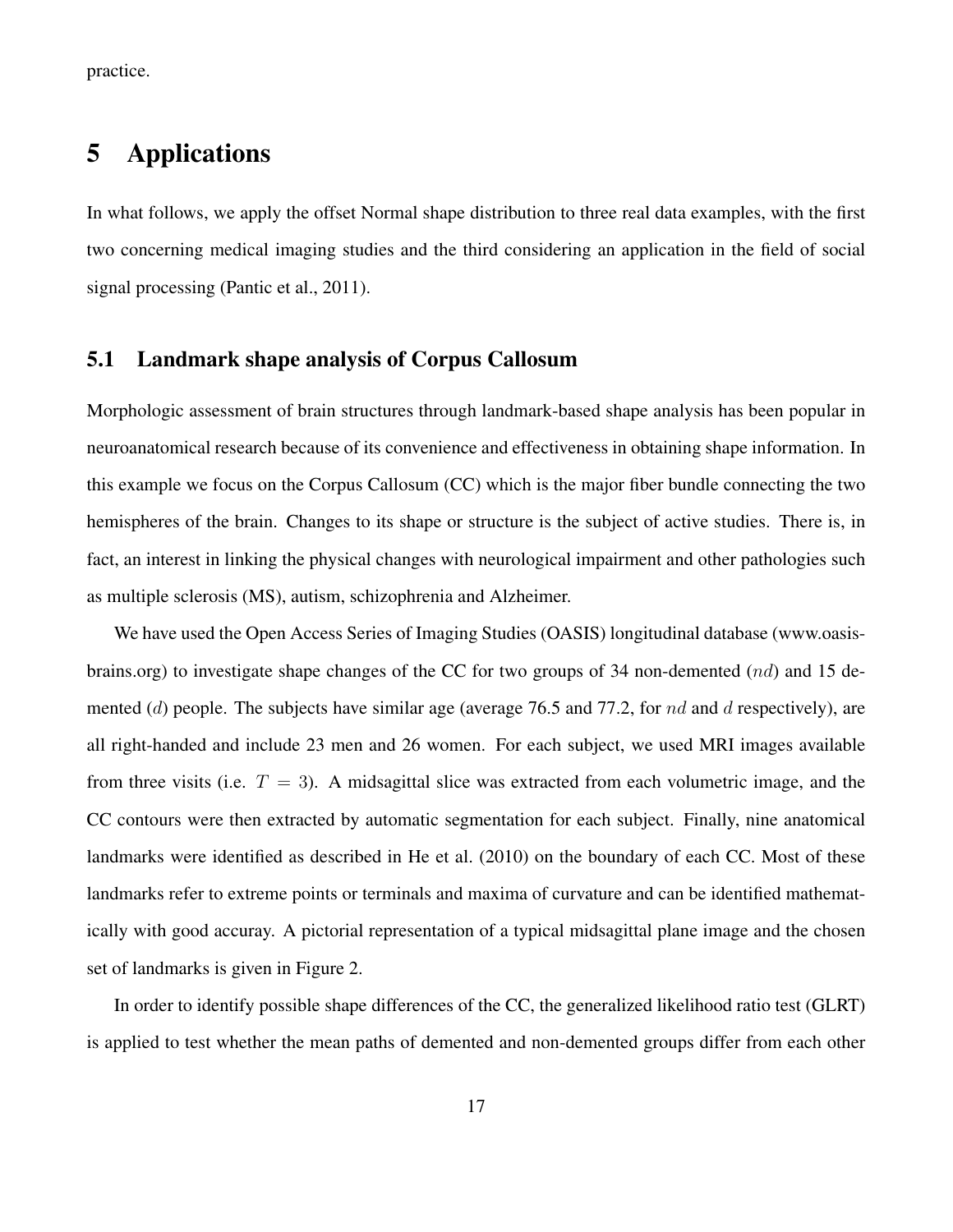

Figure 2: Midsagittal plane image and landmarks of the CC: 1) *Interior angle of genu*, 2) *Tip of genu*, 3) *Anterior most of CC*, 4) *Topmost of CC*, 5) *Splenium topmost point*, 6) *Posterior most of CC*, 7) *Bottommost of splenium*, 8) *Interior notch of splenium*, 9) *CC-fornix junction*

only by some rotation. We thus consider the hypothesis test  $H_0$ :  $\tilde{\mu}_d = \tilde{\mu}_{nd} \mod{(\text{rot})}$ ,  $\Sigma_d = \Sigma_{nd}$ , versus  $H_0$ :  $\tilde{\mu}_d \neq \tilde{\mu}_{nd}$  mod(rot),  $\Sigma_d = \Sigma_{nd}$ . Because of the limited number of visits and the small number of landmarks, the means are estimated by using equation (7) and the covariance matrices by using equations (11) and (12). To speed up the computation, shape coordinates are obtained using the complex representation of planar points. The GLRT statistic (27.8 on 30 df) first suggests that a model with a constant mean (in time) and general complex covariance matrix  $\Sigma$  is preferable to the full model with time varying mean estimated by using equation (7), and same covariance structure. No further model simplification, for example associated with the specification of restricted models with either  $\Sigma_S = I$  or  $\Sigma_T = I$ , seems to be possible. The covariance matrices,  $\hat{\Sigma}_S$  and  $\hat{\Sigma}_T$ , obtained through equations (11) and (12), are shown in Appendix 7. Clearly, the general covariance case allows to represent the second order non-stationary features of the process.

To test the mean shape differences between the two groups, the selected model is first run for the pooled sample, giving a log-likelihood value of 7315.4. The likelihood values for the alternative hypothesis, equal to 5113.9 and 2207.7 for non-demented and demented groups, can be obtained by running the EM separately for each group, while keeping the entries of  $\Sigma_d = \Sigma_{nd}$  the same as those of shown in Appendix 7. Since the p-value for the GLRT statistic (12.44 on 15 df) is 0.65, there is strong evidence that, modulo rotations, there are no differences in the mean shape paths of the two groups considered in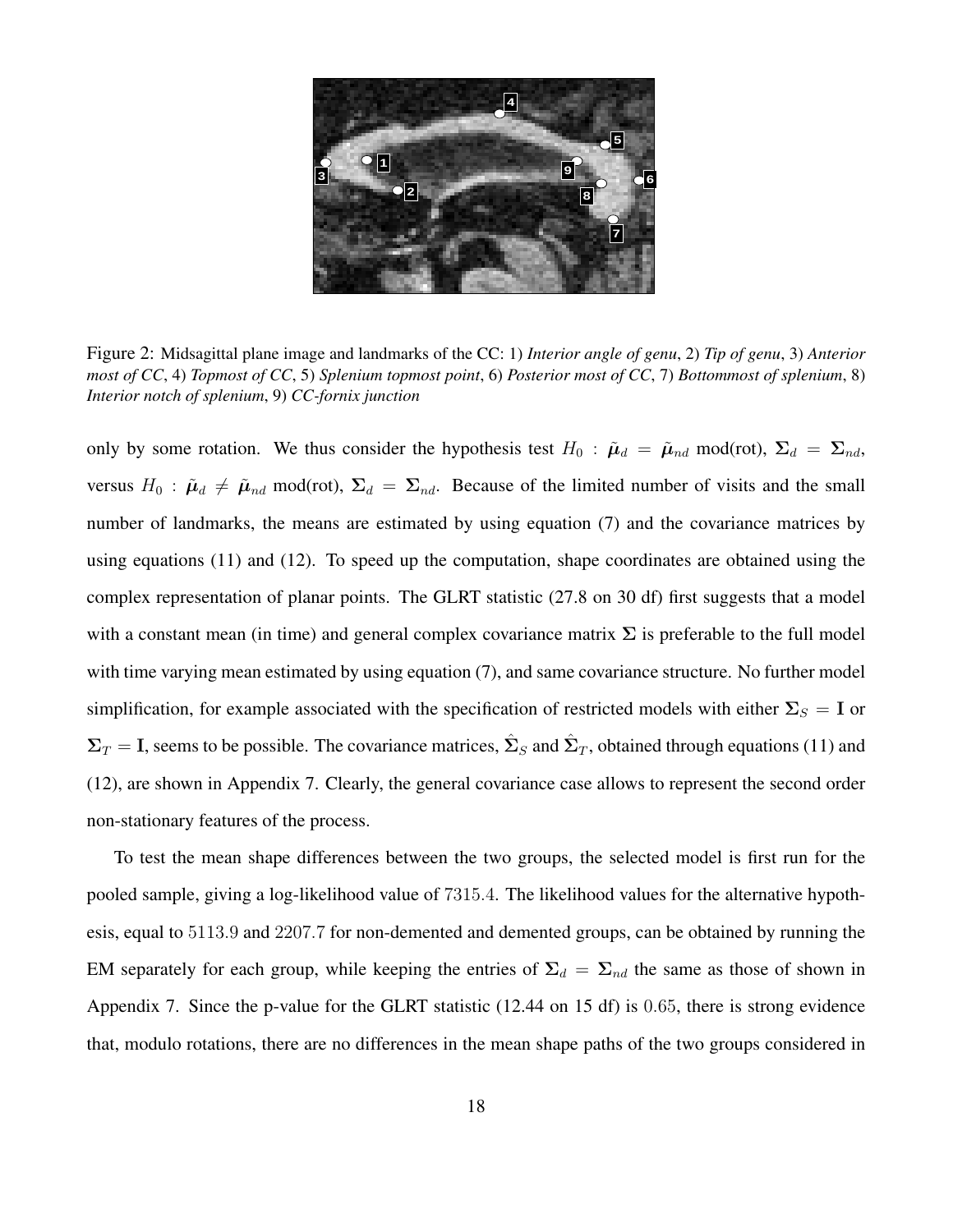

Figure 3: CC in Bookstein shape coordinates with baseline defined by points (0,0) and (1,0). The green dots represent the observed configuration landmarks while the black dots and circles represent the landmarks of the estimated means for demented and non-demented groups

this study. This is clearly shown in Figure 3 where the landmarks of the two mean shapes are very close to each other. The representation is in Bookstein shape coordinates with baseline given by landmarks 3 and 6.

#### 5.2 Shape changes in the craniofacial complex

Sagittal malocclusions are highly prevalent and have functional, esthetic, and social implications that make them a public health issue. Precise descriptions of how and when these abnormalities emerge and change during childhood and adolescence can inform our understanding of their underlying of their underlying biology and facilitate diagnosis from craniofacial shape. Many studies have described growth extensively (see, for example, Sridhar (2011) and references therein), while the shape changes of the craniofacial complex have been less investigated. The dynamics of the cranial and facial structures, in fact, are of a very intricate nature and quantifying their variation, and detecting the locations where the shape change is most active during different stages of development, still represent challenging problems for the orthodontic treatment planning.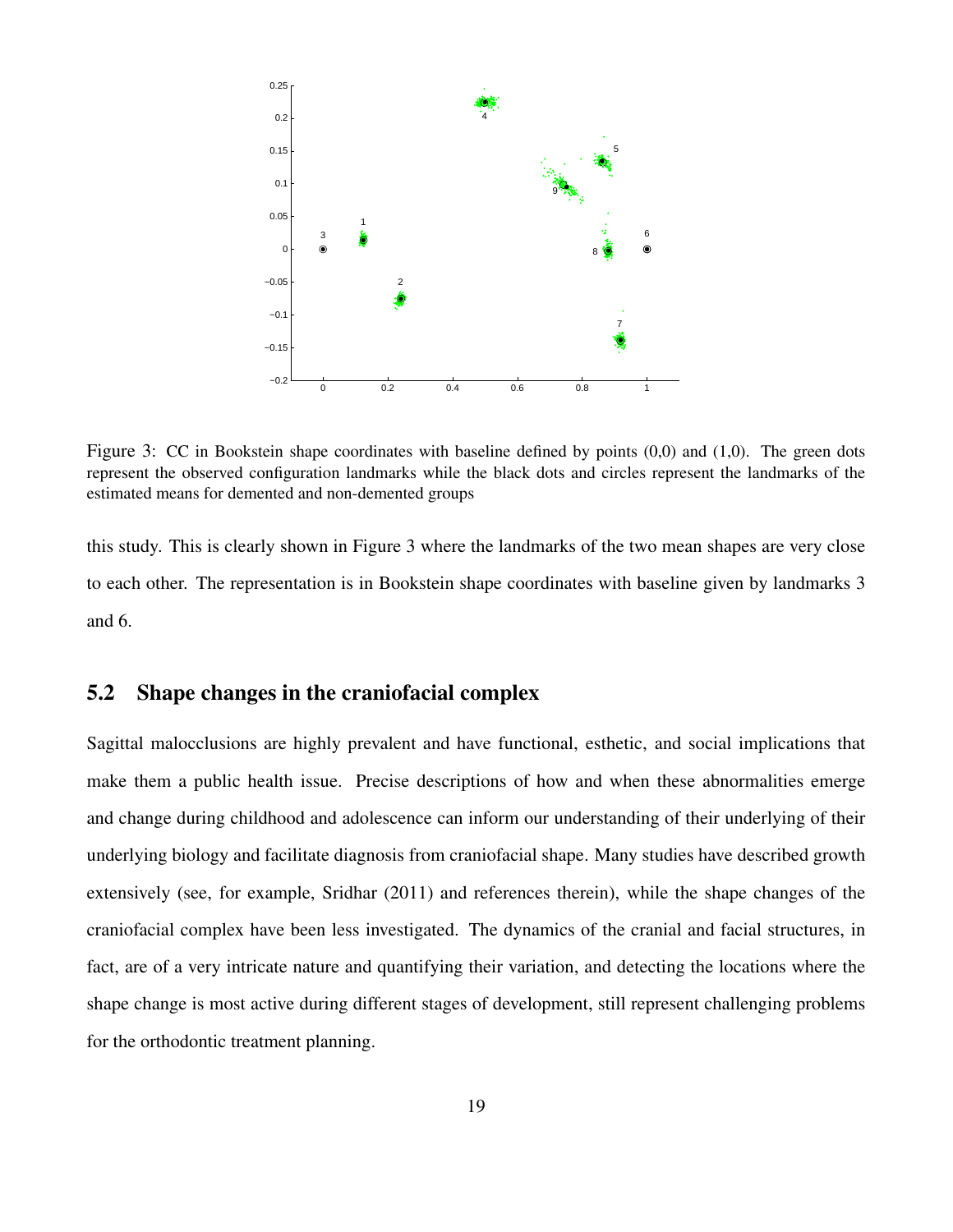The data for this study were obtained from the American Association of Orthodontists Foundation (AAOF) craniofacial legacy growth collection files. The data are available on the internet and refer to a digital repository of records from 9 craniofacial growth study collections in the United States and Canada. Important details on the use of materials from the AAOF Craniofacial Growth Legacy Collection in the orthodontic literature can be found in (Al-Jewair et al., 2018). Here, lateral cephalograms at 10 different maturational stages in cervical vertebrae are used for the analysis. These stages, roughly correspond to the chronological age classes of  $[7, 8]$ ,  $[8, 9]$ , ...,  $[16, 17]$  years. The data refer to a sample of 47 subjects presenting normal occlusion (Class I molar and canine relationships, normal overbite and overjet), with no vertical or sagittal skeletal discrepancies and with a well-balanced facial profile. The part of the craniofacial complex considered here is represented by a set of 9 anatomical landmarks and, as a representative example, Figure 4(a) shows a typical cephalograph image with the landmark configuration. Starting from the left, we find the *posterior border of the ramus* which is straight and continuous with the *inferior border of the body* of the bone. At its junction with the posterior border is the *angle of the mandible* which is important for the attachment of the Masseter and the Pterygoideus muscles. Moving toward the right, we then find the *menton* which is the most inferior part of the mandibular symphysis. This ridge, which sometimes presents a centrally depressed area, represents the median line of the external surface of the mandible. Note that the *Sella* (the center of the hypophyseal fossa) and the *Nasion* (the junction of the nasal and frontal bones at the most posterior point on the curvature of the bridge of the nose) act as reference landmarks and will be considered as baseline for Bookstein registration.

Traditionally, craniofacial analysis has relied on simple distances and angles between anatomical landmarks (Oyonarte et al., 2016), which give only a limited representation of the phenomenon under study (Moyers and Bookstein, 1979; Franchi et al., 2001). Here to describe the dynamics of the craniofacial complex, dynamic shape regression models are fitted to the data. Furthermore, since forecasting the shape changes is an important part of the analysis, the last age is excluded from the estimation procedure and is used only for comparative purposes to test the predictive performance of the model.

For a model with P parameters, model selection is based on the AIC =  $-2l(\mu, \Sigma|\mathcal{U}) + 2 \mathcal{P}$  statistic. Results from the analysis suggest that the best AIC value (−21825.24) among the fitted models is obtained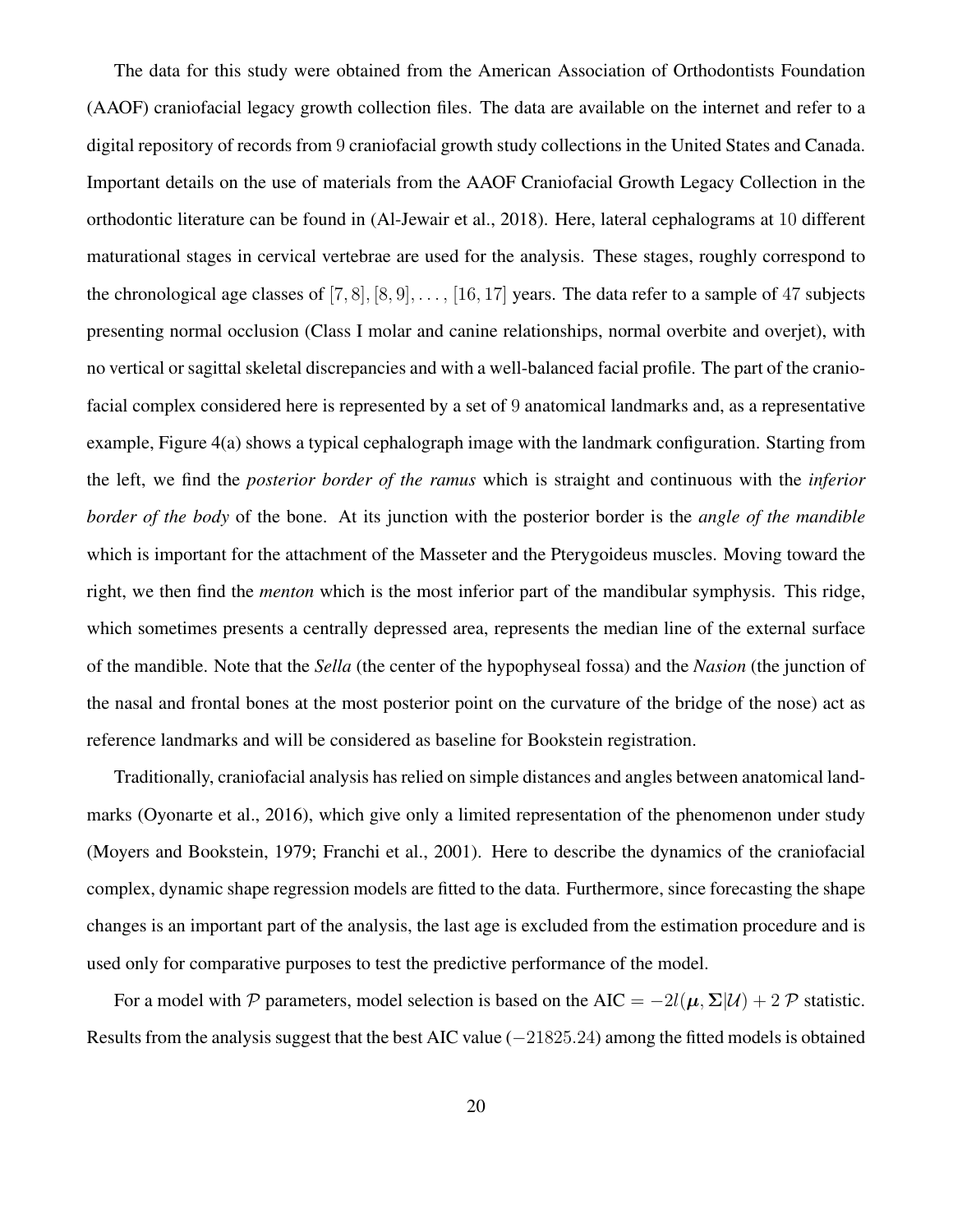

Figure 4: a) Cephalometric landmarks (yellow points) superimposed on the cephalogram of a subject at the first maturational level. The two anatomical landmarks of *sella* and *nasion* are used as baseline for Bookstein registration. b) The Bookstein shape coordinates with baseline defined by points (0,0) and  $(1,0)$  and the fitted paths are from the second order shape regression model with  $AR(1)$  errors (red line) and the functional model (black line). Different colors are used to differentiate the patterns of Point B, Pogonion and Menton.

for the second order polynomial shape regression with AR(1) errors ( $\hat{\phi}_1 = 0.39$ ) and isotropic  $\Sigma_S$ . For the EM algorithm, the starting value for  $\beta$  are taken such that  $B_0$  is the configuration at time  $t = 1$  while  ${\bf B}_m$ ,  $m > 0$ , are chosen at random. For nested models, previous estimates are used as starting values for the fit of subsequent models. This procedure usually facilitates the convergence of the estimation process.

Results of the estimation procedure are shown in Figure 4(b). For comparison purposes, we also consider the fit of a functional model based on the construction, and combination, of roughness penalties on functions in space and time. Full details on the model are given in Kent et al. (2001) and we refer to them for known results. The figure shows the fit of this model (in red) using the "special" parametrization (see, Kent et al., 2001), which captures the curvature in the paths trough a term which is second order in time and linear in space. As it can be noticed, both models are able to provide a good description of the dynamics of the shape data and the fits are very similar. However, one drawback of the functional model is that the associated model parameters are not easy to interpret and, in general, it is not designed to produce k−step ahead forecasts of the shape coordinates.

The same Figure 4(b) clearly suggests that the shape changes are localized and that these mainly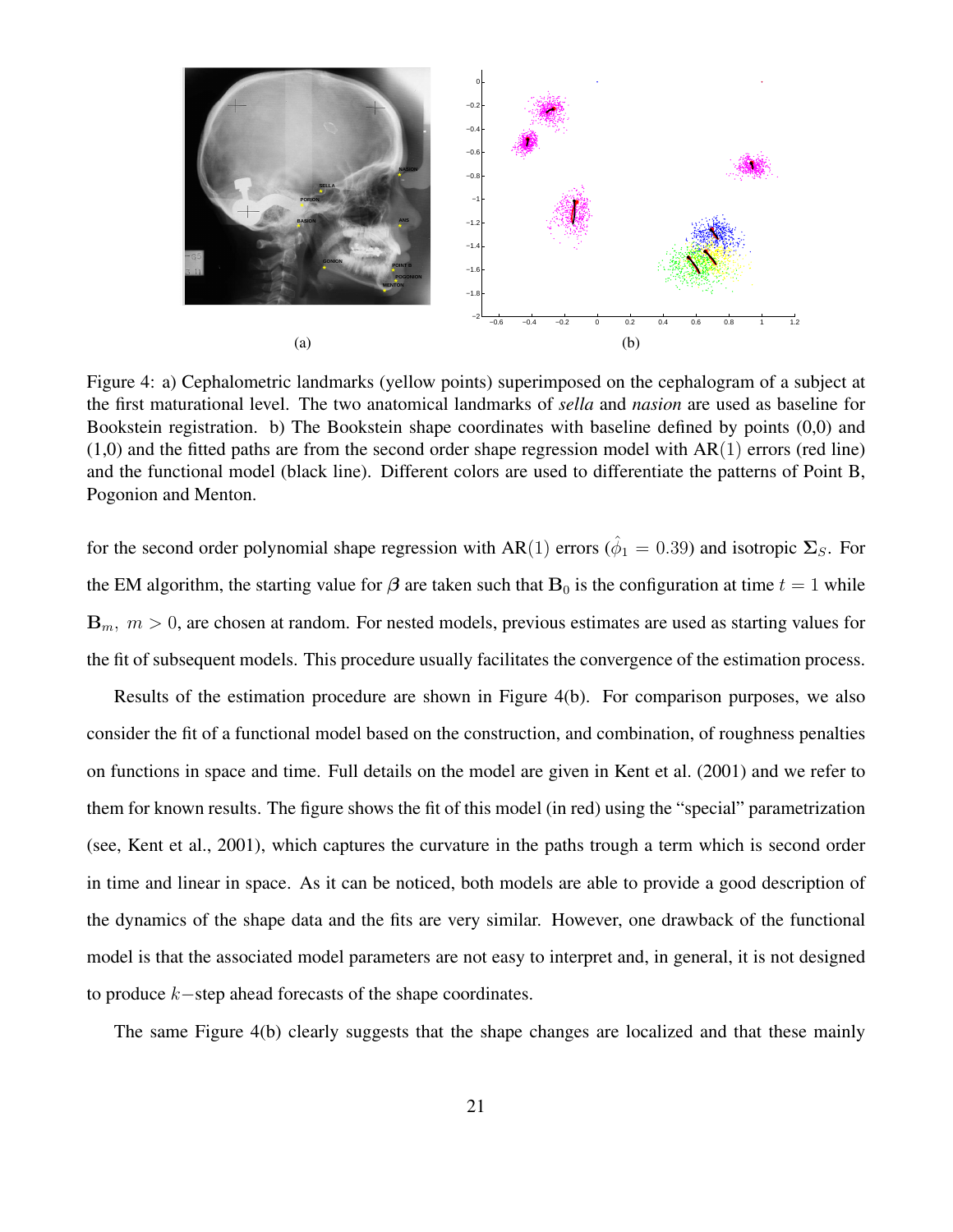occur at the inferior border of the body, at the angle as well as at the mandibular symphysis. The analysis of overall morphologic changes can also be completed by means of a transformation grid (Dryden and Mardia, 2016). For example, at each time point, the subplots in Figure 5(a) show both the estimated conditional means and the Bookstein shape coordinates for the 47 subjects. The grid is thus obtained by using a pair of thin-plate splines which map specific points of the estimated conditional mean at time  $t$ (i.e.,  $\tilde{\mu}_{t|t-p}$ ) onto homologous points of the target configuration at time  $t' > t$  (i.e.,  $\tilde{\mu}_{t'|t'-p}$ ). The idea is that each point of the mean configuration gives a local indication of shape change, and that one can use the whole set of points of the estimated conditional means for finding global and local shape changes. Considering for example the first and the ninth maturational stages, Figure 5(b) reveals a closure of the angle associated with an upward-forward direction of the shape changes at the *posterior border of the ramus* and with an upward direction of the shape changes at the symphysis.

We conclude the analysis by showing forecasting results in Figure 6 where the one-step ahead forecast is compared with the Bookstein shape coordinates at the tenth stage. Specifically, the upper panels show the best (left) and worse (right) predictions corresponding to the minimum (0.039) and maximum (0.149) values of the distribution of the root mean squared prediction errors obtained for the 47 subjects. The forecast corresponding to the 75° percentile (0.092) is also represented in the middle panel. The bottom panels emphasize the magnitude of the prediction error at each landmark, with the length of each arrow representing the distance between predicted and true coordinate shapes. In general, results suggest that good shape predictions at the last age can be obtained for most of the analysed subjects.

Note that a similar analysis can also been found in Appendix 9 where we describe the shape changes of eight biological landmarks of the skulls of 18 different rats observed at 8 different ages. The data have been analysed for several purposes and a description can be found, for example, in Kent et al. (2001), Kume and Welling (2010) and Kenobi et al. (2010). It is shown that our model improves the fit obtained by Kume and Welling (2010) who already improved the fit provided by Le and Kume (2000).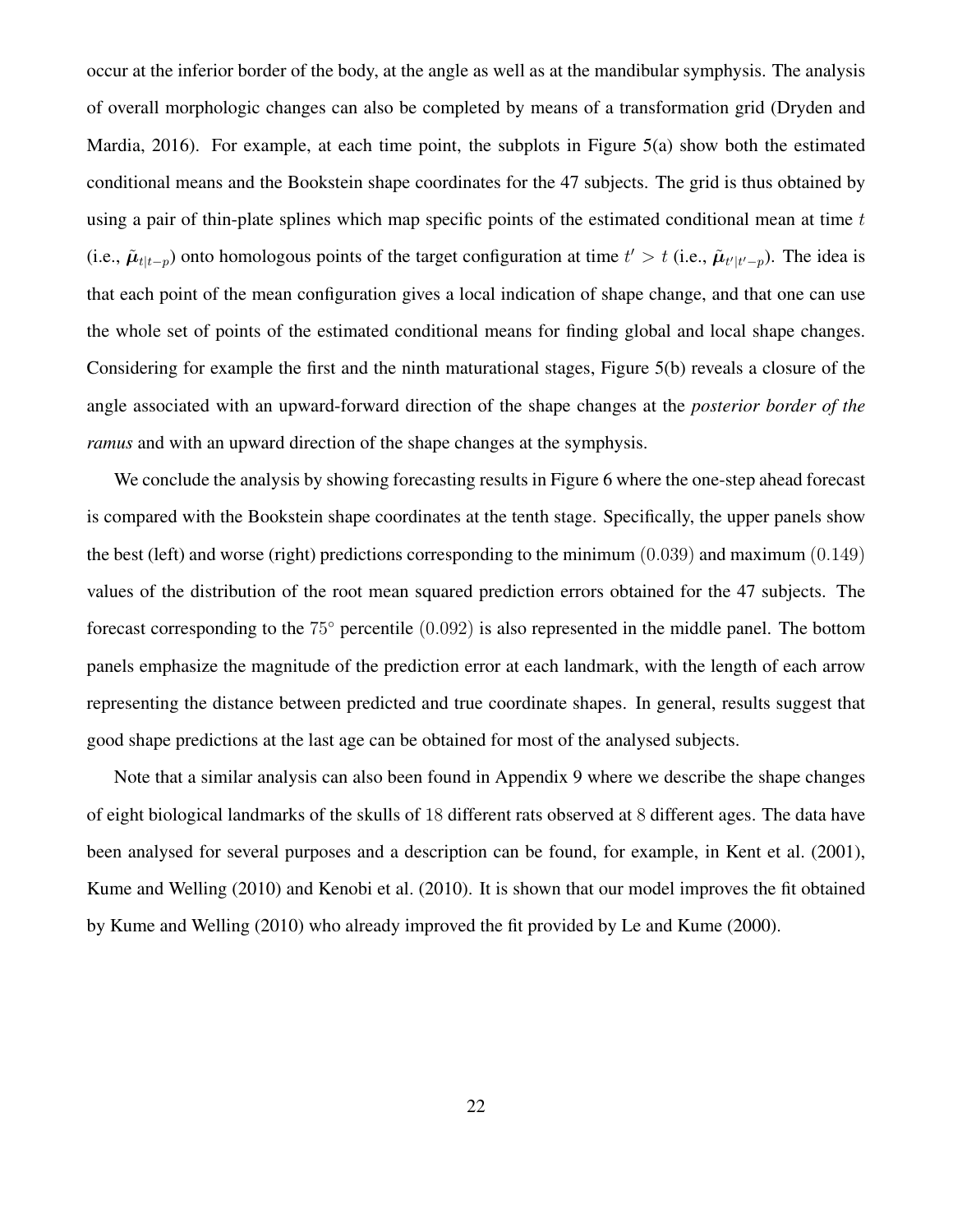

Figure 5: a) Craniofacial configurations in Bookstein shape coordinates with baseline defined by points (0,0) and (1,0). At each time, the subplots shows the 47 subjects shape coordinates with the fit provided by the estimated conditional mean (tick line) of a second order polynomial model with AR(1) errors. b) Thin-plate spline transformation grid between  $\tilde{\mu}_{t=1}$  and  $\tilde{\mu}_{t=9|}$ .



Figure 6: Forecasts (continuous line) of shape coordinates at the tenth maturational level. The configurations are represented using Bookstein shape coordinates with baseline defined by points (0,0) and (1,0). The upper panels show the best (left) and worse (right) predictions corresponding to the minimum (0.039) and maximum (0.149) root mean squared prediction errors computed among the 47 subjects. The forecast corresponding to the 75◦ percentile (0.092) is also represented in the middle panel. The bottom panels emphasize the magnitude of the prediction error at each landmark, with the length of each arrow representing the distance between predicted and true coordinate shapes.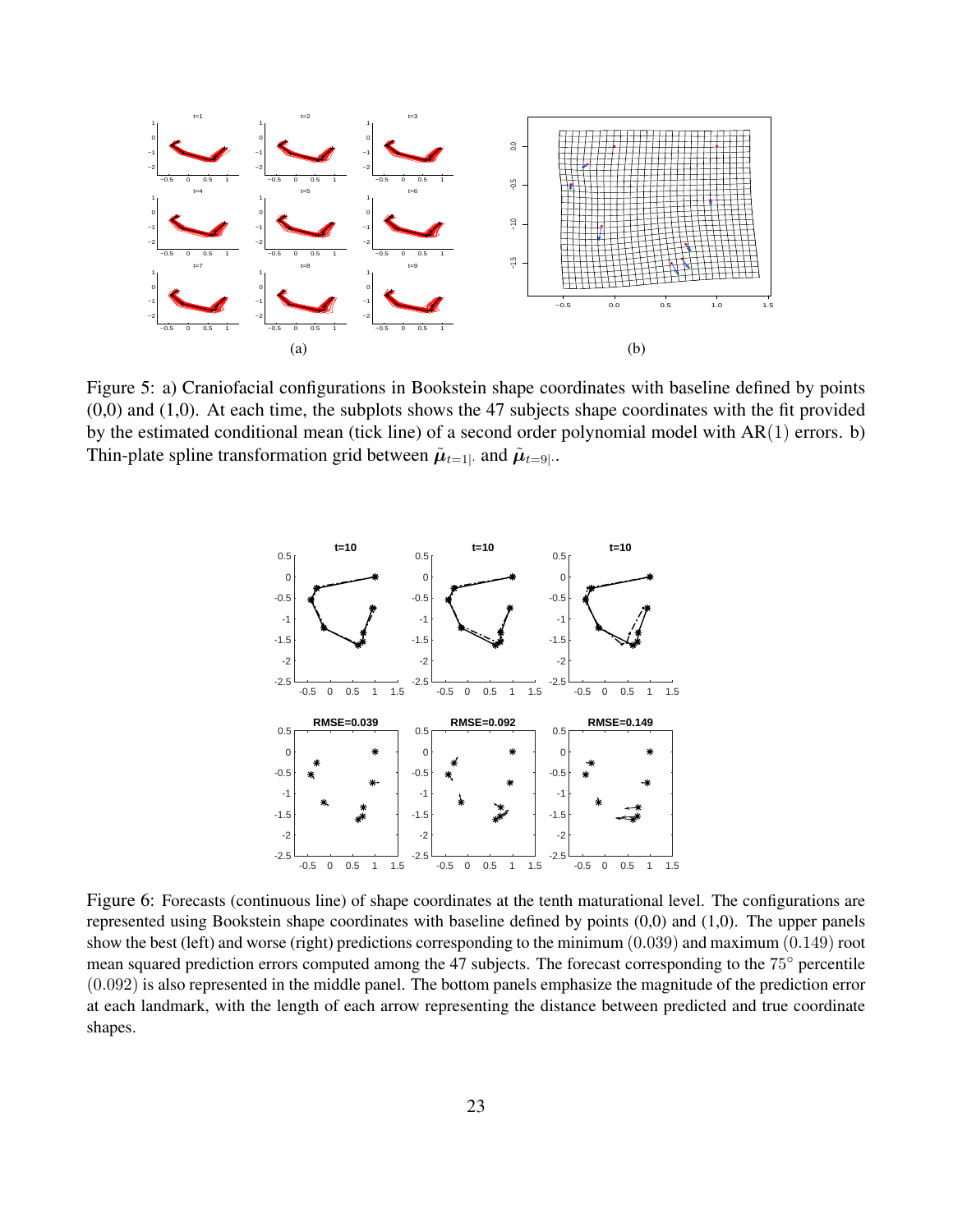#### 5.3 Featuring facial expressions

One of the non-verbal communication method by which one understands the mood/mental state of a person is the expression of face. Hence, due to the important role of facial expressions in human interaction, the ability to perform Facial Expression Recognition (FER) automatically enables a range of novel applications in fields such as human-computer interaction and data analytics (see, for example, Wang et al., 2018 and references therein). From a physiological perspective, facial expressions result from the deformations of some facial features caused by an emotion. Since each emotion corresponds to a typical stimulation of the face muscles, the aim of this section is to evaluate the possibility of using our shape regression models to recognize basic emotions by only considering the deformations of some facial permanent features such as eyes, eyebrows and mouth. It is assumed that the mean shape estimated by our model can provide a *pattern* which encodes the expression as sufficiently as possible. For the purposes of this paper we shall ignore any differences between the single individuals. However, if desired, a classification of the facial expressions could be performed, for example, by simply minimizing the Euclidean distance between the estimated *pattern* and each landmark facial configuration or by using a finite mixture of Gaussian distributions within the proposed EM algorithm.

We consider data from the FG-NET (Face and Gesture Recognition Research Network) database with facial expressions and emotions from the Technical University Munich (Wallhoff, 2006). The database has been generated in an attempt to assist researchers who investigate the effects of different facial expressions as part of the European Union project. Here, we focus on the happiness and sadness expressions trying to emphasize the main features of their dynamics. We work on landmark data as described in Brombin et al. (2015) and consider the material gathered from 16 different individuals. The complete set of landmarks on the face is shown in Appendix 8. The landmarks have been manually placed on the first frame (representing the neutral expression) of the video sequences available for each subject and then tracked automatically, frame-by-frame, by using the Kanade-Lucas-Tomasi algorithm (Boda and Priyadarsini, 2016). An exploratory analysis of the data shows that the dynamic of both expressions is mainly concentrated at the mouth. Hence, in the following, we limit the analysis only to this region (i.e. landmarks 27-34) and we further consider a downsampling which uses 10 and 20 frames (times)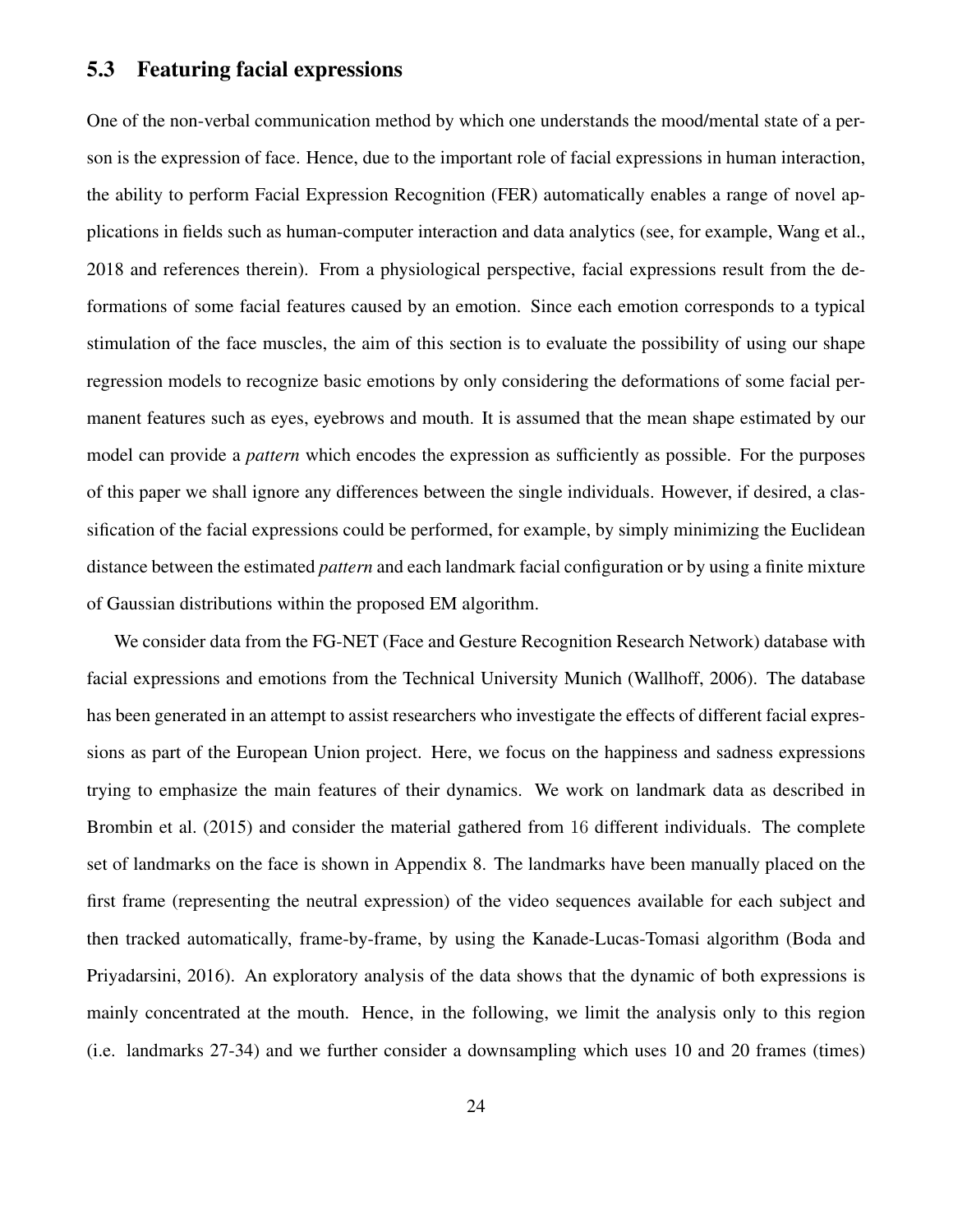

Figure 7: Representation of the mouth for happiness (left) and sadness (right) expressions. The dots represent the Bookstein shape coordinates while the mle fitted paths are from the first order shape regression model with  $AR(1)$ errors. The closed circles on the estimated paths represent the position of a landmark at the neutral state.

for happyness and sadness expressions, respectively. Note that the last frame ends with the apex of the expression. Figure 7 shows results from fitting a simple linear model with first order autoregressive structure ( $\hat{\phi}_1 = 0.20$  and  $\hat{\phi}_1 = 0.40$  for happiness and sadness, respectively). Though simple, this model represents an extension of the regression model with independent errors used in Brombin et al. (2016). The representation is in Bookstein shape coordinates with baseline given by landmarks 11 and 19. As it can be noted, the estimated mean paths are consistent with the definition of the *Action Units* (AUs) described in Ekman et al. (2002) and which code the fundamental actions of individual or groups of muscles for both expressions. In fact, the left subplot clearly shows that happiness is characterised by a raising of the lip corners describing an upward curving of mouth and expansion on vertical and horizontal direction (AU 12+25). On the other hand, the subplot on the right shows that for sadness the lips are stretched horizontally with the lower lip pushed up and the lip corners turned down (AU 15+17). The chin muscle below the lower lip pushes the lower lip upward and is clearly raised in sadness, increasing the size of the lower lip by curling it forward.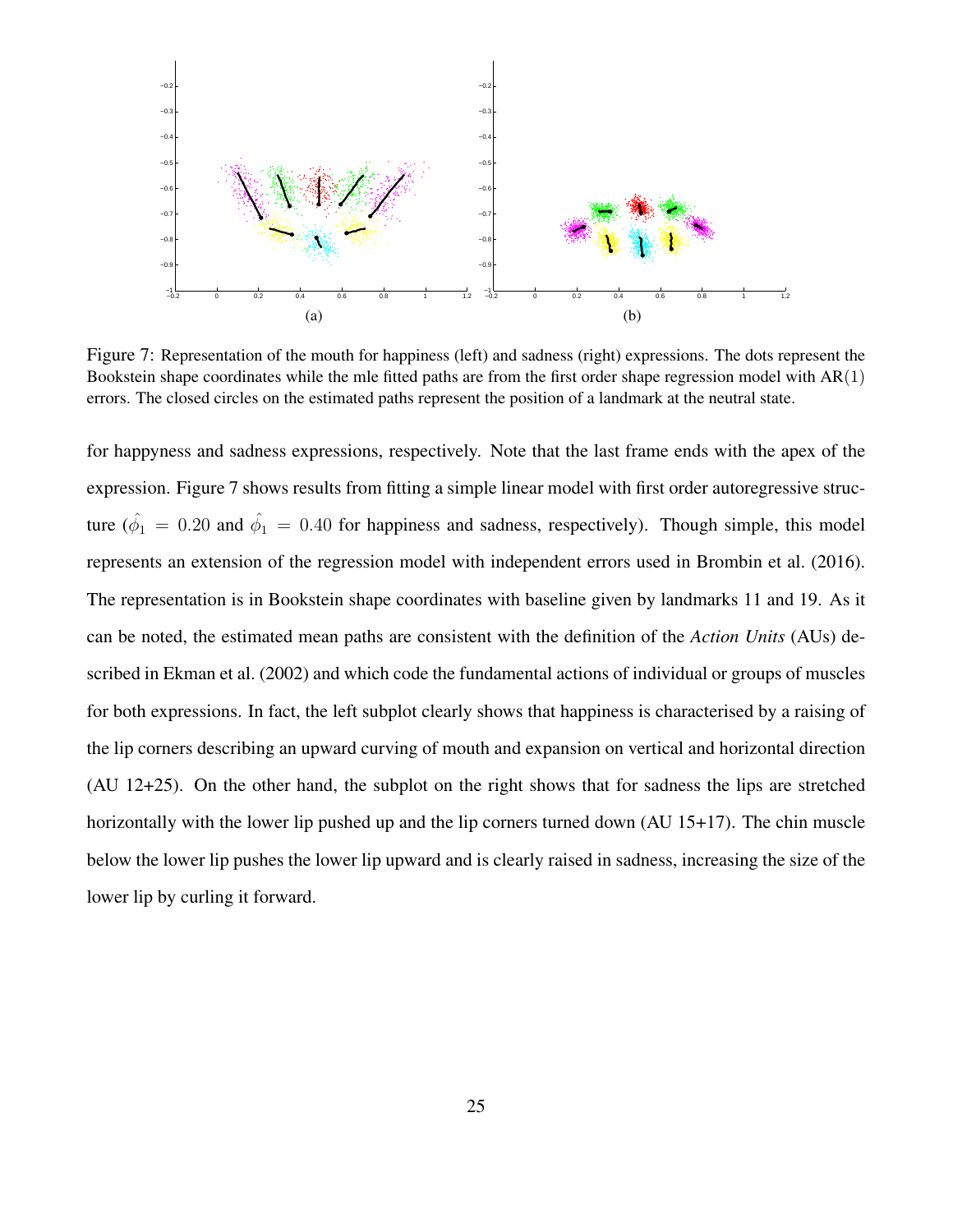#### 6 Discussion

In this paper we have studied the problem of modelling the temporal dynamics of a sequence of shapes. By extending the results proposed in Mardia and Dryden (1989) and Dryden and Mardia (1991) in a space time setting, and with the idea that models specified in the configuration space are flexible and easy to interpret, we have derived a closed form expression for the offset-normal distribution in shape space induced by temporally correlated Gaussian processes specified in the configuration space.

Evaluating the exact likelihood in a dynamic framework is a computationally demanding task since combinatorial complexities appear in the calculation of the product of quadratic forms. For general covariance matrices, and for longitudinal studies with small values of  $T$ , we have shown that one possibility to overcome this difficulty is to rely on the technical result of section 4. For longer time series, more structured temporal covariance matrices for autoregressive processes can be considered and an efficient recursive algorithm can then be used as described in section 3.4.

In the application section, we have shown that the proposed models are able to describe the dynamics of several real data and that they can be useful to improve the scientific understanding of the underlying mechanisms of shape changes. Results from section 5.2, have also shown that these models warrant consideration when the interest is in producing forecasts of shape data.

Simulation studies are always important tool for the evaluation of new methods. Hence, to better describe the performance of the EM algorithm, we have also carried out a set of simulations under different scenarios. The study was designed to: a) give an indication of the computational difficulties in evaluating the exact likelihood, b) investigate the statistical properties of the EM algorithm and c) compare the performance with competing methods.

In general, the procedure does not seem to show numerical instabilities and the algorithm tend to converge quickly to the true parameter values. However, in real data applications, running the algorithm from different starting points in the parameter space can increase the chance of finding the global maximum of the likelihood function. Results have also shown that, in the general covariance case, applying the methodology proposed in section 4 may appear to be limited as the result only fully applies in practice for small  $T$  and  $K$ . However, under separability conditions, the same methodology can be applied to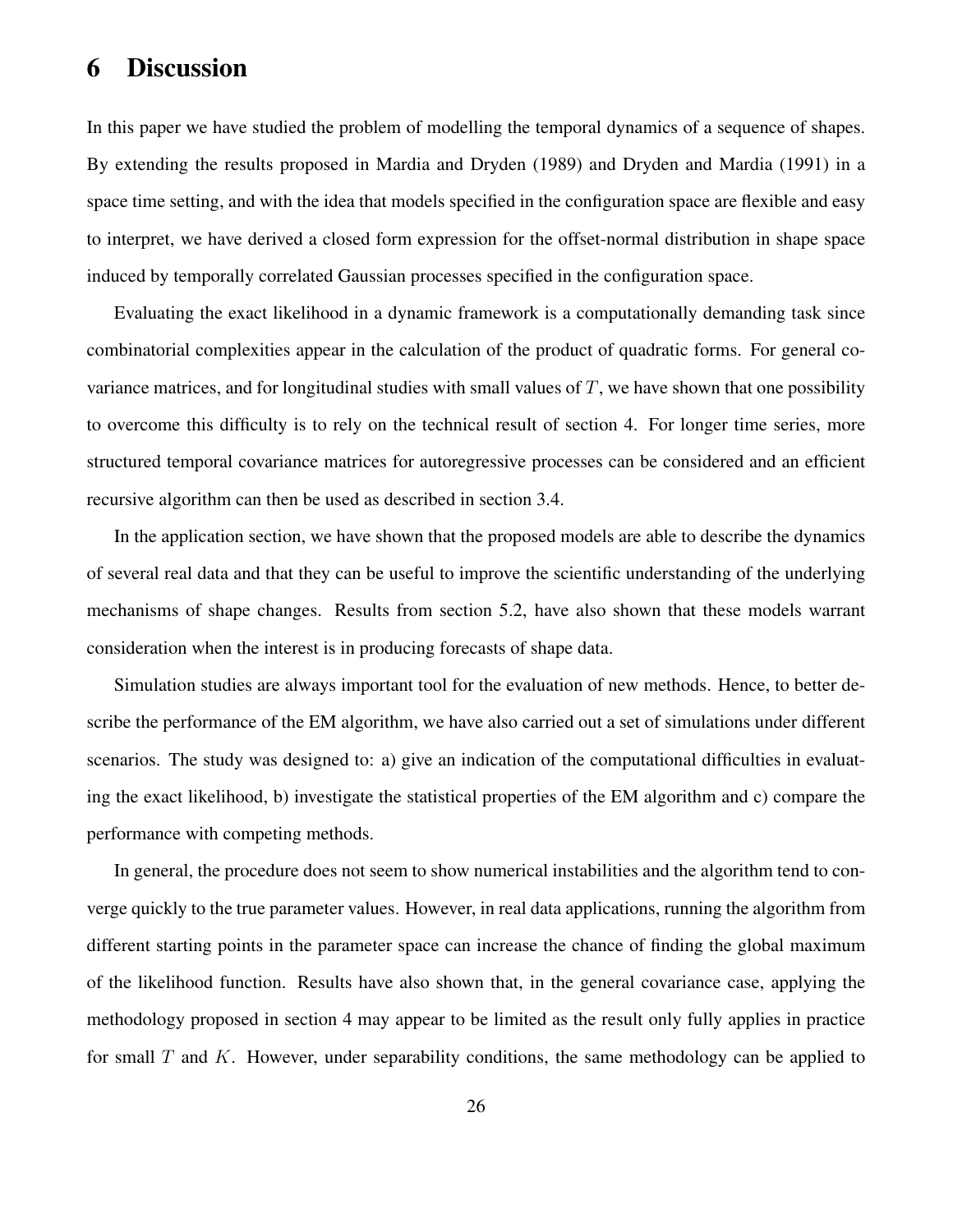AR models and results show that with the use of the recursive algorithm Gaussian maximum likelihood is feasible on much larger data sets than was possible previously. Focusing on bias, standard error and mean square error for the parameters, further results also suggest that the proposed estimator shows good statistical properties and that, for temporally correlated shapes, it is preferable to approaches based on tangent space approximations. There is also the hint that the estimator seems to be robust to plausible deviations from normality. Of course, a much more in depth simulation study is required to fully assess the robustness of the estimator as we have only assumed here that the noise distribution follows a (symmetric) Student's t-distribution with known degrees of freedom. Detailed results of the simulations can be found in Appendix 6.

We have discussed the use of autoregressive models which come from separability assumptions of  $\Sigma^{\dagger}$ . Working with full covariance structures, and avoiding separability, is possible in theory. However, in practice, especially for a large number of landmarks, not all the parameters are identifiable and the likelihood optimization, based on standard numerical routines, is generally difficult and unstable. The development of vector AR process (VAR) appears more feasible in practice and the use of VAR models with a richer parameter structure needs to be explored, also with the availability of a larger data set. This will be a topic for future works.

Finally, we note that the procedure we have described here was given in terms of preforms  $X$  and Bookstein's shape variables. However, as discussed in Kume and Welling (2010), the algorithms can also be derived in terms of the Helmertized preforms and Kendall shape variables. The only difference is that the covariance matrices in preform space need to appropriately reflect the linear transformation for producing the preforms. If there are missing values, the methods in Kume and Welling (2010) can be used.

#### Acknowledgments

The authors would like to thank the Editor, the Associate Editor, and a referee for helpful comments and suggestions which have significantly improved the quality of the paper. The authors are also very grateful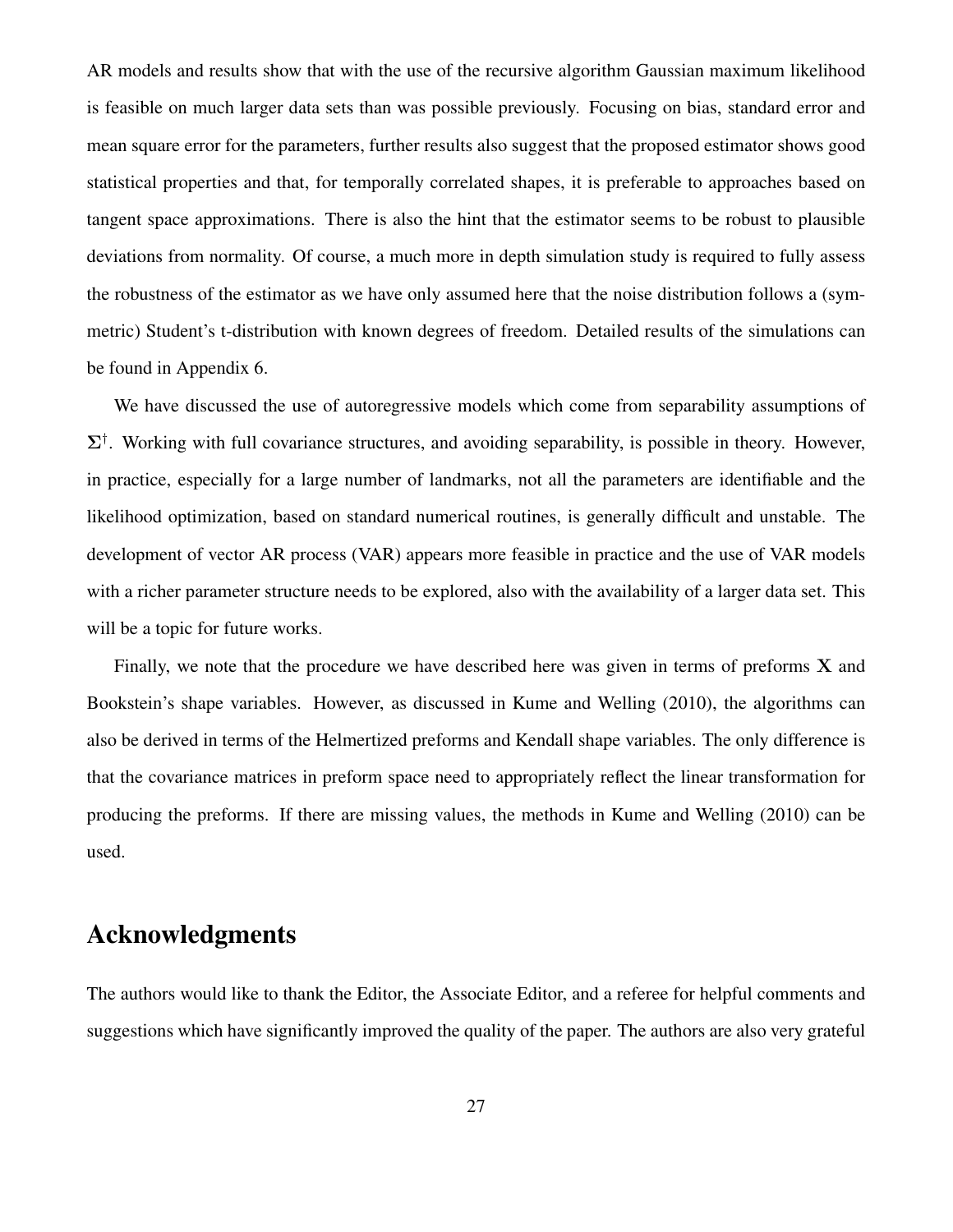to J.T. Kent for comments on preliminary versions.

#### References

- T. Al-Jewair, E. Stellrecht, L. Lewandowski, and R. Chakakic. American association of orthodontists foundation craniofacial growth legacy collection in the orthodontic literature use and trends: A systematic review. *American Journal of Orthodontics and Dentofacial Orthopedics*, 153:15–25, 2018.
- R. Boda and M.J.P. Priyadarsini. Face detection and tracking using KLT and Viola Jones. *ARPN Journal of Engineering and Applied Sciences*, 11:13472–13476, 2016.
- F. L. Bookstein. Size and shape spaces for landmark data in two dimensions. *Statistical Science*, 1: 181–242, 1986.
- F. L. Bookstein. *Measuring and Reasoning: Numerical Inference in the Sciences*. Cambridge University Press, Cambridge, 2014.
- C. Brombin, L. Salmaso, L. Fontanella, and L. Ippoliti. Nonparametric combination-based tests in dynamic shape analysis. *Journal of Nonparametric Statistics*, 27(4):460–484, 2015.
- C. Brombin, L. Salmaso, L. Fontanella, L. Ippoliti, and C. Fusilli. *Parametric and nonparametric Inference for statistical dynamic shape analysis with applications.* Springer, SpringerBriefs in Statistics, 2016.
- A.P. Dempster, N.M. Laird, and D.B. Rubin. Maximum likelihood from incomplete data via the em algorithm. *Journal of the Royal Statistical Society, Series B*, 34:1–38, 1977.
- I. L. Dryden and K. V. Mardia. General shape distributions in the plane. *Advances in Applied Probability*, 23:259–276, 1991.
- I.L. Dryden and K. V. Mardia. *Statistical shape analysis with Applications in R*. Wiley series in probability and statistics. Wiley, Chichester, 2016.
- P. Ekman, Friesen W.V., and J.C. Hager. *Facial Action Coding System Investigator's Guide*. Consultant Pschologists Press, Salt Lake City, UT, 2002.
- L. Franchi, T. Baccetti, and J. A. McNamara. Thin-plate spline analysis of mandibular growth. *Angle Orthodontist*, 71:83–89, 2001.
- M.G. Genton. Separable approximations of space-time covariance matrices. *Environmetrics*, 18:681–695, 2007.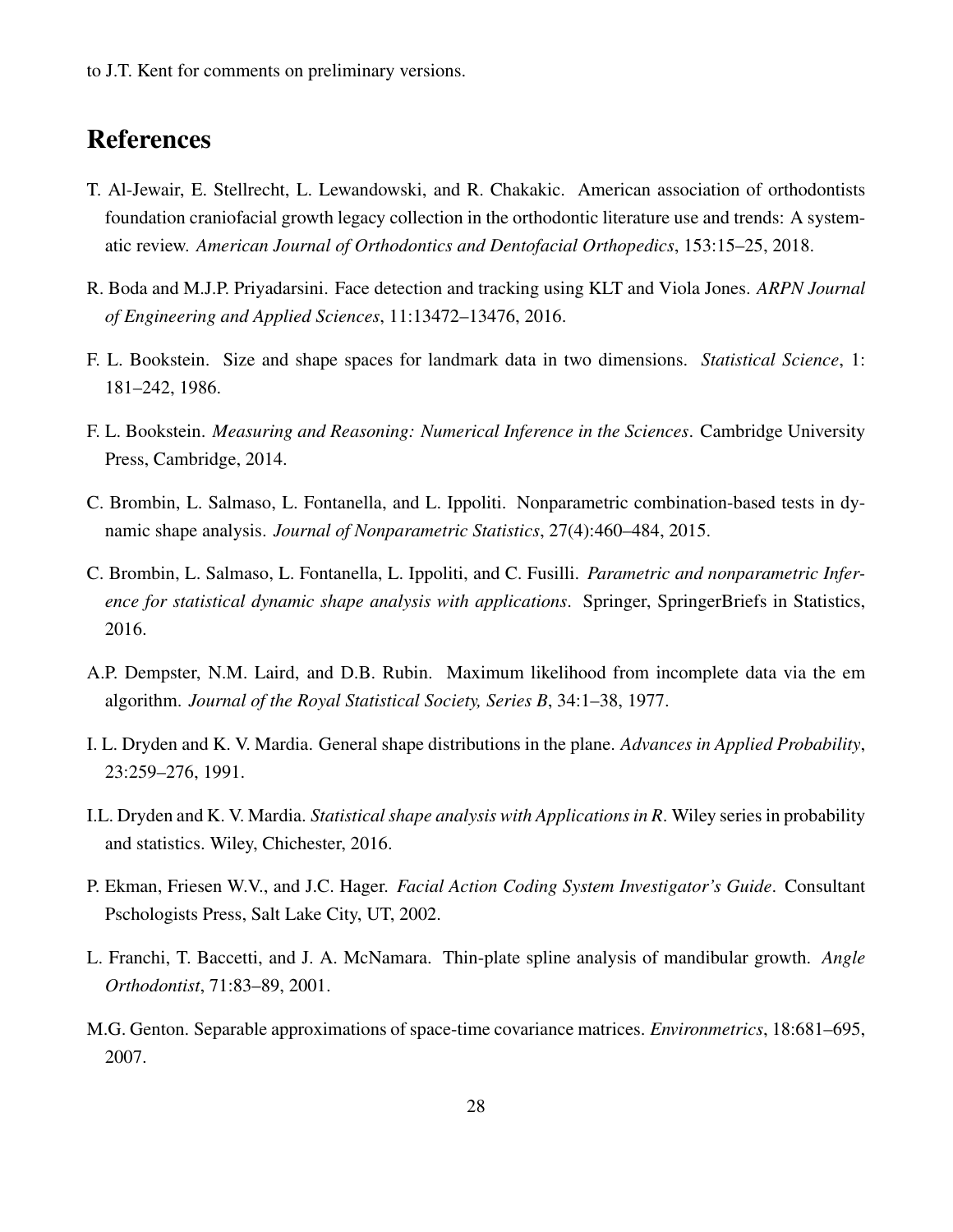- Q. He, Y. Duan, K. Karsch, and J. Miles. Detecting corpus callosum abnormalities in autism based on anatomical landmarks. *Psychiatry Research: Neuroimaging*, (183):126–132, 2010.
- C. Huang, M. Styner, and H. Zhu. Clustering high-dimensional landmark-based two-dimensional shape data. *Journal of the American Statistical Association*, 110:946–961, 2015.
- R. Kan. From moments of sum to moments of product. *Journal of Multivariate Analysis*, 99:542–554, 2008.
- D. G. Kendall. The Mardia-Dryden distribution for triangles: a stochastic calculus approach. *Journal of Applied Probability*, 28:239–247, 1991.
- K. Kenobi, I.L. Dryden, and H. Le. Shape curves and geodesic modeling. *Biometrika*, 97:567–584, 2010.
- J. T. Kent and K. V. Mardia. Consistency of procrustes estimators. *Journal of the Royal Statistical Society, Series B*, (59):281–290, 1997.
- J.T. Kent, K.V. Mardia, R.J. Morris, and R.G. Aykroyd. Functional models of growth for landmark data. In K.V. Mardia, J.T. Kent, and R.G. Aykroyd, editors, *Proceedings in Functional and Spatial Data Analysis*, pages 109–115. Springer, 2001.
- J.T. Kent, K.V. Mardia, and P. McDonnell. The complex bingham quartic distribution and shape analysis. *Journal of the Royal Statistical Society, Series B*, 68:747–765, 2006.
- A. Kume and M. Welling. Maximum likelihood estimation for the offset-normal shape distributions using EM. *Journal of Computational and Graphical Statistics*, 19:702–723, 2010.
- A. Kume, I.L. Dryden, and H. Le. Shape space smoothing splines for planar landmark data. *Biometrika*, 94:513–528, 2007.
- A. Kume, I.L. Dryden, and A.T.A. Wood. Shape inference based on multivariate normal matrix distributions. *Technical Report, University of Kent. Submitted*, 2017.
- H. Le. On the consistency of procrustean mean shapes. *Advances in Applied Probability*, 30:53–63, 1998.
- H. Le and A. Kume. Detection of shape changes in biological features. *Journal of Microscopy*, 2:140– 147, 2000.
- H. Le and C. G. Small. Multidimensional scaling of simplex shapes. *Pattern recognition*, 32:1601–1613, 1999.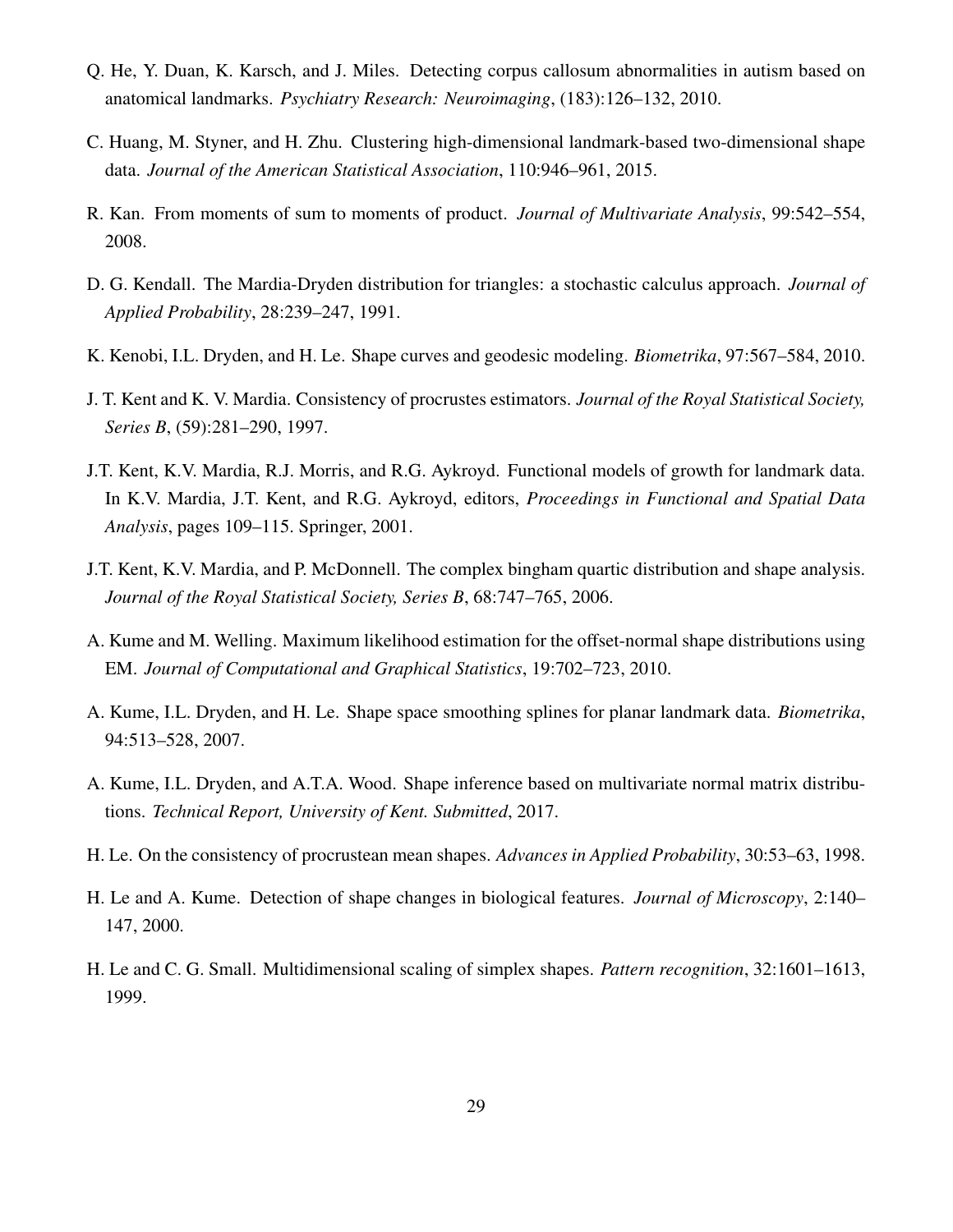- S. Lele and J. T. Richtsmeier. Euclidean distance matrix analysis: a coordinate-free approach for comparing biological shapes using landmark data. *American Journal of Physical Anthropology*, 86:239–359, 1991.
- J. Magnus. The exact moments of a ratio of quadratic forms in normal variables. *Annales d'Economie et de Statistique*, 4:95–109, 1986.
- K. V. Mardia and I. L. Dryden. The statistical analysis of shape data. *Biometrika*, 76:271–281, 1989.
- K. V. Mardia and A. N. Walder. Shape analysis of paired landmark data. *Biometrika*, 81:185–196, 1994.
- A.M. Mathai and S.B. Provost. *Quadratic Forms in Random Variables: Theory and Applications*. Marcel Dekker, New York, 1992.
- R.E. Moyers and F.L. Bookstein. The inappropriateness of conventional cephalometrics. *American Journal of Orthodontics*, 75:599–617, 1979.
- F.D. Neeser and J.L. Massey. Proper complex random processes with applications to information theory. *IEEE Transaction on Information Theory*, 39:1293–1302, 1993.
- R. Oyonarte, M. Hurtado, and M.V. Castro. Evolution of ANB and SN-GoGn angles during craniofacial growth: a retrospective longitudinal study. *APOS Trends in Orthodontics*, 6, 2016.
- M. Pantic, R. Cowie, F. Drrico, D. Heylen, M. Mehu, and P. Pelachaud. Social signal processing: the research agenda. In *Visual Analysis of Humans*, pages 511–538. Springer, London, 2011.
- P. K. Sridhar. *Textbook of Craniofacial Growth*. Jaypee Brothers Medical Publishers, New Delhi, 2011.
- A. Stuart and K. Ord. Kendalls advanced theory of statistics. In *Distribution Theory*. Arnold, London, 1994.
- F. Wallhoff. Facial expressions and emotion database. http://www.mmk.ei.tum.de/ waf/fgnet/feedtum.html, 2006.
- N. Wang, G. Xinbo, T. Dacheng, Y. Heng, and L. Xuelong. Facial feature point detection: a comprehensive survey. *Neurocomputing*, 275:50–65, 2018.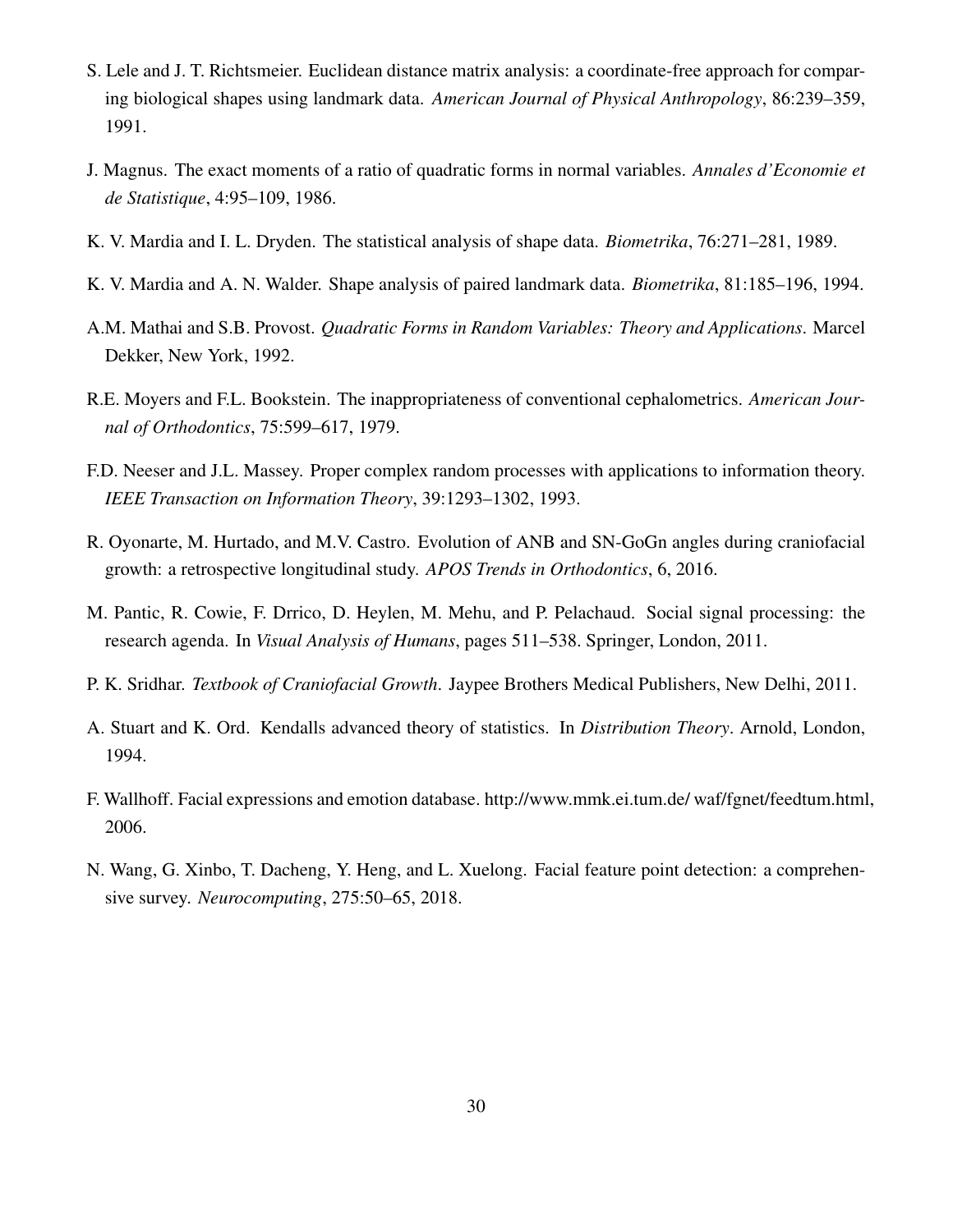#### SUPPLEMENTARY MATERIAL

#### Appendix 1: Bookstein coordinates

Bookstein shape coordinates are defined as  $U_t = (u_{k,t} v_{k,t}), k = 1, ..., K-1$ , with  $u_{1,t} = 1$  and  $v_{1,t} = 0$ .  $U_t$  can be computed through the mapping  $X_t \to U_t = \beta_t X_t R_t$ , where at each time t, the scaling factors and the rotation matrices are given by (Dryden and Mardia, 2016, pg. 43)

$$
\beta_t = (x_{2,t}^2 + y_{2,t}^2)^{-1}
$$
 and  $\mathbf{R}_t = \begin{pmatrix} x_{2,t} & -y_{2,t} \\ y_{2,t} & x_{2,t} \end{pmatrix}$ ,  $t = 1, ..., T$ .

The temporal sequence of shape coordinates,  $\mathbf{U} = (\mathbf{U}_1 \mathbf{U}_2 \dots \mathbf{U}_T)$ , is thus obtained through the transformation  $\mathbf{X} \to \mathbf{U} = \mathbf{X}\mathbf{R}$ , where  $\mathbf{R} = diag(\beta_1 \mathbf{R}_1, \beta_2 \mathbf{R}_2, \dots, \beta_T \mathbf{R}_T)$ .

The "reduced" shape coordinates are defined as  $\mathbf{u} = \{(u_{k,t}, v_{k,t}), k = 2, ..., K - 1, t = 1, ..., T\};\$ i.e. they do not include the first landmark with coordinates  $u_{1,t} = 1$  and  $v_{1,t} = 0$ .

## Appendix 2: ML estimators for the regression parameters and covariance matrices

ML estimator of the regression parameters for the complete data is given by

$$
\hat{\boldsymbol{\beta}} = \frac{1}{N} \sum_{n=1}^{N} (\mathbf{D}' \mathbf{\Omega}^{-1} \mathbf{D})^{-1} \mathbf{D}' \mathbf{\Omega}^{-1} vec(\mathbf{X}^{(n)}),
$$

In order to derive the update rules for the covariance matrices, we write their ML estimators as

$$
\hat{\mathbf{\Sigma}}_S = \frac{1}{NT} \sum_{n=1}^N \sum_{t=1}^T \check{\mathbf{P}}_t \ vec(\mathbf{X}^{(n)}) vec(\mathbf{X}^{(n)})' \check{\mathbf{P}}_t' - \frac{1}{T} \hat{\boldsymbol{\mu}} \ \mathbf{\Sigma}_T^{-1} \ \hat{\boldsymbol{\mu}}'
$$

and

$$
\hat{\mathbf{\Sigma}}_T = \frac{1}{N(2K-2)} \sum_{n=1}^N \sum_{k=1}^{2K-2} \check{\mathbf{P}}_k \ vec(\mathbf{X}^{(n)}) \ vec(\mathbf{X}^{(n)})' \ \check{\mathbf{P}}'_k - \frac{1}{2K-2} \hat{\boldsymbol{\mu}}' \ \mathbf{\Sigma}_S^{-1} \ \hat{\boldsymbol{\mu}},
$$

where, from the Cholesky decompositions  $\hat{\Sigma}_T^{-1} = \mathbf{L}_T \mathbf{L}_T'$  and  $\hat{\Sigma}_S^{-1} = \mathbf{L}_S \mathbf{L}_S'$ , we have  $\check{\mathbf{P}}_t = (\mathbf{L}_T \mathbf{e}_t)' \otimes \mathbf{E}_S'$  $\mathbf{I}_{2K-2}$  and  $\breve{\mathbf{P}}_k = \mathbf{I}_T \otimes (\mathbf{L}_S e_k)'$ ;  $e_t$  and  $e_k$  are, respectively, T-dimensional and  $(2K-2)$ -dimensional vectors with entries,  $e_j(j) = 1$  for  $j = t, k$ , and zero otherwise.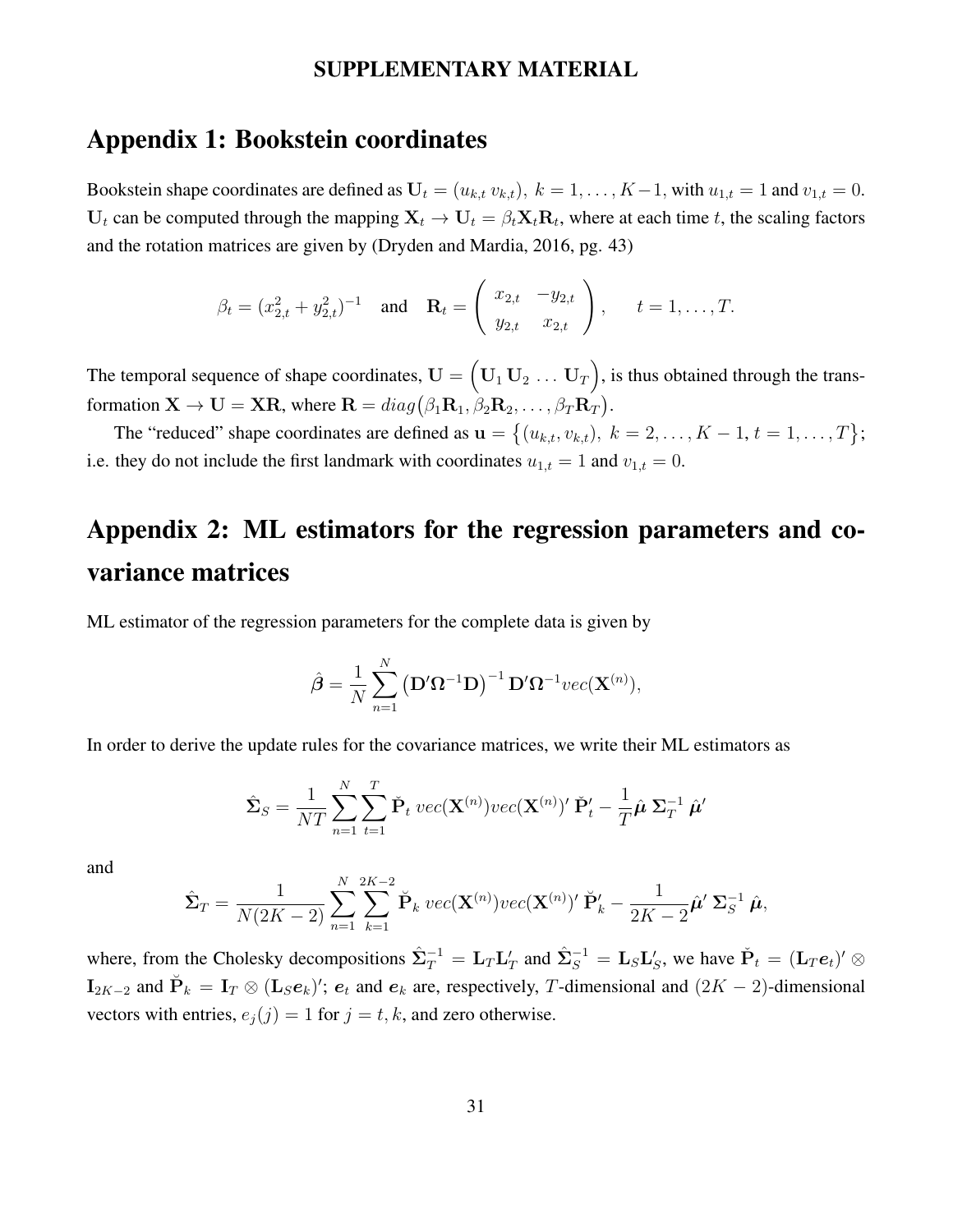#### Appendix 3: Proof of Result 1 in section 3.4

To save space, the proof is given for an  $AR(1)$  process. Extension to higher order is straightforward. We use the following approximation

$$
E\big[vec(\mathbf{X}_t)|\mathbf{W}_0,\mathbf{W}_1,\mathbf{W}_2,\ldots,\mathbf{W}_t,\mathbf{W}_{t+1},\ldots,\mathbf{W}_T\big]\simeq E\big[vec(\mathbf{X}_t)|\mathbf{W}_0,\mathbf{W}_1,\ldots,\mathbf{W}_t\big].
$$

and implement this iteratively using the following identities based on the iterated expectations.

For  $t = 1$ ,  $vec(\mathbf{X}_1) = \tilde{\boldsymbol{\mu}}(1 - \phi_1) + \phi_1 vec(\mathbf{X}_0) + vec(\mathbf{E}_1)$  and since  $\mathbf{X}_0$  is assumed given, we have  $E\big[vec(\textbf{X}_1)|\textbf{W}_0, \textbf{W}_1\big] = E\big[vec(\textbf{X}_1)|\textbf{W}_1\big] = \textbf{W}_1Q(\tilde{\boldsymbol{\mu}}_{1|0}, \boldsymbol{\Sigma}_S, \textbf{W}_1), \text{with } \tilde{\boldsymbol{\mu}}_{1|0} = \tilde{\boldsymbol{\mu}}(1-\phi_1) + \phi_1 vec(\textbf{X}_0).$ For  $t = 2, 3, \ldots, T$  we also have  $vec(\mathbf{X}_t) = \tilde{\boldsymbol{\mu}}(1 - \phi_1) + \phi_1 vec(\mathbf{X}_{t-1}) + vec(\mathbf{E}_t)$  with

$$
E[vec(\mathbf{X}_t)|\mathbf{W}_0, \mathbf{W}_1, \dots, \mathbf{W}_t] = E[\tilde{\boldsymbol{\mu}}(1 - \phi_1) + \phi_1 vec(\mathbf{X}_{t-1}) + vec(\mathbf{E}_t)|\mathbf{W}_0, \mathbf{W}_1, \dots, \mathbf{W}_t]
$$
  
\n
$$
= E[E[\tilde{\boldsymbol{\mu}}(1 - \phi_1) + \phi_1 vec(\mathbf{X}_{t-1}) + vec(\mathbf{E}_t)|\mathbf{W}_0, \mathbf{W}_1, \dots, \mathbf{W}_{t-1}]|\mathbf{W}_t]
$$
  
\n
$$
= E[\tilde{\boldsymbol{\mu}}(1 - \phi_1) + \phi_1 E[vec(\mathbf{X}_{t-1})|\mathbf{W}_0, \mathbf{W}_1, \dots, \mathbf{W}_{t-1}] + vec(\mathbf{E}_t)|\mathbf{W}_t]
$$
  
\n
$$
= E[\tilde{\boldsymbol{\mu}}_{t|t-1} + vec(\mathbf{E}_t)|\mathbf{W}_t]
$$
  
\n
$$
= \mathbf{W}_t Q(\tilde{\boldsymbol{\mu}}_{t|t-1}, \mathbf{\Sigma}_S, \mathbf{W}_t), \quad t = 1, \dots, T. \quad \Box
$$

where  $E[vec(\mathbf{X}_{t-1})|\mathbf{W}_0, \mathbf{W}_1, \dots, \mathbf{W}_{t-1}]$  is implemented in the previous step, so that  $\tilde{\boldsymbol{\mu}}_{t|t-1}$  acts as the forecast mean of observation  $vec(\mathbf{X}_t)$ . This also shows that, given the past, the conditional likelihood can be computed recursively and, for an iid sample of temporally correlated configurations, the update rule for the mean in the M-step is obtained as

$$
\tilde{\boldsymbol{\mu}}^{(r+1)} = \frac{1}{\alpha} \sum_{n=1}^{N} \sum_{t=2}^{T} \int vec\left(\mathbf{X}_{t}^{(n)}\right) dF\left(\mathbf{X}^{(n)}|\mathbf{u}^{(n)}, \tilde{\boldsymbol{\mu}}^{(r)}, \phi_{1}^{(r)}, \boldsymbol{\Sigma}_{S}\right) - \frac{\phi_{1}^{(r)}}{\alpha} \sum_{n=1}^{N} \sum_{t=2}^{T} \int vec\left(\mathbf{X}_{t-1}^{(n)}\right) dF\left(\mathbf{X}^{(n)}|\mathbf{u}^{(n)}, \tilde{\boldsymbol{\mu}}^{(r)}, \phi_{1}^{(r)}, \boldsymbol{\Sigma}_{S}\right)
$$

where  $\alpha = N(T - 1)(1 - \phi_1^{(r)})$  $\binom{(r)}{1}$ .

#### Appendix 4: Baseline invariance

By standardizing along a different pair of landmarks, we essentially re-parametrize the problem and, accordingly, the MLE solutions represent the same objects. For example, the preform of  $X \sim \mathcal{N}(\mu, \Sigma)$ , obtained after a choice of baseline landmarks, say 1 and 2, is actually linearly related via a matrix  $P^{12,kl}$ to the preform of  $X$  but with baseline landmarks choice k and l (see Lemma 3 in Kume and Welling, 2010)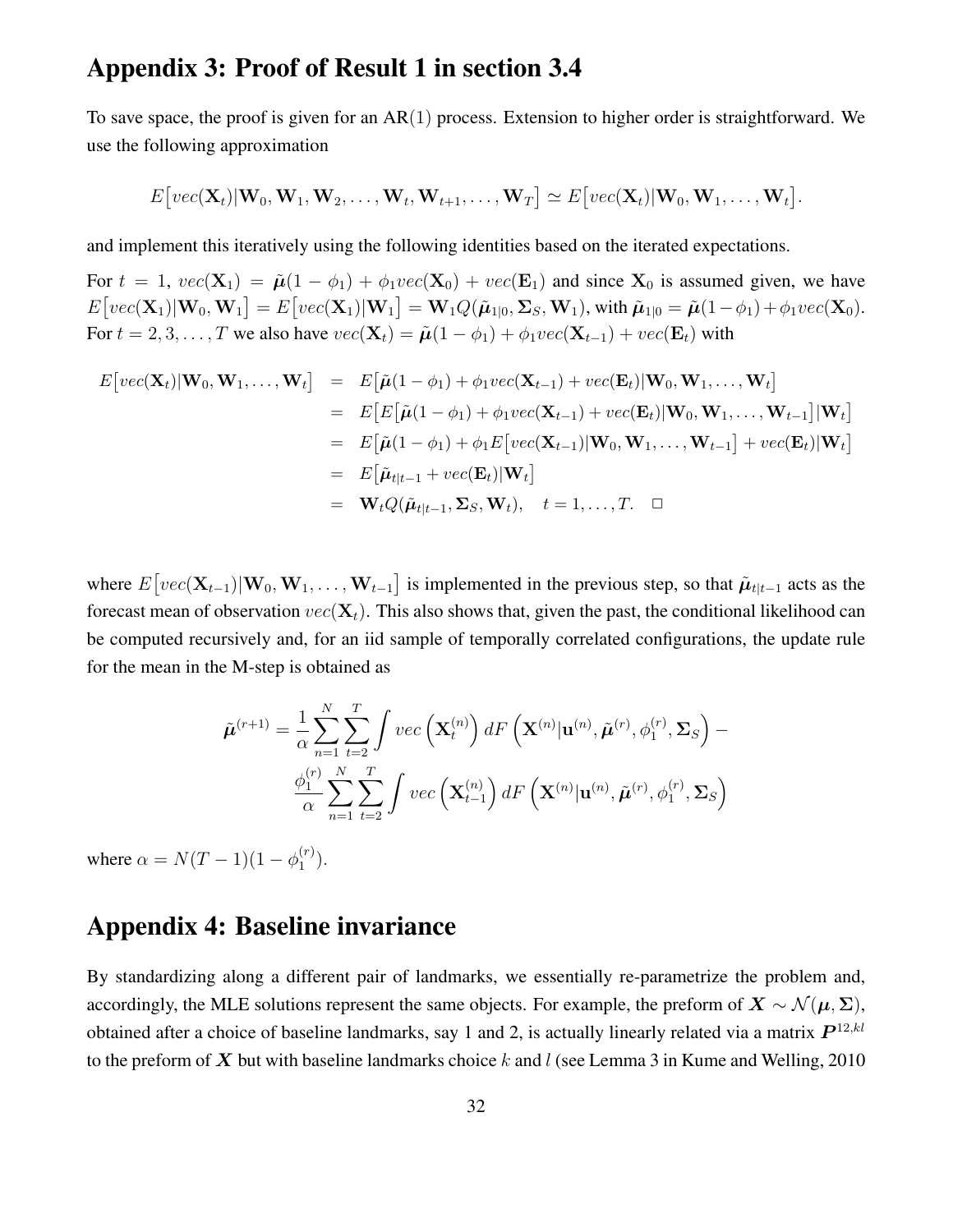for explicit expression of  $P^{12,kl}$ ). Namely, the preform with baseline k and l coming from  $X \sim \mathcal{N}(\mu, \Sigma)$ is the same in distribution as the preform coming from  $\hat{X} = P^{12,kl} X \sim \mathcal{N}(\hat{\mu}, \hat{\Sigma})$  with baseline 1 and 2 where  $\hat{\boldsymbol{\mu}} = \boldsymbol{P}^{12,kl} \boldsymbol{\mu}$  and  $\hat{\boldsymbol{\Sigma}} = \boldsymbol{P}^{12,kl} \boldsymbol{\Sigma} \boldsymbol{P}^{12,kl'}$ .

Therefore, following a similar discussion as in Kume and Welling (2010), the elementary conditional expectations of first and second conditional moments need to reflect the appropriate linear relations. For example, if we are to evaluate our elementary expectations,  $E(\boldsymbol{X}_t|\boldsymbol{U}_t^{k,l})$  $\mathcal{F}_t^{k,l}, \boldsymbol{\mu}, \boldsymbol{\Sigma})$  and  $E(\boldsymbol{X}_t\boldsymbol{X}_t'|\boldsymbol{U}_t^{k,l})$  $t^{k,l}_t, \boldsymbol \mu, \boldsymbol \Sigma),$ in terms of baseline coordinates  $k, l$ , we have

$$
E(\mathbf{X}_t|\mathbf{U}_t^{k,l}, \boldsymbol{\mu}, \boldsymbol{\Sigma}) = \boldsymbol{P}^{12,kl-1} E(\mathbf{X}_t|\hat{\boldsymbol{U}}_t^{1,2}, \hat{\boldsymbol{\mu}}, \hat{\boldsymbol{\Sigma}})
$$

$$
E(\mathbf{X}_t\mathbf{X}_t'|\mathbf{U}_t^{k,l}, \boldsymbol{\mu}, \boldsymbol{\Sigma}) = \boldsymbol{P}^{12,kl-1} E(\mathbf{X}_t\mathbf{X}_t^t; \hat{\boldsymbol{U}}_t^{1,2}, \hat{\boldsymbol{\mu}}, \hat{\boldsymbol{\Sigma}}) \boldsymbol{P}^{12,kl-1},
$$

where the expectations on the right are the same as if one chooses the baseline on landmarks 1 and 2 while rearranging the mean and variance components accordingly.

#### Appendix 5: Proof of Result 2 in section 4

The expected value of  $h_j \prod_{t=1}^T (\mathbf{h}' \mathbf{A}_t \mathbf{h})^{K-2}$ , for  $j = 1, ..., 2T$ , can be obtained considering the following development for the expectation of  $(h_j - w)^2 \prod_{t=1}^T (\mathbf{h}' \mathbf{A}_t \mathbf{h})^{K-2}$ 

$$
\int (h_j - w)^2 \prod_{t=1}^T (\mathbf{h}' \mathbf{A}_t \mathbf{h})^{K-2} f_{\mathcal{N}_{2T}}(\mathbf{h} | \boldsymbol{\eta}, \boldsymbol{\Gamma}) f_N(w | 1, 1) d\mathbf{h} dw =
$$
\n
$$
= \int h_j^2 \prod_{t=1}^T (\mathbf{h}' \mathbf{A}_t \mathbf{h})^{K-2} f_{\mathcal{N}_{2T}}(\mathbf{h} | \boldsymbol{\eta}, \boldsymbol{\Gamma}) d\mathbf{h} \int f_N(w | 1, 1) dw
$$
\n
$$
- 2 \int h_j \prod_{t=1}^T (\mathbf{h}' \mathbf{A}_t \mathbf{h})^{K-2} f_{\mathcal{N}_{2T}}(\mathbf{h} | \boldsymbol{\eta}, \boldsymbol{\Gamma}) d\mathbf{h} \int w f_N(w | 1, 1) dw
$$
\n
$$
+ \int \prod_{t=1}^T (\mathbf{h}' \mathbf{A}_t \mathbf{h})^{K-2} f_{\mathcal{N}_{2T}}(\mathbf{h} | \boldsymbol{\eta}, \boldsymbol{\Gamma}) d\mathbf{h} \int w^2 f_N(w | 1, 1) dw
$$

Since

$$
\int f_{\mathcal{N}}(w|1,1)dw = 1, \quad \int wf_{\mathcal{N}}(w|1,1)dw = 1, \quad \int w^2 f_{\mathcal{N}}(w|1,1)dw = 2
$$

we have

$$
\int (h_j - w)^2 \prod_{t=1}^T (\mathbf{h}' \mathbf{A}_t \mathbf{h})^{K-2} f_{\mathcal{N}_{2T}}(\mathbf{h} | \boldsymbol{\eta}, \boldsymbol{\Gamma}) f_{\mathcal{N}}(w | 1, 1) d\mathbf{h} dw = \int h_j^2 \prod_{t=1}^T (\mathbf{h}' \mathbf{A}_t \mathbf{h})^{K-2} f_{\mathcal{N}_{2T}}(\mathbf{h} | \boldsymbol{\eta}, \boldsymbol{\Gamma}) d\mathbf{h} +
$$
  
- 2  $\int h_j \prod_{t=1}^T (\mathbf{h}' \mathbf{A}_t \mathbf{h})^{K-2} f_{\mathcal{N}_{2T}}(\mathbf{h} | \boldsymbol{\eta}, \boldsymbol{\Gamma}) d\mathbf{h} + 2 \int \prod_{t=1}^T (\mathbf{h}' \mathbf{A}_t \mathbf{h})^{K-2} f_{\mathcal{N}_{2T}}(\mathbf{h} | \boldsymbol{\eta}, \boldsymbol{\Gamma}) d\mathbf{h}$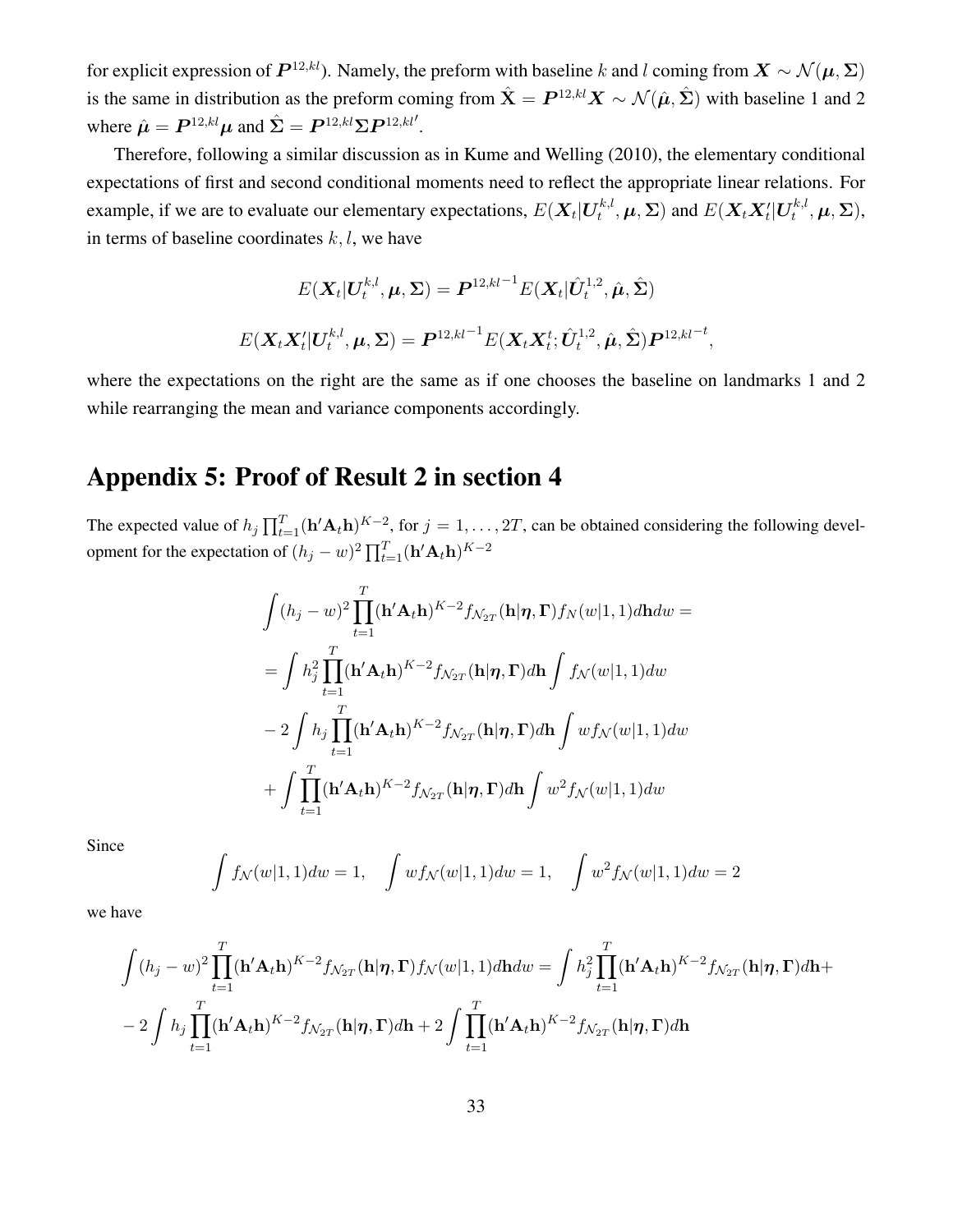Given

$$
\mathcal{I}_{3_j} = \int (h_j - w)^2 \prod_{t=1}^T (\mathbf{h}' \mathbf{A}_t \mathbf{h})^{K-2} f_{\mathcal{N}_{2T}}(\mathbf{h} | \boldsymbol{\eta}, \boldsymbol{\Gamma}) f_{\mathcal{N}}(w | 1, 1) d\mathbf{h} dw
$$
  

$$
\mathcal{I}_{1_j} = \int h_j^2 \prod_{t=1}^T (\mathbf{h}' \mathbf{A}_t \mathbf{h})^{K-2} f_{\mathcal{N}_{2T}}(\mathbf{h} | \boldsymbol{\eta}, \boldsymbol{\Gamma}) d\mathbf{h}
$$
  

$$
\mathcal{I}_j = \int h_j \prod_{t=1}^T (\mathbf{h}' \mathbf{A}_t \mathbf{h})^{K-2} f_{\mathcal{N}_{2T}}(\mathbf{h} | \boldsymbol{\eta}, \boldsymbol{\Gamma}) d\mathbf{h}
$$
  

$$
\mathcal{I}_2 = \int \prod_{t=1}^T (\mathbf{h}' \mathbf{A}_t \mathbf{h})^{K-2} f_{\mathcal{N}_{2T}}(\mathbf{h} | \boldsymbol{\eta}, \boldsymbol{\Gamma}) d\mathbf{h}
$$

and  $\mathcal{I}_{3_j} = \mathcal{I}_{1_j} - 2\mathcal{I}_j + 2\mathcal{I}_2$ , the integral of interest can be obtained as  $\mathcal{I}_j = \frac{1}{2}$  $\frac{1}{2}\mathcal{I}_{1_j} + \mathcal{I}_2 - \frac{1}{2}$  $\frac{1}{2}\mathcal{I}_{3_j}$ The solution is

$$
\int h_j \prod_{t=1}^T (\mathbf{h}' \mathbf{A}_t \mathbf{h})^{K-2} f_{\mathcal{N}_{2T}}(\mathbf{h} | \boldsymbol{\eta}, \boldsymbol{\Gamma}) d\mathbf{h} = 0.5 \int h_j^2 \prod_{t=1}^T (\mathbf{h}' \mathbf{A}_t \mathbf{h})^{K-2} f_{\mathcal{N}_{2T}}(\mathbf{h} | \boldsymbol{\eta}, \boldsymbol{\Gamma}) d\mathbf{h}
$$

$$
+ \int \prod_{t=1}^T (\mathbf{h}' \mathbf{A}_t \mathbf{h})^{K-2} f_{\mathcal{N}_{2T}}(\mathbf{h} | \boldsymbol{\eta}, \boldsymbol{\Gamma}) d\mathbf{h} - 0.5 \int (h_j - w)^2 \prod_{t=1}^T (\mathbf{h}' \mathbf{A}_t \mathbf{h})^{K-2} f_{\mathcal{N}_{2T}}(\mathbf{h} | \boldsymbol{\eta}, \boldsymbol{\Gamma}) f_N(w | 1, 1) d\mathbf{h} dw
$$

#### Appendix 6: Simulation results

This section provides a discussion of a set of simulations we have carried out to investigate the performance of the EM approach under different scenarios. We begin by investigating how the estimation procedure performs under the results proposed in sections 3 and 4. The study is designed to give an indication of the computational burden of the EM algorithm, especially for different values of  $K, T$  and  $N$ .

The first set of simulations gives an idea of the computational difficulties of working with the exact likelihood. Table 1 compares the CPU times<sup>1</sup> (in seconds) required to compute the expectations in equations (9) and (13) using both Laguerre polynomials and equations (4) and (5). The analysis is carried out using a "minimal model specification setting" with  $K = 3$  (*i.e.* a triangle),  $T = 4, 5, 6, N = 10, 20, 30$  and  $\Sigma_T$  equal to the correlation matrix of a first order autoregressive process with  $\phi_1 = 0.5$ .

Results suggest that is difficult to work with Laguerre polynomials with  $K = 3$  and  $T > 6$  and that, in general, despite an explicit expression for  $Q_s(\mathbf{B}_v)$  is available (see, for example, the discussion in Brombin et al., 2016), it is impossible to use Laguerre polynomials for  $K$  and  $T$  greater than 4. Kan's formulation and results from section 4 allow for a more efficient procedure. However, estimation remains infeasible for  $K$  and  $T$  greater than 6.

The second set of simulations is thus carried out using results from section 3.4 where the expectation of equation (9) is computed recursively. By using  $K = 8, T = 8, 15, 30, 50$  and  $N = 1, 10, 20$ , Table 2 shows the results from 50 simulations of a first order autoregressive process with parameter values  $\phi_1 = 0.25, 0.5, 0.75$ , constant mean  $\tilde{\mu}$ 

<sup>&</sup>lt;sup>1</sup>Results are obtained in Matlab with an Intel(R) Core(TM) i7-4558U CPU 2.80 GHz with 8 GB.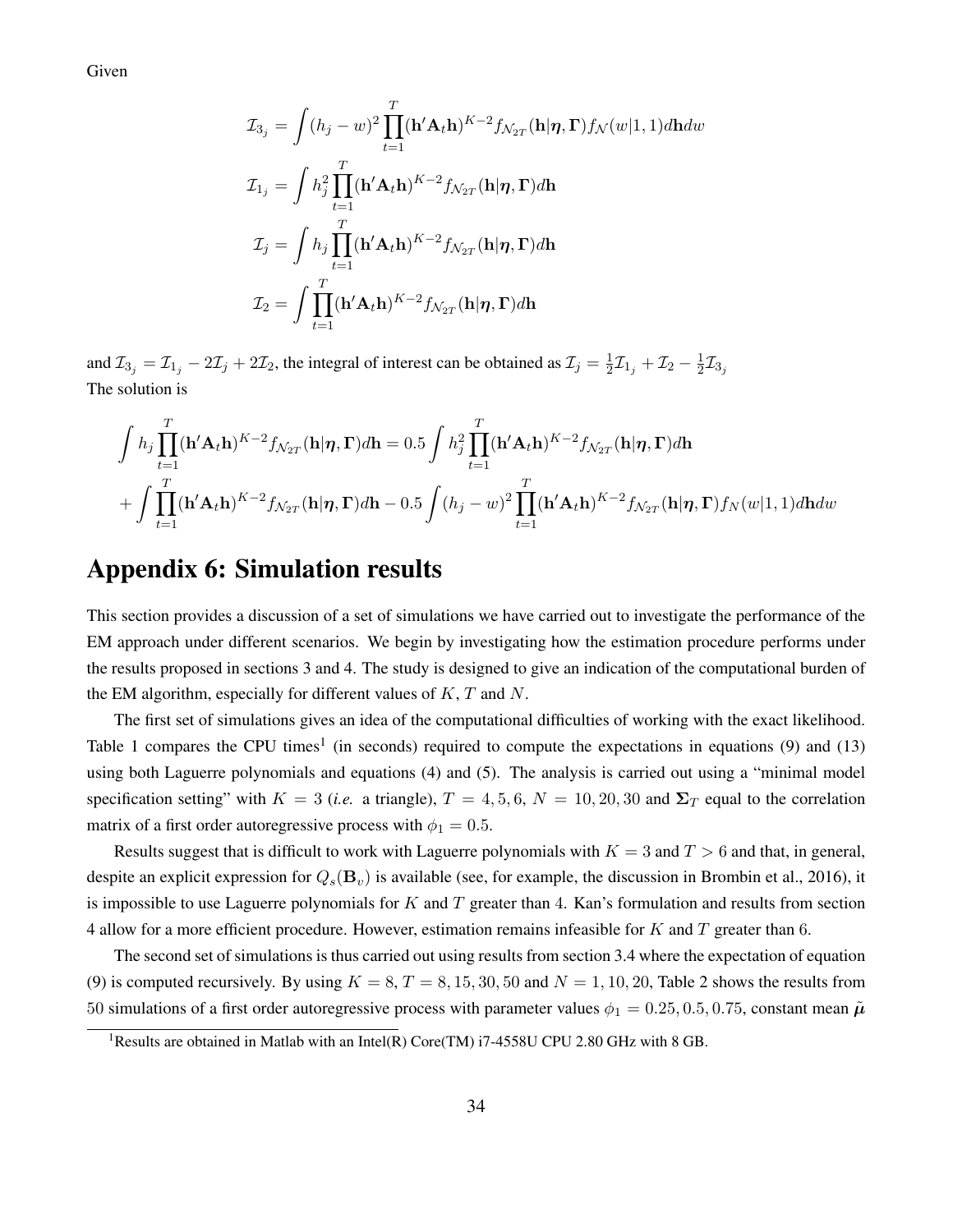and  $\Sigma_{\mathcal{S}}^{\dagger}$  $\int_S^{\dagger}$  having an isotropic structure with  $\sigma^2 = 1$ .

|       | $K=3$                | $K=4$    | $K=5$    | $K=6$  |  |  |  |  |
|-------|----------------------|----------|----------|--------|--|--|--|--|
|       | Kan's formulation    |          |          |        |  |  |  |  |
| $T=3$ | 0.05                 | 0.12     | 0.27     | 0.62   |  |  |  |  |
| $T=4$ | 0.09                 | 0.45     | 1.74     | 5.22   |  |  |  |  |
| $T=5$ | 0.19                 | 1.87     | 10.26    | 40.00  |  |  |  |  |
| $T=6$ | 0.45                 | 7.55     | 59.32    | 288.31 |  |  |  |  |
|       | Laguerre polynomials |          |          |        |  |  |  |  |
| $T=3$ | 0.26                 | 6.8      | 86.11    |        |  |  |  |  |
| $T=4$ | 3.56                 | 389.0    | 11693.86 |        |  |  |  |  |
| $T=5$ | 54.0                 | 21780.00 |          |        |  |  |  |  |
| $T=6$ | 825.0                |          |          |        |  |  |  |  |

Table 1: CPU time (in seconds) required to compute the expectations in equations (9) and (13). Results refer to a single iteration of the E-step of the EM algorithm, assuming  $N = 1, K = 3, \ldots, 6$  and T varying from 3 to 6.

|    |          | N               |         |          | N               |          |          | N               |          |
|----|----------|-----------------|---------|----------|-----------------|----------|----------|-----------------|----------|
| T  |          | 10              | 20      |          | 10              | 20       |          | 10              | 20       |
|    |          | $\phi_1 = 0.25$ |         |          | $\phi_1 = 0.50$ |          |          | $\phi_1 = 0.75$ |          |
| 8  | 0.008    | 0.004           | 0.017   | $-0.266$ | 0.010           | 0.011    | 0.002    | 0.005           | 0.009    |
|    | (0.087)  | (0.029)         | (0.027) | (0.127)  | (0.024)         | (0.021)  | (0.096)  | (0.029)         | (0.022)  |
| 15 | 0.011    | 0.003           | 0.002   | $-0.111$ | 0.002           | 0.003    | $-0.002$ | 0.005           | 0.004    |
|    | (0.080)  | (0.025)         | (0.018) | (0.067)  | (0.024)         | (0.014)  | (0.048)  | (0.014)         | (0.013)  |
| 30 | $-0.008$ | $-0.001$        | 0.000   | $-0.041$ | 0.001           | $-0.001$ | 0.004    | 0.006           | $-0.002$ |
|    | (0.065)  | (0.025)         | (0.018) | (0.050)  | (0.015)         | (0.009)  | (0.034)  | (0.011)         | (0.008)  |
| 50 | 0.003    | 0.005           | 0.003   | $-0.027$ | 0.002           | 0.005    | 0.014    | $-0.004$        | 0.002    |
|    | (0.037)  | (0.011)         | (0.009) | (0.028)  | (0.012)         | (0.007)  | (0.028)  | (0.010)         | (0.007)  |

Table 2: The bias (and standard errors) of the autoregressive parameter estimates from 50 simulations for different N and T. The true parameters are  $\phi_1 = 0.25, 0.50$  and 0.75 and the mean,  $\tilde{\mu}$ , is constant.

Results suggest that the bias, the standard errors and the MSE for  $\phi_1$  become negligible as T and N increase. The bias is larger for  $N = 1$ , especially for  $\phi_1 = 0.5$  for which it appears always negative. However, in general, as the size of the sample increases, the estimates become closer to the actual parameter and the standard errors are also reasonably small.

For the same set of simulations, Table 3 also shows the means and the standard errors of the Full Procrustes distance  $\rho$ , computed between the estimated mean,  $\hat{\mu}_i$ ,  $i = 1, \ldots, 50$ , and the true mean,  $\tilde{\mu}$ . In general, we have that the estimated mean does not differ much from the mean shape parameter since  $\rho$ , averaged over the 50 simulations, is quite small. However, there is also the hint that the estimation of the mean shape appears slightly more difficult as the temporal correlation increases.

The concepts of a mean shape and shape correlation have an underpinning role in our applications. Regarding the estimation of these model parameters, it may be possible that different approaches can give rise to different results. The following simulation thus aims at motivating the use of the offset-normal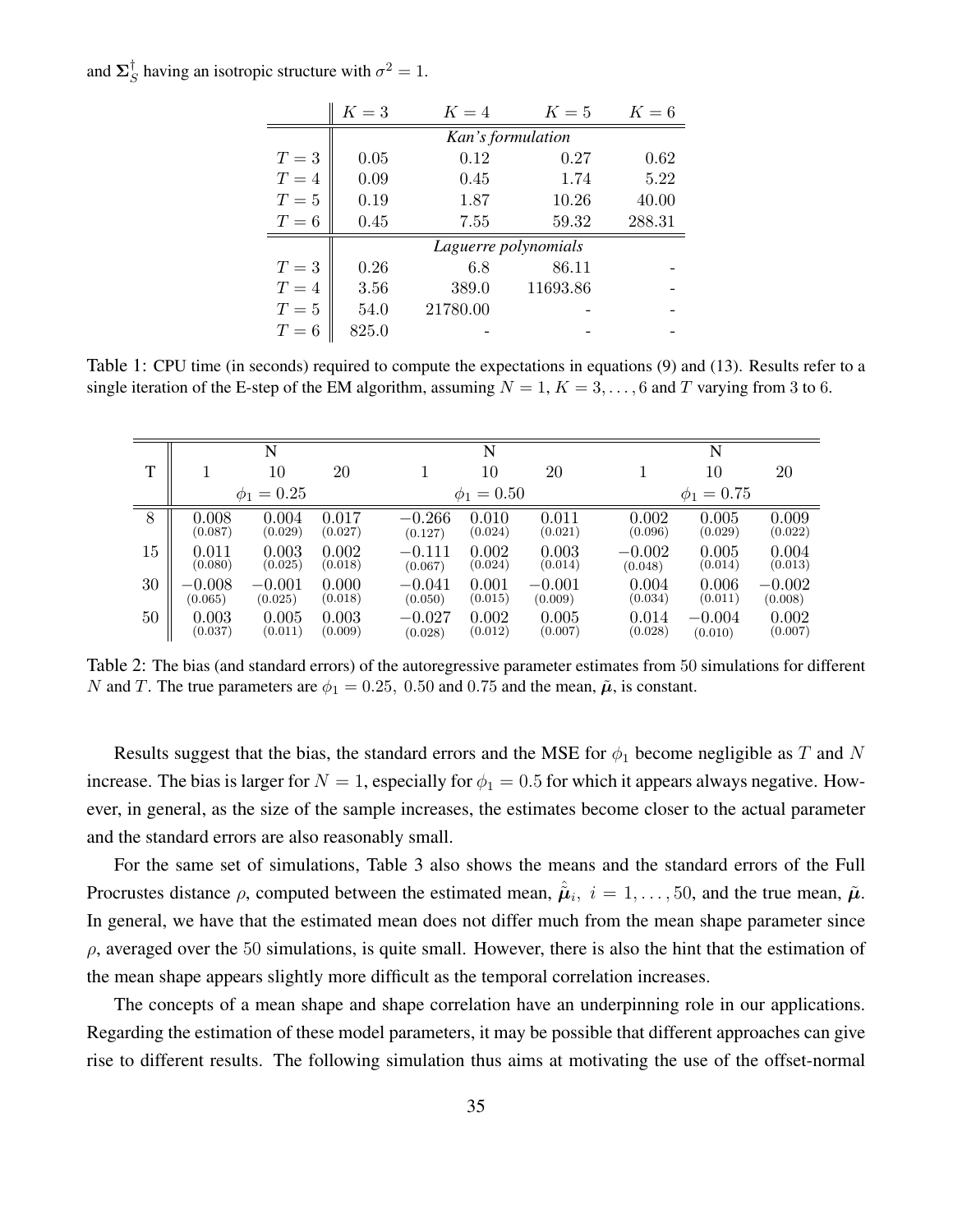|    |             | N       |         |         | N         |         |         | N       |         |
|----|-------------|---------|---------|---------|-----------|---------|---------|---------|---------|
| T  |             | 10      | 20      |         | $10\,$    | 20      |         | 10      | 20      |
|    |             | $\rho$  |         |         | $\varrho$ |         |         | $\rho$  |         |
| 8  | 0.025       | 0.008   | 0.005   | 0.068   | 0.028     | 0.017   | 0.155   | 0.053   | 0.022   |
|    | (0.010)     | (0.003) | (0.002) | (0.036) | (0.014)   | (0.006) | (0.084) | (0.023) | (0.015) |
| 15 | $\,0.018\,$ | 0.006   | 0.004   | 0.055   | 0.020     | 0.012   | 0.129   | 0.044   | 0.019   |
|    | (0.006)     | (0.003) | (0.002) | (0.030) | (0.008)   | (0.006) | (0.061) | (0.021) | (0.011) |
| 30 | 0.014       | 0.004   | 0.003   | 0.037   | 0.013     | 0.008   | 0.104   | 0.035   | 0.011   |
|    | (0.008)     | (0.002) | (0.001) | (0.014) | (0.005)   | (0.003) | (0.051) | (0.018) | (0.007) |
| 50 | $\,0.012\,$ | 0.004   | 0.002   | 0.031   | 0.010     | 0.005   | 0.082   | 0.028   | 0.006   |
|    | (0.005)     | (0.002) | (0.001) | (0.012) | (0.005)   | (0.001) | (0.033) | (0.014) | (0.005) |

Table 3: The means (and standard errors) of the Full Procrustes distance  $\rho$  computed for each estimated mean,  $\hat{\tilde{\boldsymbol{\mu}}}_i$ ,  $i = 1, \dots, 50$ , and the true mean shape,  $\tilde{\boldsymbol{\mu}}$ .

distribution by comparing EM parameter estimates with those obtained by using Procrustes tangent coordinates (Dryden and Mardia, 2016). Since this is a commonly used approach in practical shape analysis, one of the first things to investigate is whether the distribution of points in the tangent space may be used as satisfactory approximation to their distribution in shape space. To this purpose, Table 4 shows estimation results for simulated AR(1) with  $\phi_1 = 0.5$ . The numbers of landmarks, time points and independent configurations are fixed as,  $K = 8$ ,  $T = 8$  and  $N = 20$ , respectively. An isotropic structure, with two different levels of variability ( $\sigma = 1, 3$ ), is also considered for the error term. The mean of the process,  $\tilde{\mu}$ , assumed as constant in time, is represented by the mean shape of the data used in example 5.3 (i.e. the happiness configuration) and its coordinates range from 279.42 to 356.25.

Results suggest that the differences in estimating the mean are not so large as the Full Procrustes distances between and  $\hat{\mu}$  and  $\tilde{\mu}$  are similar. However, using the Procrustes tangent coordinates clearly affects the estimate of the autoregressive parameter  $\phi$  since, working in the tangent space, both the bias and MSE appear larger than those observed for the ML approach. Also, we note that, because of the linear approximation, working in the tangent space may limit the interpretation of  $\phi$ , especially for larger error variances.

|   |             |             | $\sigma = 1$                                                  |                  |             |             | $\sigma = 3$         |                  |  |
|---|-------------|-------------|---------------------------------------------------------------|------------------|-------------|-------------|----------------------|------------------|--|
| T | $\rho_{pr}$ | $\rho_{ml}$ | ́<br>$\varphi_{\bm{p r}}$                                     | $\varphi_{ml}$   | $\rho_{pr}$ | $\rho_{ml}$ | $\varphi_{\bm{p r}}$ | $\varphi_{ml}$   |  |
|   | 0.001       | 0.000       | $\begin{array}{c} 0.476 \\ \text{\small (0.033)} \end{array}$ | 0.499<br>(0.028) | 0.002       | $0.002\,$   | 0.474<br>(0.031)     | 0.500<br>(0.028) |  |

Table 4: Comparison of the estimates obtained by using Procrustes tangent coordinates and ML.  $\hat{\phi}_{pr}$  and  $\hat{\phi}_{ml}$ represent the the means (and standard errors), taken over 100 simulations of the  $AR(1)$  process, of the autoregressive parameter,  $\phi = 0.5$ . The Full Procrustes distances,  $\rho_{pr}$  and  $\rho_{ml}$ , represents the distance between the estimated mean,  $\tilde{\mu}$ , and the true mean shape,  $\tilde{\mu}$ , using Procrustes tangent coordinates and the EM approach, respectively.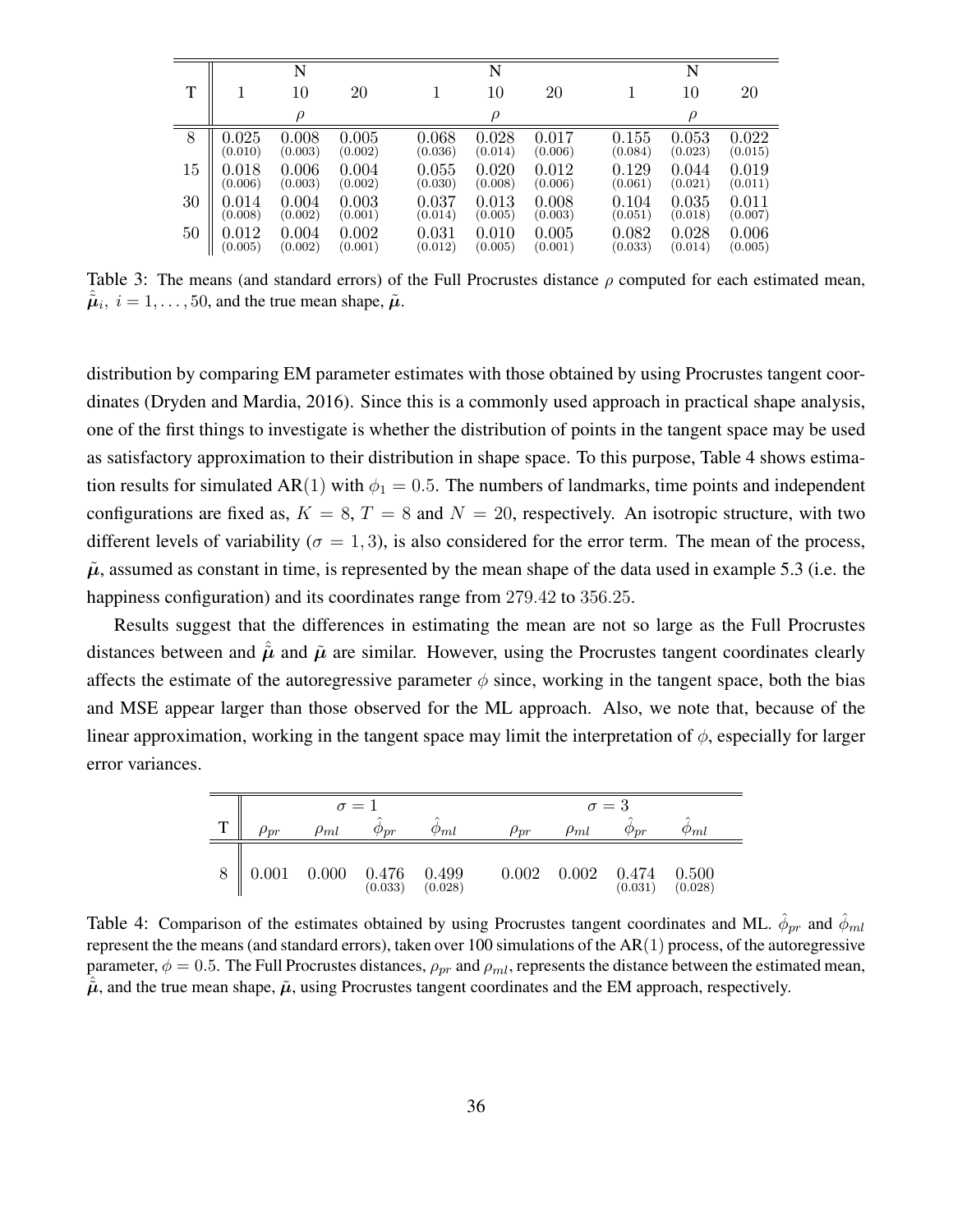Finally, to asses the performance of the EM estimator when the data exhibit departures from the normal distribution, we have carried out further simulations with non-Gaussian noise. In Table 5, we thus show results from 50 simulations for an  $AR(1)$  process with error terms following a Student's tdistribution. The mean is assumed constant,  $K = 8$ ,  $T = 15$ ,  $N = 20$  and  $\phi = 0.5$  as used in Table 2 above. Results show that the estimator seems to be robust to plausible deviations from normality. However, when the number of degrees of freedom result smaller than 5, then both the bias and the standard errors for  $\phi$  appear to increase significantly. The Full Procrustes distance,  $\rho_{ml}$ , between the estimated mean,  $\hat{\mu}$ , and the true mean shape,  $\tilde{\mu}$ , also appears to increase considerably.

|                   | df                                                     |                                                |                      |                  |  |  |  |  |
|-------------------|--------------------------------------------------------|------------------------------------------------|----------------------|------------------|--|--|--|--|
|                   | 5                                                      | 3                                              | 2.5                  | 2.2              |  |  |  |  |
| $\hat{\phi}_{ml}$ | $\begin{array}{c} 0.010 \\ \text{(0.016)} \end{array}$ | $\begin{array}{c} 0.022 \ (0.019) \end{array}$ | $0.046$<br>$(0.061)$ | 0.057<br>(0.070) |  |  |  |  |
| $\rho_{ml}$       | 0.023                                                  | 0.038                                          | 0.146                | 0.184            |  |  |  |  |

Table 5: For different degrees of freedom (df) of the Student's t-distribution, the first row shows the bias (and standard errors) of the autoregressive parameter estimates from 50 simulations with  $N = 20$ ,  $T = 15$ ,  $\phi_1 = 0.50$ and constant mean. The second row, gives the Full Procrustes distance,  $\rho_{ml}$ , between the estimated mean,  $\hat{\mu}$ , and the true mean shape,  $\tilde{\mu}$ .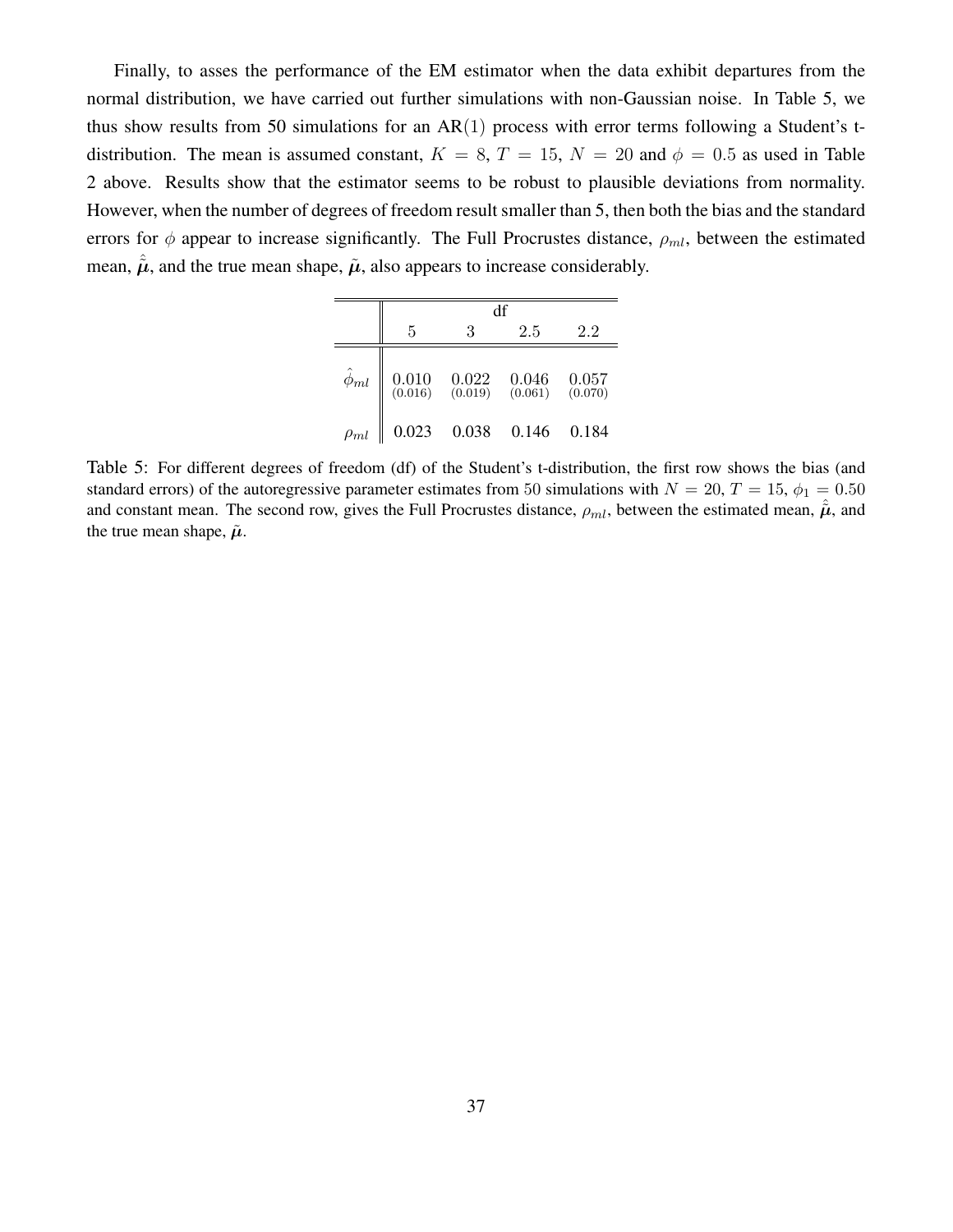## Appendix 7: ML estimates of the landmarks and temporal covariance matrices for the example 5.1

|              | $(x_1, y_1)$   | $(x_2,y_2)$    | $(x_3, y_3)$   | $(x_4, y_4)$   | $(x_5, y_5)$   | $(x_6, y_6)$   | $(x_7, y_7)$   | $(x_8, y_8)$   |
|--------------|----------------|----------------|----------------|----------------|----------------|----------------|----------------|----------------|
| $(x_1,y_1)$  | 1.48+0.00i     | $0.19 + 0.02i$ | $0.36 - 0.11i$ | $0.72 + 0.33i$ | $1.27 + 0.20i$ | $1.36 - 0.21i$ | $1.31 - 0.00i$ | $1.09 + 0.15i$ |
| $(x_2,y_2)$  | $0.19 - 0.02i$ | $0.02 + 0.00i$ | $0.04 - 0.02i$ | $0.10 + 0.03i$ | $0.16 + 0.01i$ | $0.17 - 0.04i$ | $0.17 - 0.02i$ | $0.14 + 0.00i$ |
| $(x_3, y_3)$ | $0.36 + 0.11i$ | $0.04 + 0.02i$ | $0.10+0.00i$   | $0.15 + 0.13i$ | $0.30 + 0.14i$ | $0.35 + 0.05i$ | $0.32 + 0.09i$ | $0.26 + 0.12i$ |
| $(x_4, y_4)$ | $0.72 - 0.33i$ | $0.10 - 0.03i$ | $0.15 - 0.13i$ | $0.43+0.00i$   | $0.66 - 0.19i$ | $0.62 - 0.41i$ | $0.64 - 0.30i$ | $0.57 - 0.17i$ |
| $(x_5,y_5)$  | 1.27 - 0.20i   | $0.16 - 0.01i$ | $0.30 - 0.14i$ | $0.66 + 0.19i$ | $1.12 + 0.00i$ | $1.14 - 0.36i$ | $1.12 - 0.19i$ | $0.96 - 0.02i$ |
| $(x_6,y_6)$  | $1.36 + 0.21i$ | $0.17 + 0.04i$ | $0.35 - 0.05i$ | $0.62 + 0.41i$ | $1.14 + 0.36i$ | $1.28 + 0.00i$ | $1.20 + 0.17i$ | $0.99 + 0.29i$ |
| $(x_7, y_7)$ | $1.31 + 0.01i$ | $0.17 + 0.02i$ | $0.32 - 0.09i$ | $0.64 + 0.30i$ | $1.12 + 0.19i$ | $1.20 - 0.17i$ | $1.15 + 0.00i$ | $0.97 + 0.14i$ |
| $(x_8, y_8)$ | l.09 - 0.15i   | $0.14 - 0.00i$ | $0.26 - 0.12i$ | $0.57 + 0.17i$ | $0.96 + 0.02i$ | $0.99 - 0.29i$ | $0.97 - 0.14i$ | $0.83 + 0.00i$ |

Table 6: ML estimates of the complex covariance matrix  $\Sigma_S$  for the 8 landmarks of the CC in the preform space. The estimates refer to the pooled sample and are obtaied using equation (10).

|         |      | to   | Ŀз   |
|---------|------|------|------|
|         | 1.00 | 0.41 | 0.36 |
| $t_2$   | 0.41 | 1.00 | 0.44 |
| $t_{3}$ | 0.36 | 0.44 | 1.00 |

Table 7: ML estimates of the temporal correlation matrix  $\Sigma_T$  for the three visits. The estimates refer to the pooled sample and are obtaied using equation  $(11)$ .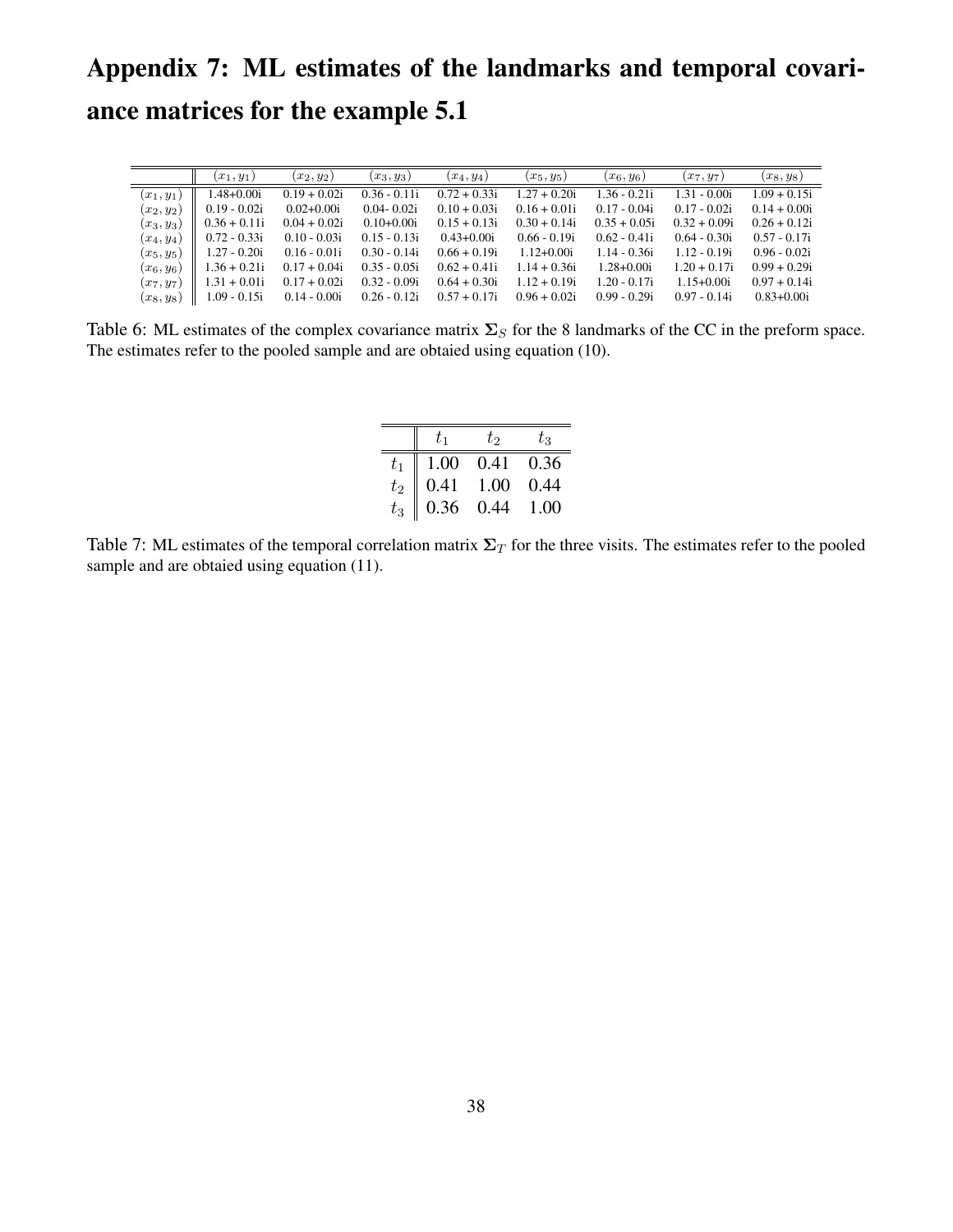## Appendix 8: Set of landmarks for the FG-NET data



Figure 8: Example of facial landmark configuration with 34 landmarks. The box around the mouth highlights the landmarks of interest.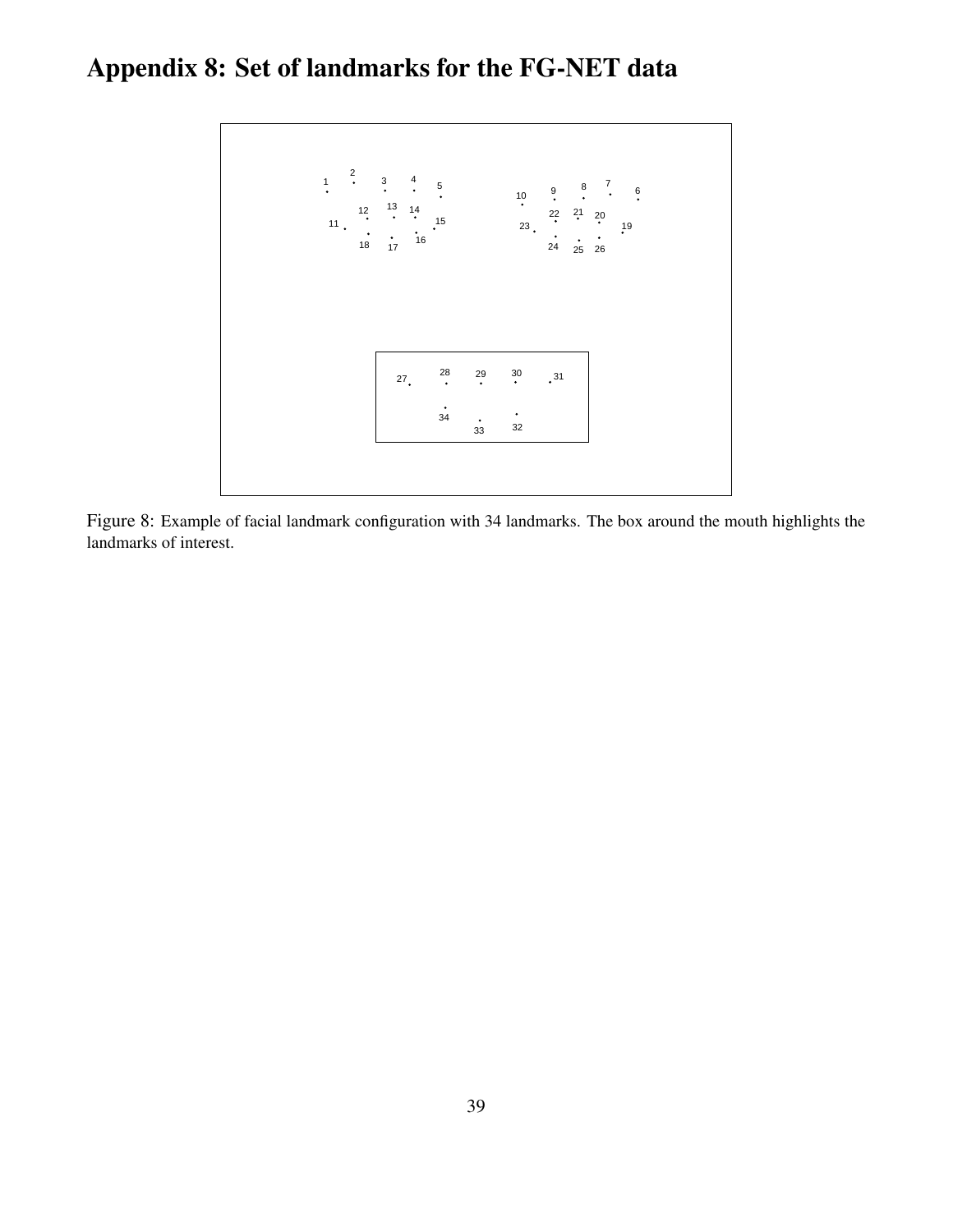#### Appendix 9: Rat skulls data

A statistical analysis similar to that described in section 5.2, is described here for modelling the dynamics of eight biological landmarks measured on the skulls of 18 rats at ages 7, 14, 21, 30, 40, 60, 90, and 150 days. Results from the analysis suggest that a first order autoregressive model with constant mean does not look reasonable since the estimated autoregressive parameter  $\phi_1$  is very close to 1. Kume and Welling (2010) have shown that the non-stationary features of the process can be much better described by using a polynomial function for the mean. The best AIC value among shape regression models assuming temporally independent errors and isotropic landmark covariance matrix, is found for a second order polynomial trend model, with  $P = 42$  parameters, which has AIC=  $-4563.4$ . The AIC value for the first order polynomial trend, with  $\mathcal{P} = 28$ , is equal to  $-4321.4$ . The use of shape regression models for the mean with an AR(1) structure for the errors suggests a slightly better model fit to the data. In fact, the AIC for the second order polynomial model, which has  $\hat{\phi}_1 = 0.19$ , is equal to  $-4700.3$ .

By making use of Bookstein shape coordinates, results of the estimation procedure is shown in Figure 9. For comparison purposes, the fit of our regression model is compared with the fit of the functional growth model (using the "special" parametrization) described in Kent et al. (2001). The figure shows that both models are able to provide a good description of the dynamics of the data and the fits represent an improvement compared with those provided by Kume and Welling (2010) and Le and Kume (2000).

Forecasting results are also shown in Figure 10 where the one-step ahead forecast is compared with the Bookstein shape coordinates of the rats at the last age (originally excluded from the analysis). Specifically, the upper panels show the best (left) and worse (right) predictions corresponding to the minimum (0.077) and maximum (0.340) values of the distribution of the root mean squared prediction errors obtained for the 18 rats. The forecast corresponding to the 75◦ percentile (0.210) is also represented in the middle panel. The bottom panels emphasize the magnitude of the prediction error at each landmark, with the length of each arrow (blown up for visibility) representing the distance between predicted and true coordinate shapes. In general, results suggest the quite good shape predictions at the eighth age can be obtained for most of the analyzed rats. For some of the rats, there seems to be difficulties in predicting the growth at the *Labda*, *Bregma*, *Spheno-ethmoidal synchondrosis*, *Intersphenoidal suture* and *Spheno-occipital synchondrosis* landmarks.